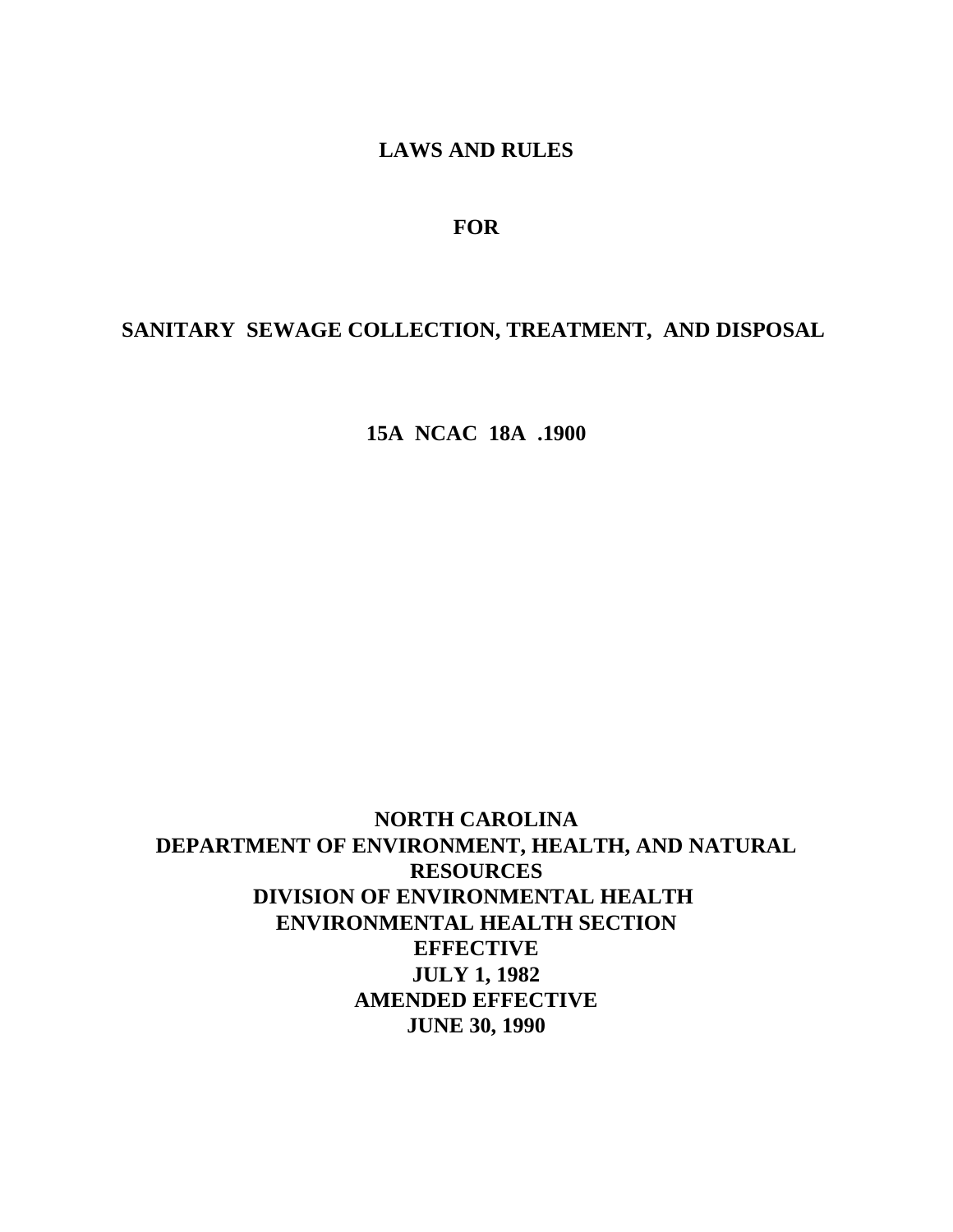### ARTICLE 11 OF CHAPTER 130A OF THE GENERAL STATUTES OF NORTH CAROLINA

#### SANITARY SEWAGE SYSTEMS

 § 130A-333. Purpose. — The General Assembly finds and declares that continued installation, at a rapidly and constantly accelerating rate, of septic tank systems and other types of sanitary sewage systems in a faulty or improper manner and in areas where unsuitable soil and population density adversely affect the efficiency and functioning of these system, has a detrimental affect on the public health and environment through contamination of land, groundwater and surface waters. Recognizing, however, that sewage can be rendered ecologically safe and the public health protected if methods of sewage collection, treatment and disposal are properly regulated and recognizing that sanitary sewage collection, treatment and disposal will continue to be necessary to meet the needs of an expanding population, the General Assembly intends to ensure the regulation of sewage collection, treatment and disposal systems so that these systems may continue to be used, where appropriate, without jeopardizing the public health.

§ 130A-334. Definitions. — The following definitions shall apply throughout this Article:

(1) "Construction" means any work at the site of placement done for the purpose of preparing a residence, place of business or place of public assembly for initial occupancy, or subsequent additions or modifications which increase sewage flow.

(2) Repealed by Session Laws 1985, c. 462, s. 18, effective June 24, 1985.

(3) "Location" means the initial placement for occupancy of a residence, place of business, or place of public assembly.

(4), (5) Repealed by Session Laws 1985, c. 462, s. 18, effective June 24, 1985.

(6) "Place of business" means any store, warehouse, manufacturing establishment, place of amusement or recreation, service station, office building, or any other place where people work.

(7) "Place of public assembly" means a fairground, auditorium, stadium, church, campground, theater, or any other place where people assemble.

(8) "Public or community sewage system" means a single system of sewage collection, treatment, and disposal owned and operated by a sanitary district, a metropolitan sewage district, a water and sewer authority, a county or municipality or a public utility.

(9) "Relocation" means the displacement of a residence or place of business from one site to another.

(10) "Residence" means any private home, dwelling unit in a multiple family structure, hotel, motel, summer camp, labor work camp, mobile home, institution, or any other place where people reside.

(11) "Sanitary sewage system" means a complete system of sewage collection, treatment and disposal including approved privies, septic tank systems, connection to public or community sewage systems, sewage reuse or recycle systems, mechanical or biological treatment systems or other such systems.

Properly managed chemical toilets used only for human waste at mass gatherings, construction sites and labor work camps are considered sanitary sewage systems.

(12) "Septic tank system" means a subsurface sanitary sewage system consisting of a settling tank and a subsurface disposal field.

(13) "Sewage" means the liquid and solid human body waste, and liquid waste generated by water-using fixtures and appliances, including those associated with foodhandling. The term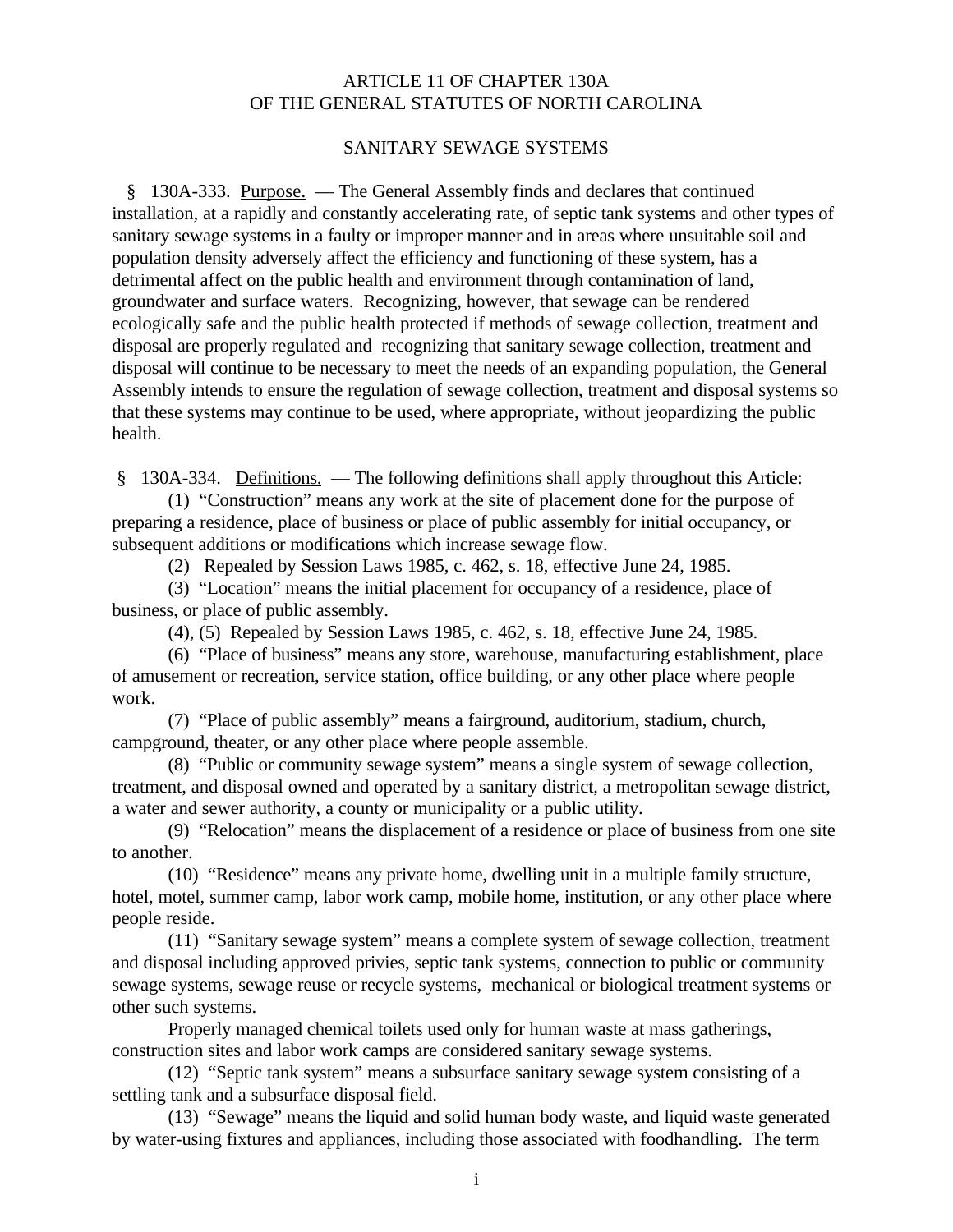does not include industrial process wastewater or sewage that is combined with industrial process wastewater.

§ 130A-335. Sanitary sewage collection, treatment and disposal; rules.

 (a) A person owning or controlling a residence, place of business or a place of public assembly shall provide a sanitary sewage system. A sanitary sewage system may include components for collection, treatment and disposal of sewage.

 (b) Any public or community sanitary sewage system and any sanitary sewage system which is designed to discharge effluent to the land surface or surface waters shall be approved by the Department of Natural Resources and Community Development under rules adopted by the Environmental Management Commission . All other sanitary sewage systems shall be approved by the Department of Human Resources under rules adopted by the Commission for Health Services.

 (c) A sanitary sewage system subject to approval under rules of the Commission shall be reviewed and approved under rules of a local board of health in the following circumstances:

- (1) The local board of health, on its own motion, has requested the Department to review its proposed rules concerning sanitary sewage systems; and
- (2) The Department has found that the rules of the local board of health concerning sanitary sewage collection, treatment and disposal systems are at least as stringent as the Commissions' rules, and are sufficient and necessary to safeguard the public health; and
- (3) The Department has found that the rules of the local board of health concerning sanitary sewage collection, treatment and disposal systems are at least as stringent as the Commission's rules, and are sufficient and necessary to safeguard the public health.

 (d) The Department may, upon its own motion, upon the request of a local board of health or upon the request of a citizen of an affected county, review its findings under subsection (c) of this section. The Department shall review its findings under subsection (c) of this section upon modification of the Commission's sanitary sewage system rules. The Department may deny, suspend, or revoke the approval of local board of health sanitary sewage system rules upon a finding that the local sewage rules are not as stringent as the Commission's rules, are not sufficient and necessary to safeguard the public health, or are not being enforced. Suspension and revocation of approval shall be in accordance with G.S. 130A-23.

 (e) The rules of the Commission and the rules of the local board of health shall address at least the following: Sewage characteristics; Design unit; Design capacity; Design volume; Criteria for the design, installation, operation, maintenance and performance of sanitary sewage collection, treatment and disposal systems; Soil morphology and drainage; Topography and landscape position; Depth to seasonally high water table, rock, and water impeding formations; Proximity to water supply wells, shellfish waters, estuaries, marshes, wetlands, areas subject to frequent flooding, streams, lakes, swamps, and other bodies of surface or ground waters; Density of sanitary sewage collection, treatment and disposal systems in a geographical area; Requirements for issuance, suspension and revocation of permits; and Other factors which affect the effective operation and performance of the sanitary sewage collection, treatment and disposal systems. The rules regarding required design capacity and required design volume for sanitary sewage systems shall provide that exceptions may be granted upon a showing that a system is adequate to meet actual daily water consumption.

 (f) The rules of the Commission and the rules of the local board of health shall classify sanitary systems of sewage collection, treatment and disposal according to size, type of treatment and any other appropriate factors. The rules shall provide construction requirements, standards for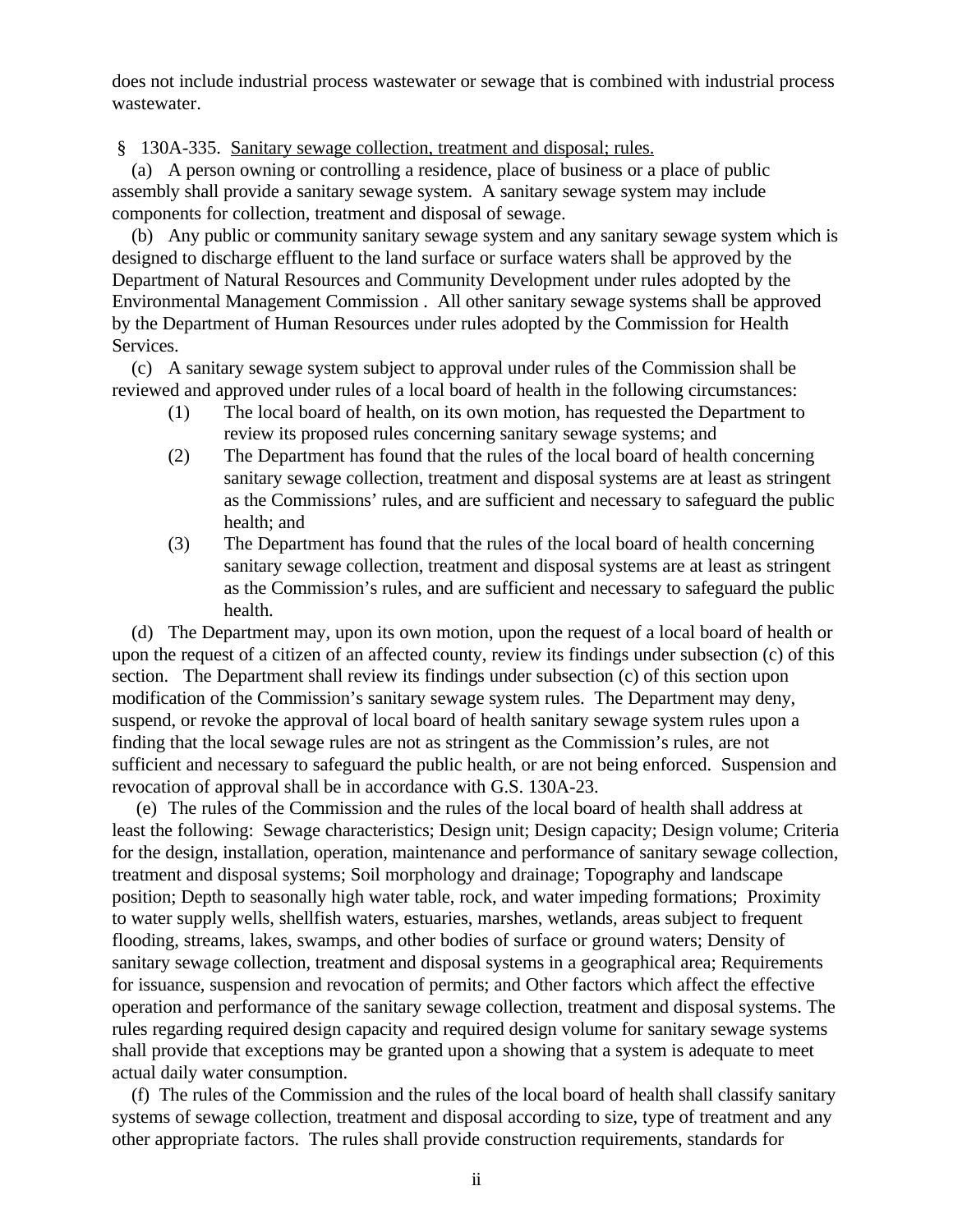operation and ownership requirements for each classification of sanitary systems of sewage collection, treatment and disposal in order to prevent, as far as reasonably possible, any contamination of the land groundwater and surface waters. The Department and local health departments may impose conditions on the issuance of permits and may revoke the permits for failure of the system to satisfy the conditions, the rules or this Article. The permits shall be valid for a period prescribed by the rules, except that improvement permits shall be valid for a period of five years, and may be renewed upon a showing satisfactory to the Department or the local health department that the system is in compliance with the current rules and this Article. The period of time for which the permit is valid and a statement that the permit is subject to revocation if site plans or the intended use change shall be displayed prominently on both the application form for the permit and the permit.

(g) Prior to denial of an improvement permit, the local health department shall advise the applicant of possible site modifications or alternative systems, and shall provide a brief description of those systems. When an improvement permit is denied, the local health department shall issue the site evaluation in writing stating the reasons for the unsuitable classification. The evaluation shall also inform the applicant of the right to an informal review by the Department, the right to appeal under G.S. 130A-24, and to have the appeal held in the county in which the site for which the improvement permit was requested is located.

(h) It shall be unlawful to discharge sewage or other waste from chemical or portable toilets used for human waste at places of public assembly, construction sites, or labor camps except into a sanitary sewage system which has been approved by the Department.

### § 130A-336. Improvement permit required.

(a) No person shall commence or assist in the construction, location or relocation of a residence, place of business or place of public assembly in an area not served by an approved sanitary sewage system unless an improvement permit is obtained from the local health department. This requirement shall not apply to a residence exhibited for sale or stored for later sale and intended to be located at another site after sale.

(b) The local health department shall issue an improvement permit authorizing work to proceed and the installation or repair of a sanitary sewage system when it has determined after a field investigation that the system can be installed and operated in compliance with the rules and this Article. No person shall commence or assist in the installation, construction, or repair of a sanitary sewage system, other than a connection to an approved public or community sewage system, or a repair or a sanitary sewage system, which repair is not an expansion or improvement of the system and which is made entirely within the property of the person making or contracting for the repair, unless the improvement permit has been obtained from the local health department. The Department and the local health department may impose conditions on the issuance of an improvement permit.

#### § 130A-337. Inspection; operation permit required.

(a) No sanitary system of sewage collection, treatment and disposal shall be covered or placed into use by an person until an inspection by the local health department has determined that the system has been installed or repaired in accordance with any conditions of the improvement permit, the rules and this Article.

(b) Upon determining that the system is properly installed or repaired and that the system is capable of being operated in accordance with the conditions of the improvement permit, the rules, this Article and any conditions to be imposed in the operation permit, the local health department shall issue an operation permit authorizing the residence, place of business or place of public assembly to be occupied and for the system to be placed into use. However, if the system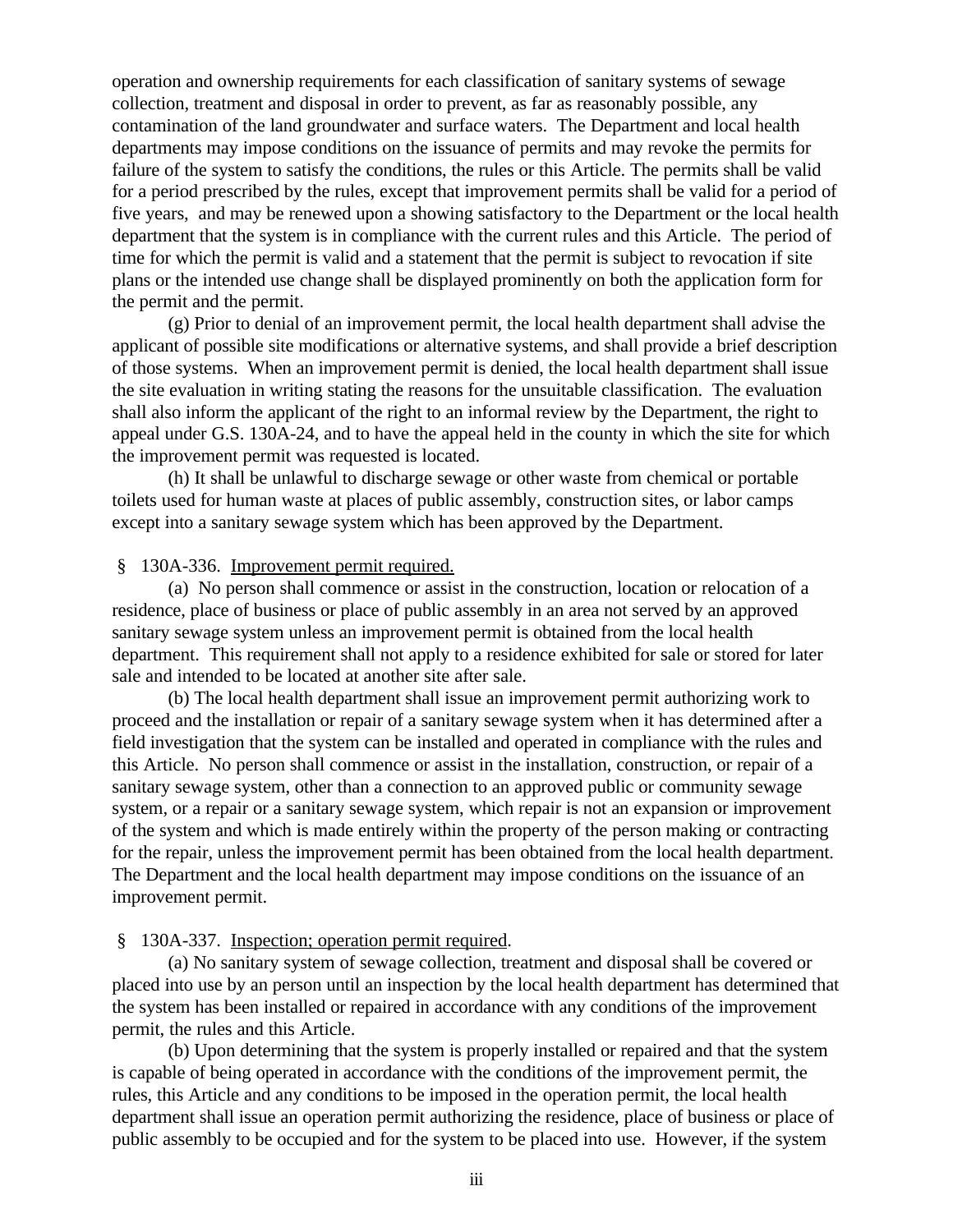is limited to a single septic tank system without a pump or other appurtenances serving a single one-family dwelling, then a certificate of completion shall be issued instead of an operation permit; also, if the system is limited to a single septic tank system without a pump or other appurtenances serving a single residence other than a one-family dwelling, or serving a place of business or a place of public assembly and having a design daily flow of not more than 480 gallons, then a certificate of completion shall be issued instead of an operation permit. A certificate of completion shall be issued when the septic tank system is properly installed or repaired and is capable of being operated in accordance with the conditions of the improvement permit, the rules and this Article.

(c) Upon determination that an existing sanitary sewage system has a valid operation permit or a valid certificate of completion and is operating properly in a manufactured home park, the local health department shall issue authorization in writing for a manufactured home to be connected to the existing system and to be occupied. Notwithstanding G.S. 130A-336, an improvement permit is not required for the connection of a manufactured home to an existing system with a valid operation permit or a valid certificate of completion in a manufactured home park.

(d) No person shall occupy a residence, place of business or place of public assembly, or place a sanitary sewage system into use or reuse for a residence, place of business or place of public assembly until an operation permit or a certificate of completion has been issued or authorization has been obtained pursuant to G.S. 130A-337(c).

 § 130A-338. Improvement permit or authorization required before other permits to be issued. — Where construction, location or relocation is proposed to be done upon a residence, place of business or place of public assembly, no permit required for electrical, plumbing, heating, air conditioning or other construction, location or relocation activity under any provision of general or special law shall be issued until an improvement permit has been issued under G.S. 130A-336 or authorization has been obtained under G.S. 130A-337(c).

 § 130A-339. Limitation on electrical service. — No person shall allow permanent electrical service to a residence, place of business or place of public assembly upon construction, location or relocation until the official electrical inspector with jurisdiction as provided in G.S. 143-143.2 certifies to the electrical supplier that the required improvement permit and an operation permit, a certificate of completion or authorization under G.S. 130A-337(c) has been obtained. Temporary electrical service necessary for constructing a residence, place of business or place of public assembly can be provided under compliance with G.S. 130A-338.

 § 130A-340. Review procedures and appeals. — The Department, upon request by an applicant for an improvement permit, shall provide a technical review of any scientific data and system design submitted by the applicant. The data and system design shall be evaluated by professional peers of those who prepared the data and system design. The results of the technical review shall be available prior to a decision by the local health department and shall not affect an applicant's right to a contested hearing under Chapter 150B of the General Statutes.

 § 130A-341. Consideration of a site with existing fill. — Upon application to the local health department, a site that has existing fill, including one on which fill material was placed prior to July 1, 1977, and that has sand or loamy sand for a depth of at least 36 inches below the existing ground surface, shall be evaluated for an on-site sewage system. The Commission for Health Services shall adopt rules to implement this Section.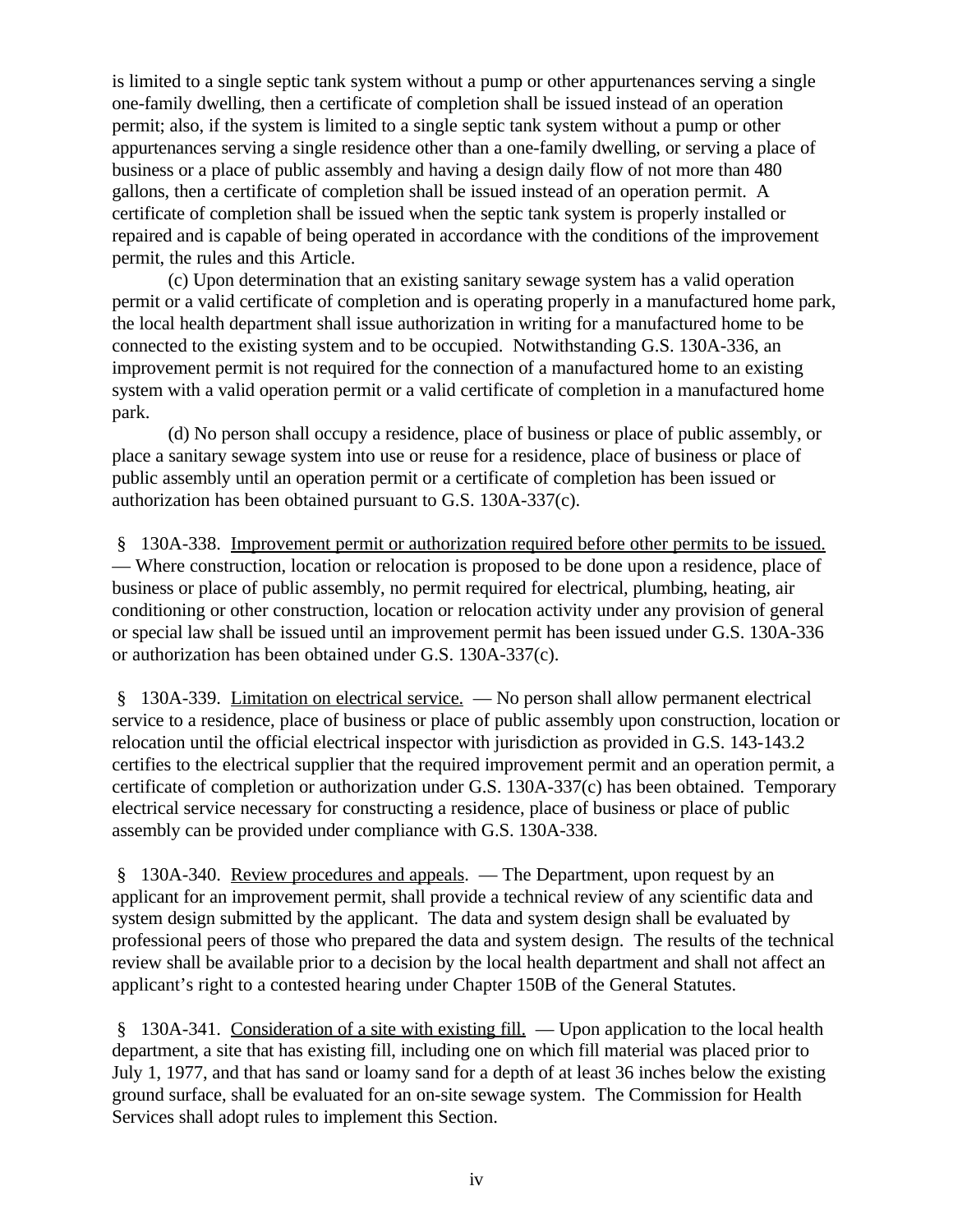### § 130A-342. Aerobic systems.

(a) Individual aerobic sewage treatment plants that are approved and listed in accordance with the standards adopted by the National Sanitation Foundation, Inc. for Class I sewage treatment plants as set out in Standard 40, as amended, shall be permitted under rules promulgated by the Commission for Health Services. The Commission for Health Services may establish standards in addition to those set by the National Sanitation Foundation, Inc.

(b) A permitted plant shall be operated and maintained by a certified wastewater treatment facility operator employed by or under contract to the county in which the plant is located.

(c) The performance of individual aerobic treatment plans is to be documented by the counties and sent to the Department of Human Resources or the Department of Natural Resources and Community Development as appropriate.

### § 130A-343. Experimental and innovative systems permitted.

(a) The Commission for Health Services shall adopt rules for the approval and permitting of experimental and innovative sanitary sewage systems. The rules shall address the criteria to be considered prior to issuing a permit for such a system, requirements for preliminary design plans and specifications that must be submitted, methodology to be used, standards for monitoring and evaluating the system, research evaluation of the system, the plan of work for monitoring system performance and maintenance, and any additional matters the Commission for Health Services deems appropriate.

(b) The Commission for Health Services shall adopt rules governing the operation and maintenance of experimental and innovative sanitary sewage systems approved and permitted under subsection (a) of this section.

§ 130A-344 to 130A-345: Reserved for future codification purposes.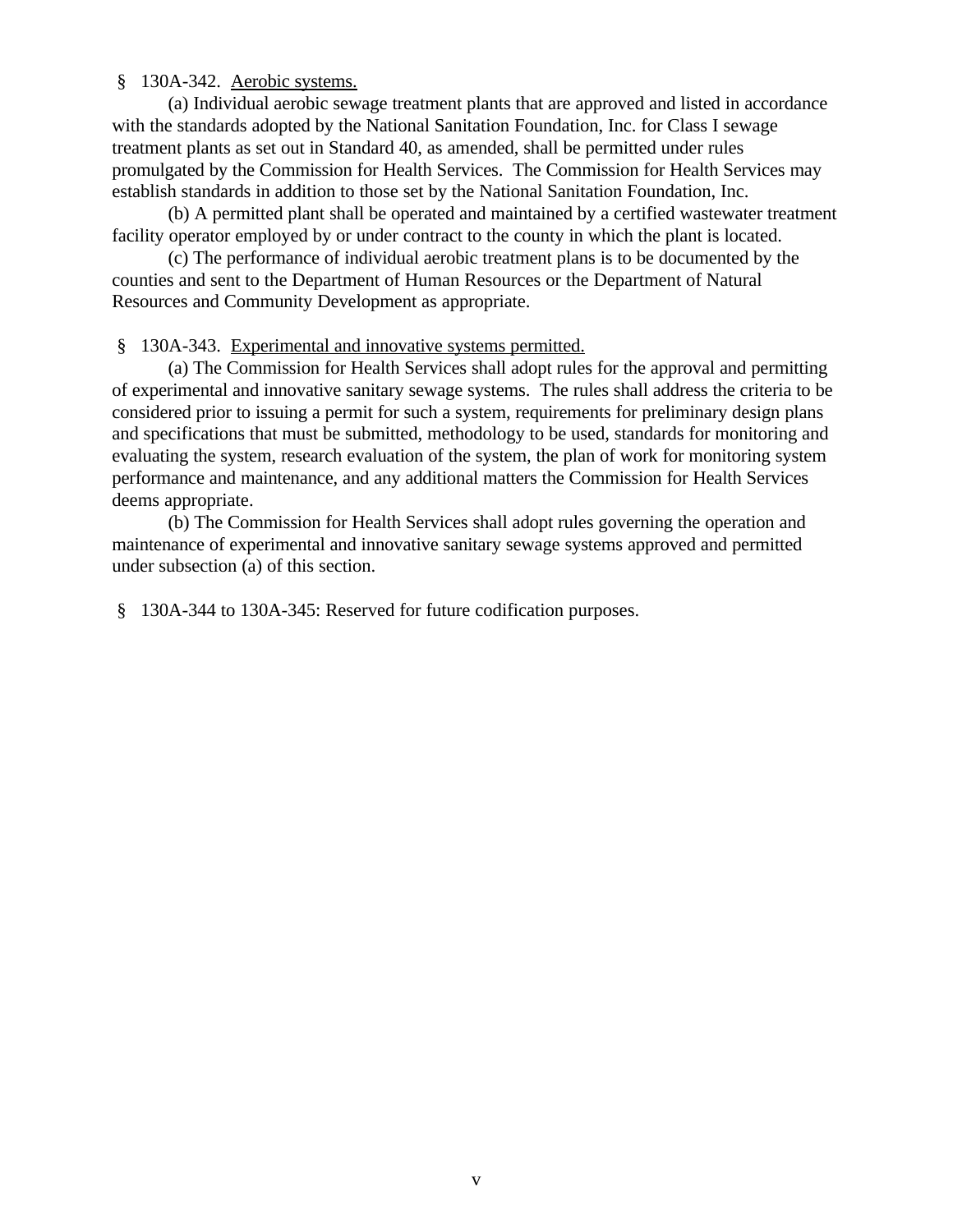### **CONTENTS**

| LAW |          |                                               | PAGE            |
|-----|----------|-----------------------------------------------|-----------------|
|     | 130A-333 | Purpose                                       |                 |
|     | 130A-334 | Definitions                                   | 1               |
|     | 130A-335 | Sanitary sewage collection, treatment and     |                 |
|     |          | disposal; rules                               | $\ddotsc$<br>11 |
|     | 130A-336 | Improvement permit required                   | $\cdots$<br>111 |
|     | 130A-337 | Inspection; operation permit required         | 111             |
|     | 130A-338 | Improvement permit or authorization required  | 1V              |
|     |          | before other permits to be issued             |                 |
|     | 130A-339 | Limitation on electrical service              | 1V              |
|     | 130A-340 | Review procedures and appeals                 | 1V              |
|     | 130A-341 | Consideration of a site with existing fill    | 1V              |
|     | 130A-342 | Aerobic systems                               | V               |
|     | 130A-343 | Experimental and innovative systems permitted | V               |
|     |          |                                               |                 |

### ARTICLE 11 OF CHAPTER 130A, SANITARY SEWAGE SYSTEMS

#### SECTION. 1900 SEWAGE COLLECTION, TREATMENT AND DISPOSAL SYSTEMS

| <b>RULE</b>                                                      | <b>PAGE</b>    |    |
|------------------------------------------------------------------|----------------|----|
| .1934 - General                                                  | 3              |    |
| .1935 - Definitions                                              | 3              |    |
| .1936 - Requirements for Sewage Treatment and Disposal           | $\overline{7}$ |    |
| .1937 - Permits                                                  | $\overline{7}$ |    |
| .1938 - Responsibilities                                         |                | 8  |
| .1939 - Site Evaluation                                          | 10             |    |
| .1940 - Topography and Landscape Position                        | 11             |    |
| .1941 - Soil Characteristics (Morphology)                        | 11             |    |
| .1942 - Soil Wetness Conditions                                  |                | 14 |
| .1943 - Soil Depth                                               | 14             |    |
| .1944 - Restrictive Horizons                                     | 14             |    |
| .1945 - Available Space                                          | 15             |    |
| .1946 - Other Applicable Factors                                 | 15             |    |
| .1947 - Determination of Overall Site Suitability                | 16             |    |
| .1948 - Site Classification                                      | 16             |    |
| .1949 - Sewage Flow Rates for Design Units                       | 17             |    |
| .1950 - Location of Sanitary Sewage Systems                      | 19             |    |
| .1951 - Applicability of Rules                                   | 22             |    |
| .1952 - Septic Tank, Dosing Tank and Lift Station Design         | 23             |    |
| .1953 - Prefabricated Septic Tanks and Pump Tanks                | 27             |    |
| .1954 - Minimum Standards for Prefabricated Septic Tanks         |                | 28 |
| .1955 - Design Criteria for Conventional Sewage Systems          | 31             |    |
| .1956 - Modifications to Septic Tank Systems                     | 35             |    |
| .1957 - Design Criteria for Design of Alternative Sewage Systems | 39             |    |
| .1958 - Non-Ground Absorption Sewage Treatment Systems           | 44             |    |
| .1959 - Privy Construction                                       | 44             |    |
| .1960 - Maintenance of Privies                                   | 45             |    |
| .1961 - Maintenance of Sewage Systems                            | 45             |    |
| .1962 - Exemption                                                | 48             |    |
| .1963 - Disuse of Sewage System                                  | 48             |    |
| .1964 - Interpretation and Technical Assistance                  | 48             |    |
| .1965 - Appeals Procedure                                        | 48             |    |
| .1966 - Severability                                             | 49             |    |
| .1967 - Injunctions                                              | 49             |    |
|                                                                  |                |    |

| .1967 - Injunctions |  |  |
|---------------------|--|--|
|                     |  |  |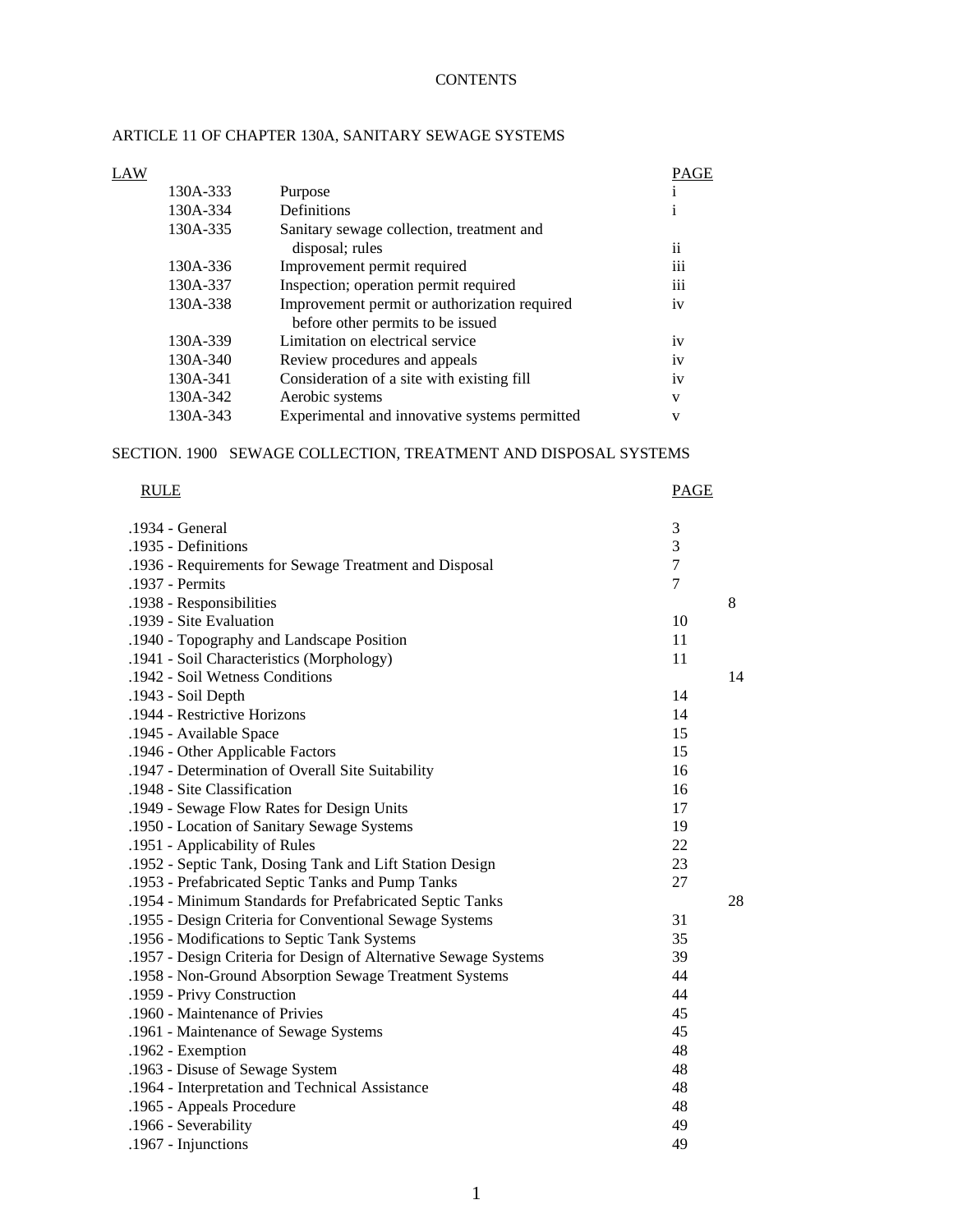### **SECTION .1900 - SEWAGE TREATMENT AND DISPOSAL SYSTEMS**

Rules .1901 - .1968 of Title 15A Subchapter 18A of the North Carolina Administrative Code (T15A.18A .1901-.1968); has been transferred and recodified from Rules .1901 - .1968 of Title 10 Subchapter 10A of the North Carolina Administrative Code (T10.10A.1901-.1968), effective April 4, 1990.

- **.1901 PURPOSE**
- **.1902 PROPER DISPOSAL**
- **.1903 DEFINITIONS**
- **.1904 SEWAGE DISPOSAL REQUIREMENTS**
- **.1905 PRIVY AND SEPTIC TANK CONSTRUCTION**
- **.1906 PREFABRICATED TANKS**
- **.1907 MINIMUM STANDARDS FOR PREFABRICATED SEPTIC TANKS**
- **.1908 SITE EVALUATION**
- **.1909 APPLICATION RATES**
- **.1910 SITE CLASSIFICATION**
- **.1911 SPACE REQUIREMENTS**
- **.1912 LOCATION OF SEPTIC TANK SYSTEMS AND PRIVIES**
- **.1913 MAINTENANCE OF PRIVIES**
- **.1914 MAINTENANCE OF SEPTIC TANK SYSTEMS**
- **.1915 PERMITS**
- **.1916 RESPONSIBILITIES**
- **.1917 TECHNICAL GUIDE**
- **.1918 SITE FACTORS**
- **.1919 TOPOGRAPHY**
- **.1920 SOIL CHARACTERISTICS**
- **.1921 PERCOLATION TESTS**
- **.1922 DETERMINATION OF SOIL SUITABILITY**
- **.1923 AVAILABLE SPACE**
- **.1924 OTHER APPLICABLE FACTORS**
- **.1925 ESTIMATES OF SEWAGE QUANTITIES**
- **.1926 POSSIBLE MODIFICATIONS OF INITIAL CLASSIFICATIONS**
- **.1927 INTERPRETATION AND TECHNICAL ASSISTANCE**
- **.1928 APPLICABILITY OF RULES**
- **.1929 EXEMPTION**
- **.1930 DISUSE OF SEWAGE SYSTEM**
- **.1931 VIOLATIONS**
- **.1932 CONFLICTING RULES REPEALED**
- **.1933 SEVERABILITY**

*History Note: Statutory Authority G. S. 130-160; 166.23 through 166.28; Eff. July 1, 1977; Readopted Eff. December 5, 1977; Amended Eff. July 1, 1982; March 31, 1981; June 30, 1980; Repealed Eff. July 1, 1982.*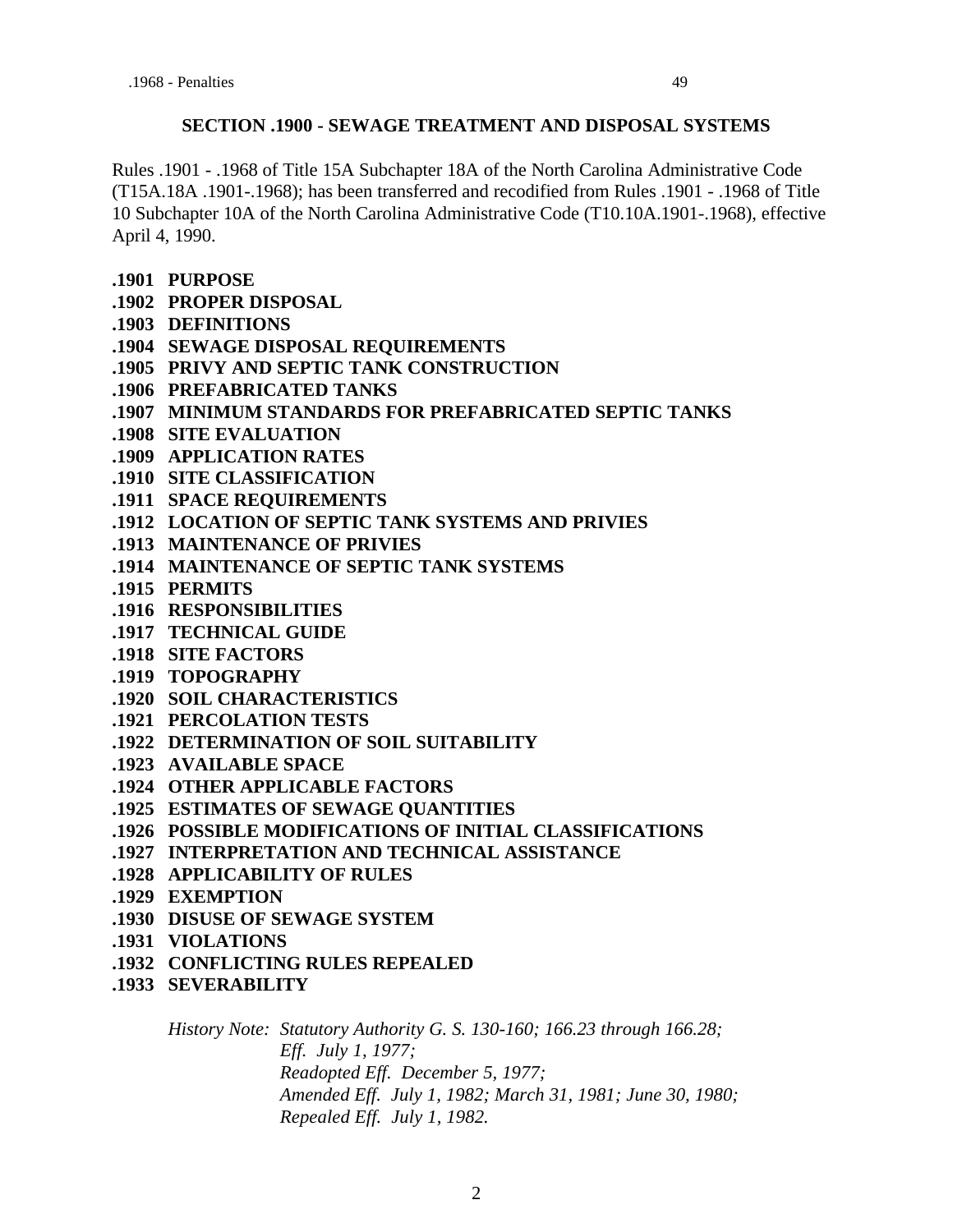### **.1934 GENERAL**

 (a) The rules contained in this Section shall govern the treatment and disposal of domestic type sewage from septic tank systems, privies, incinerating toilets, mechanical toilets, composting toilets, recycling toilets, or other such systems serving single or multiple-family residences, places of business, or places of public assembly, the effluent from which is designed not to discharge to the land surface or surface waters. The purpose of these Rules is to:

- (1) insure that sewage, as defined in this section, shall be collected, treated, and disposed of in a manner to protect the health, environment, and well-being of the general public;
- (2) provide minimum requirements for the design, installation, and use of ground absorption sewage treatment and disposal systems, including septic tank systems and other on-site systems, which serve any residence, place of business, or place of public assembly;
- (3) provide the State and local public health agencies with minimum standards to be used in determining whether a site or system can be utilized for the treatment and disposal of sewage, and
- (4) provide the public with the minimum requirements necessary to secure a permit for a sewage treatment and disposal system.

 (b) Any public or community sewage system and any system which discharges to the land surface or surface waters shall be approved by the Department of Natural Resources and Community Development under rules promulgated by the Environmental Management Commission.

*History Note: Statutory Authority G.S. 130-335(e); Eff. July 1, 1982.*

# .**1935 DEFINITIONS**

The following definitions shall apply throughout this Section:

- (1) "Alluvial Soils" means stratified soils without distinct horizons, deposited by flood waters.
- (2) "Alternative System" means any approved ground absorption sewage treatment and disposal system other than an approved privy or an approved septic tank system.
- (3) "Approved" means that which has been considered acceptable to the State or local health department.
- (4) "Approved Privy" means a fly-tight structure consisting of a pit, floor slab, and seat riser constructed in accordance with Rule .1959 of this Section.
- (5) "Approved Public or Community Sewage System" means a single system of sewage collection, treatment, and disposal owned and operated by a sanitary district, a metropolitan sewage district, a water and sewer authority, a county or municipality, or a public utility, constructed and operated in compliance with applicable requirements of the Department of Natural Resources and Community Development.
- (6) "Areas subject to frequent flooding" means those areas inundated at a ten-year or less frequency and includes alluvial soils and areas subject to tidal or storm overwash.
- (7) "Collection sewer" means gravity flow pipelines, force mains, effluent supply lines, and appliances appurtenant thereto, used for conducting wastes from building drains to a treatment system or to a ground absorption sewage treatment and disposal system.
- (8) "Designated wetland" means an area on the land surface established under the provisions of the Coastal Area Management Act or the Federal Clean Water Act.
- (9) "Design unit" means one or more dwelling units, places of business, or places of public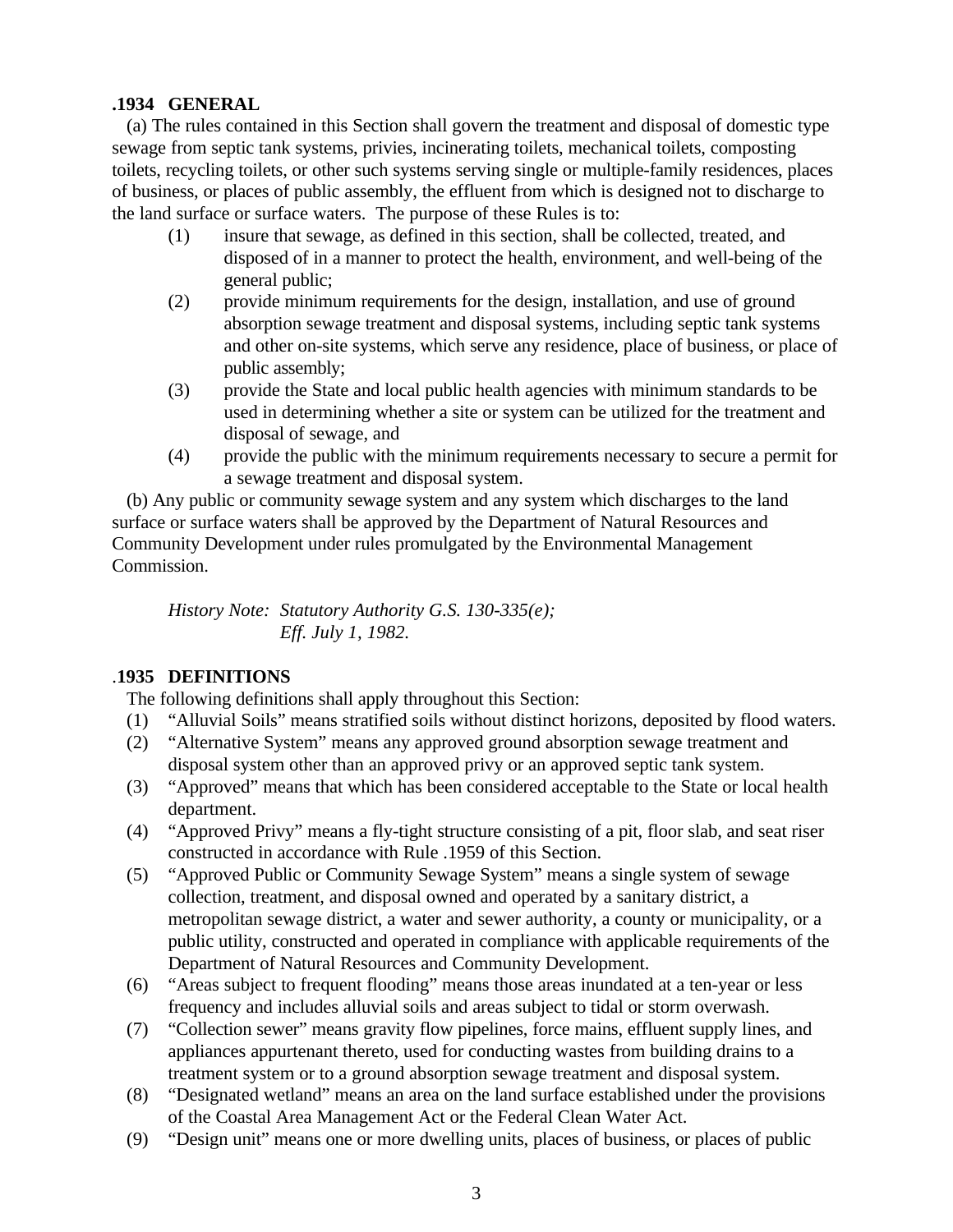assembly on:

- (a) a single lot or tract of land;
- (b) multiple lots or tracts of land served by a common ground absorption sewage treatment and disposal system; or
- (c) a single lot or tract of land or multiple lots or tracts of land where the dwelling units, places of business or place of public assembly are under multiple ownership (e.g. condominiums) and are served by a ground absorption system or multiple ground absorption systems which are under common or joint ownership or control.
- (10) "Dwelling unit" means any room or group of rooms located within a structure and forming a single, habitable unit with facilities which are used or intended to be used for living, sleeping, bathing, toilet usage, cooking, and eating.
- (11) "Effluent" means the liquid discharge of a septic tank or other sewage treatment device.
- (12) "Ground absorption sewage treatment and disposal system" means a system that utilizes the soil for the subsurface disposal of partially treated or treated sewage effluent.
- (13) "Horizon" means a layer of soil, approximately parallel to the surface, that has distinct characteristics produced by soil forming processes.
- (14) "Local health department" means any county, district, or other health department authorized to be organized under the General Statutes of North Carolina.
- (15) "Mean high water mark" means, for coastal waters having six inches or more lunar tidal influence, the average height of the high water over a 19 year period as may be ascertained from National Ocean Survey or U.S. Army Corps of Engineers tide stations data or as otherwise determined under the provisions of the Coastal Area Management act.
- (16) "Naturally occurring soil" means soil formed in place due to natural weathering processes and being unaltered by filling, removal, or other man-induced changes other than tillage.
- (17) "Nitrification field" means the area in which the nitrification lines are located.
- (18) "Nitrification lines" means approved pipe, specially designed porous blocks, or other approved materials which receive partially treated sewage effluent for distribution and absorption into the soil beneath the ground surface.
- (19) "Nitrification trench", also referred to as a sewage absorption trench, means a ditch into which a single nitrification line is laid and covered by soil.
- (20) "Non-ground absorption sewage treatment system" means a facility for waste treatment designed not to discharge to the soil, land surface, or surface waters, including but not limited to, approved vault privies, incinerating toilets, mechanical toilets, composting toilets, chemical toilets, and recycling systems.
- (21) "Organic soils" means those organic mucks and peats consisting of more than 20 percent organic matter (by dry weight) and 18 inches or greater in thickness.
- (22) "Parent material" means the mineral matter that is in its present position through deposition by water, wind, gravity or by decomposition of rock and exposed at the land surface or overlain by soil or saprolite.
- (23) "Ped" means a unit of soil structure, such as an aggregate, crumb, prism, block, or granule formed by natural processes.
- (24) "Perched water table" means a saturated zone, generally above the natural water table, as identified by drainage mottles caused by a restrictive horizon.
- (25) "Person" means any individual, firm, association, organization, partnership, business trust, corporation, company, or unit of local government.
- (26) "Place of business" means any store, warehouse, manufacturing establishment, place of amusement or recreation, service station, foodhandling establishment, or any other place where people work or are served.
- (27) "Place of public assembly" means any fairground, auditorium, stadium, church,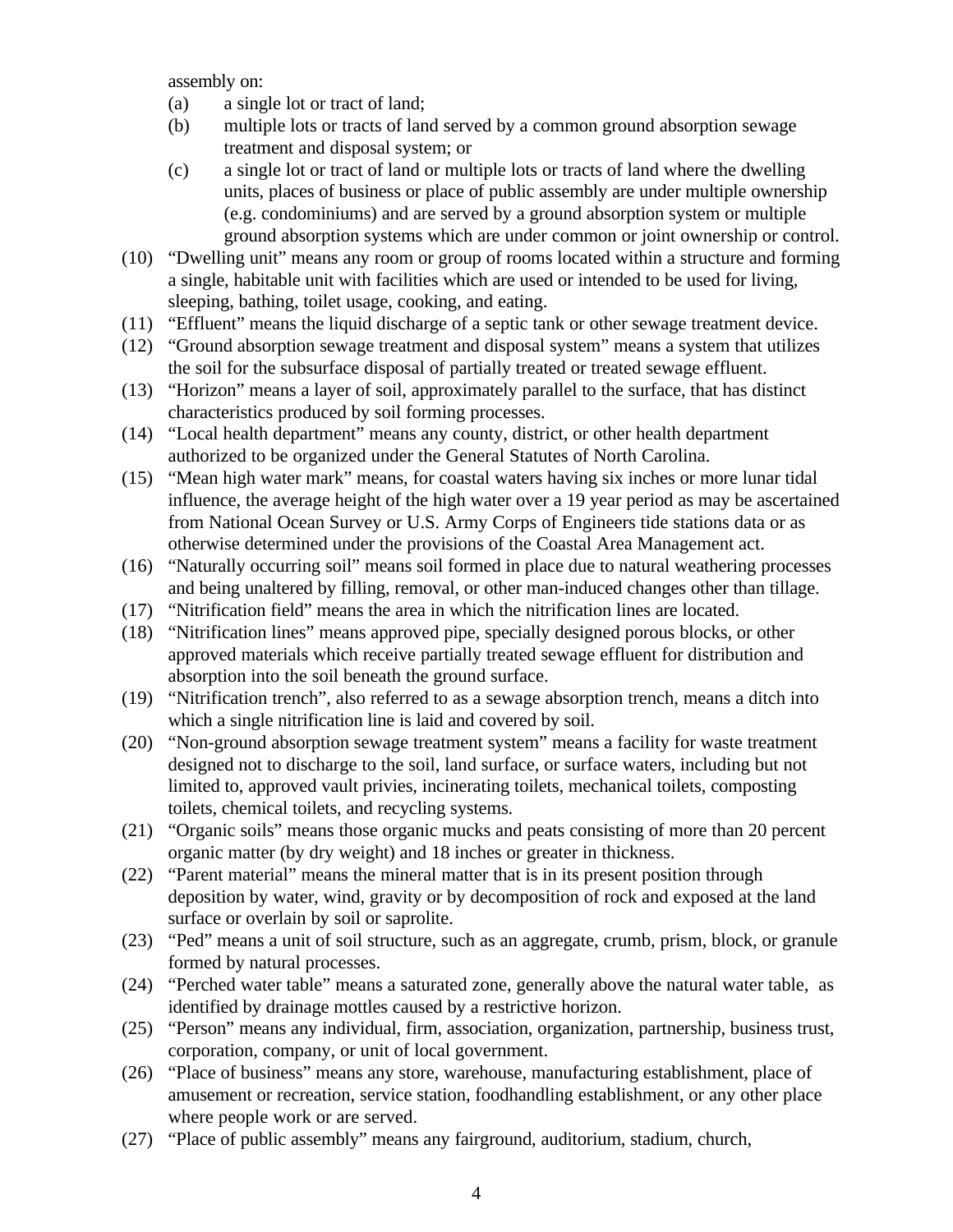campground, theater, school, or any other place where people gather or congregate.

- (28) "Privy building" means and includes any and all buildings which are used for privacy in the acts of urination and defecation which are constructed over pit privies and are not connected to a ground absorption sewage treatment and disposal system or a public or community sewage system.
- (29) "Public management entity" means a city (G.S. 160A, Article 16), county (G.S. 153A, Article 15), interlocal contract (G.S. 153A, Article 16), joint management agency (G.S. 160A-461 -462), county service district (G.S. 153A, Article 16), county water and sewer district (G.S. 162A, Article 6), sanitary district (G.S. 130A, Article 2), water and sewer authority (G.S. 162A, Article 1), metropolitan water district (G.S. 162A, Article 4), metropolitan sewerage district (G.S. 162A, Article 5), public utility [G.S. 62-3(23)], county or district health department (G.S. 130A, Article 2), or other public entity legally authorized to operate and maintain on-site sewage systems.
- (30) "Relocation" means the displacement of a residence, place of business, or place of public assembly from one location to another.
- (31) "Repair area" means an area, either in its natural state or which is capable of being modified, consistent with these Rules, which is reserved for the installation of additional nitrification fields and is not covered with structures or impervious materials.
- (32) "Residence" means any home, hotel, motel, summer camp, labor work camp, mobile home, dwelling unit in a multiple-family structure, or any other place where people reside.
- (33) "Restrictive horizon" means a soil horizon that is capable of perching ground water or sewage effluent and that is brittle and strongly compacted or strongly cemented with iron, aluminum, silica, organic matter, or other compounds. Restrictive horizons may occur as fragipans, iron pans or organic pans, and are recognized by their resistance in excavation or in using a soil auger.
- (34) "Rock" means the consolidated or partially consolidated mineral matter or aggregate, including bedrock or weathered rock, not exhibiting the properties of soil and exposed at the land surface or overlain by soil or saprolite.
- (35) "Sanitary system of sewage treatment and disposal" means a complete system of sewage collection, treatment and disposal, including approved privies, septic tank systems, connection to public or community sewage systems, incinerators, mechanical toilets, composting toilets, recycling toilets, mechanical aeration systems, or other such systems.
- (36) "Saprolite" means thoroughly decomposed earthy mineral matter, weathered in place from igneous or metamorphic rock and usually overlain by soil and exhibiting some properties of rock.
- (37) "Septic tank" means a water-tight, covered receptacle designed for primary treatment of sewage and constructed to:.
	- (a) receive the discharge of sewage from a building;
	- (b) separate settleable and floating solids from the liquid;
	- (c) digest organic matter by anaerobic bacterial action;
	- (d) store digested solids through a period of detention; and
	- (e) allow clarified liquids to discharge for additional treatment and final disposal.
- (38) "Septic tank system" means a subsurface sanitary sewage system consisting of a septic tank and a subsurface disposal field.
- (39) "Sewage" means the liquid and solid human waste and liquid waste generated by waterusing fixtures and appliances, including those associated with food handling. The term does not include industrial process wastewater or sewage that is combined with industrial process wastewater.
- (40) "Site" means the area in which the sewage treatment and disposal system is to be located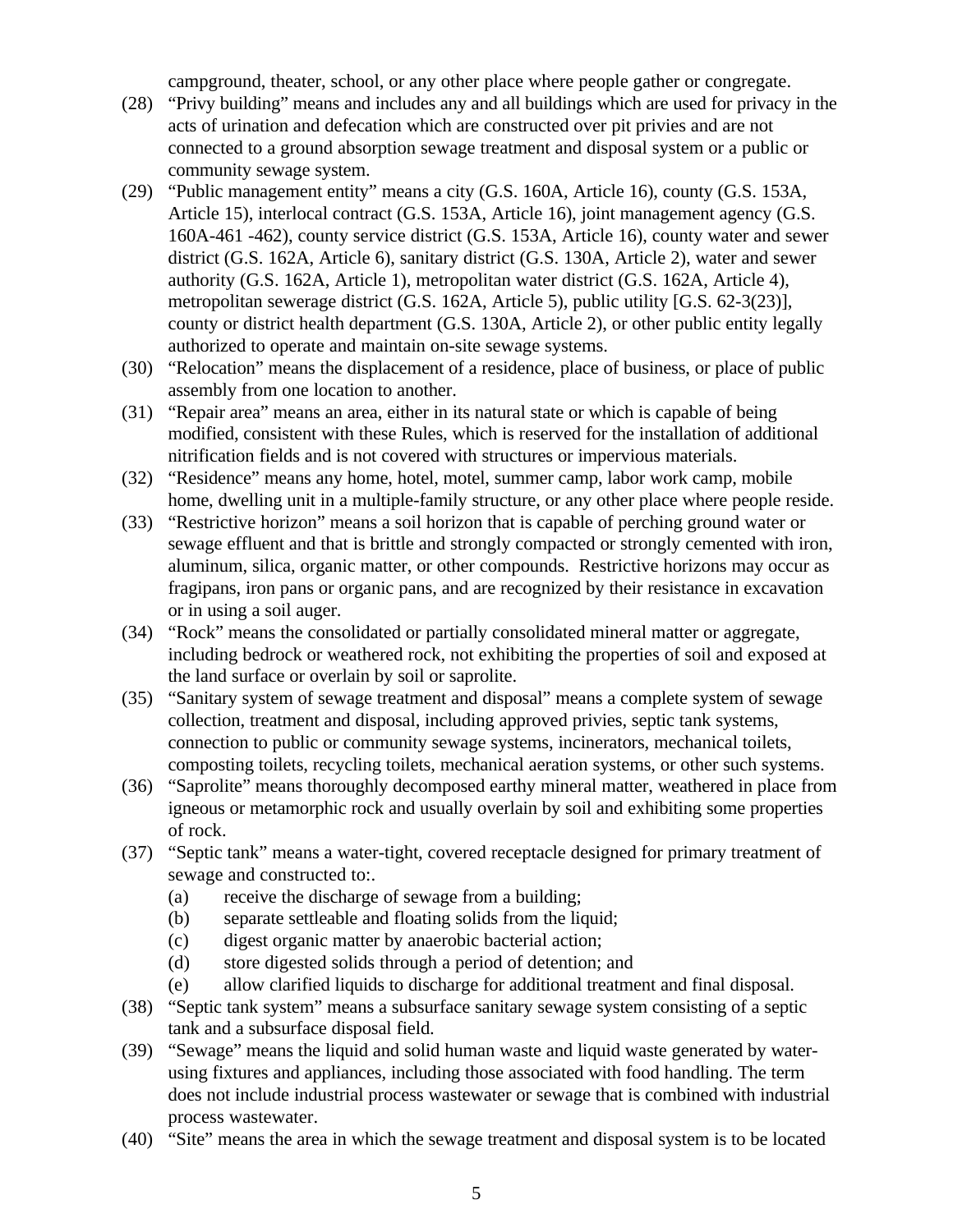and the area required to accommodate repairs and replacement of nitrification field and permit proper functioning of the system.

- (41) "Soil," means the naturally occurring, unconsolidated mineral and organic material of the land surface developed from rock or other parent material and consists of sand, silt, and clay-sized particles and variable amounts of organic materials. Soil does not exhibit properties of rock or parent material. However, zones of transition in which soil characteristics predominate shall be considered soil.
- (42) "Soil structure" means the arrangement of primary soil particles into compound particles, peds, or clusters that separated by natural planes of weakness from adjoining aggregates.
- (43) "Soil textural classes" means soil classification based upon size distribution of mineral particles in the fine-earth fraction less than two millimeters in diameter. The fine-earth fraction includes sand (2.0 - 0.05 mm in size), silt (less than 0.05 mm - 0.002 mm or greater in size), and clay (less than 0.002 mm in size) particles. The specific textural classes are defined as follows and as shown in Soil Taxonomy, Appendix I, which is hereby adopted by reference in accordance with G.S. 150B-14(c).
- (a) "Sand" means soil material that contains 85 percent or more of sand; the percentage of silt plus 1.5 times the percentage of clay should not exceed 15.
- (b) "Loamy sand" means soil material that contains at the upper limit 85 to 90 percent sand, and the percentage silt plus 1.5 times the percentage of clay is not less than 15; at the lower limit it contains not less than 70 to 85 percent sand, and the percentage of silt plus twice the percentage of clay does not exceed 30.
- (c) "Sandy loam" means soil material that contains either 20 percent clay or less, and the percentage of silt plus twice the percentage of clay exceeds 30, and contains 52 percent or more sand; or less than seven percent clay, less that 50 percent silt, and between 43 and 52 percent sand.
- (d) "Loam" means soil material that contains seven to 27 percent clay, 28 to 50 percent silt, and less than 52 percent sand.
- (e) "Silt loam" means soil material that contains 50 percent or more silt and 12 to 27 percent clay; or contains 50 to 80 percent silt and less than 12 percent clay.
- (f) "Silt" means soil material that contains 80 percent or more silt and less than 12 percent clay.
- (g) "Sandy clay loam" means soil material that contains 20 to 35 percent clay, less than 28 percent silt, and 45 percent or more sand.
- (h) "Clay loam" means soil material that contains 27 to 40 percent clay and less than 20 to 45 percent sand.
- (i) "Silty clay loam" means soil material that contains 27 to 40 percent clay and less than 20 percent sand.
- (j) "Sandy clay" means soil material that contains 35 percent or more clay and 45 percent or more sand.
- (k) "Silty clay" means soil material that contains 40 percent or more clay and 40 percent or more silt.
- (l) "Clay" means soil material that contains 40 percent or more clay, less than 45 percent sand, and less than 40 percent silt.
- (44) "State" means the Department of Environment, Health, and Natural Resources, Division of Environmental Health.
- (45) "Stream," means a natural or manmade channel, including groundwater lowering ditches and devices, in which water flows or stands most of the year.
- (46) "Subsurface disposal" means the application of sewage effluent beneath the surface of the ground by distribution through approved nitrification lines.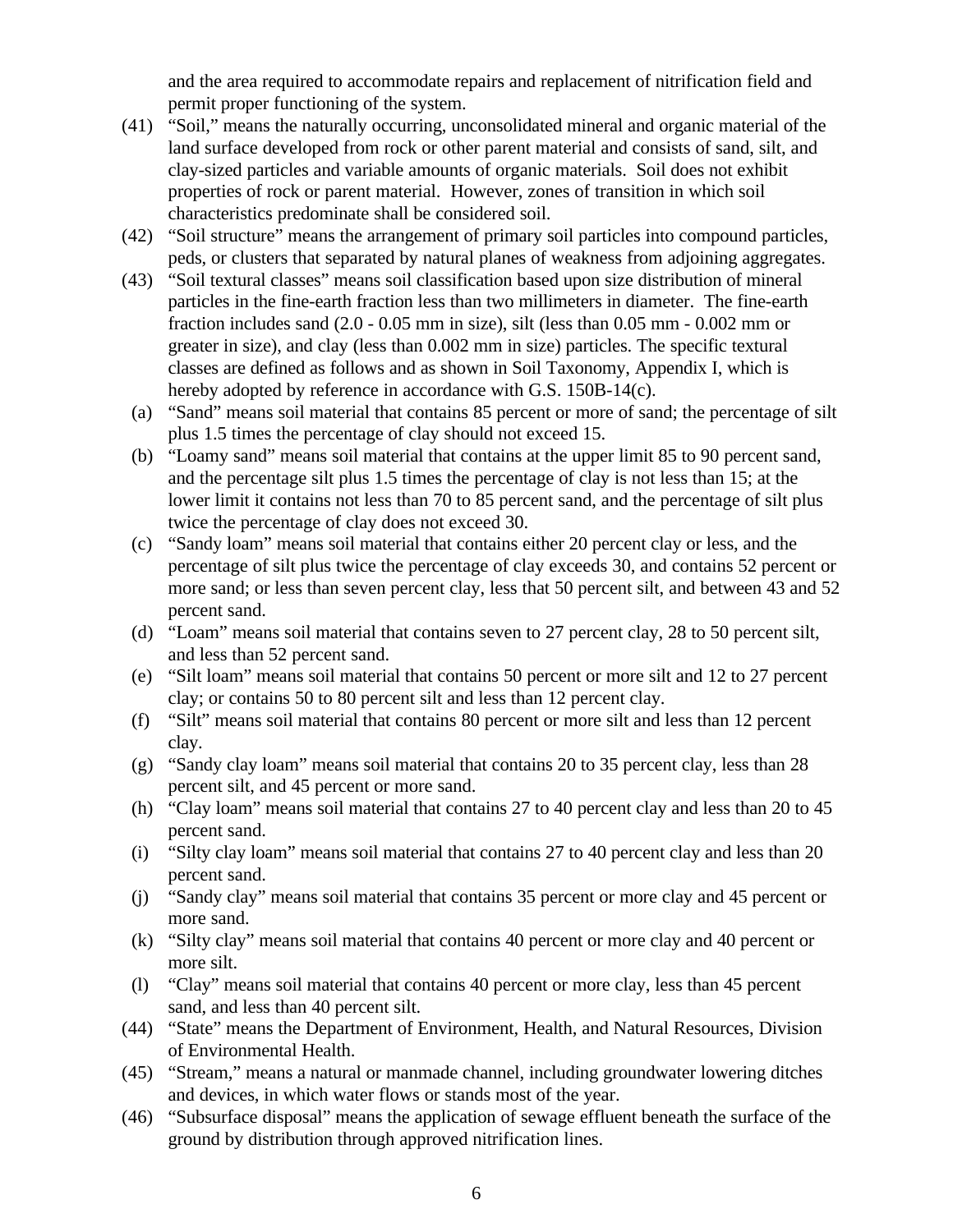*History Note: Statutory Authority G.S. 130A-335(e) and (f); Eff. July 1, 1982; Amended Eff. January 1, 1990; August 1, 1988; April 1, 1985; January 1, 1984;* 

### **.1936 REQUIREMENTS FOR SEWAGE TREATMENT AND DISPOSAL**

*History Note: Statutory Authority G.S. 130A-335(e); Eff. July 1, 1982. Repealed Eff. January 1, 1990.*

### **.1937 PERMITS**

 (a) An Improvement Permit shall be required in accordance with G.S. 130A-336. Rule .1949 of this Section shall be used to determine whether subsequent additions or modications increase sewage flow.

 (b) The local health department shall issued an Improvement Permit only after it has determined that the system is designed and can be installed so as to meet the provisions of these Rules. An Improvement Permit shall be valid for 60 months from the date of issue. If the installation has not been completed during that time period, the information submitted in the application for an Improvement Permit is falsified or changed, or the site is altered, the permit shall become invalid. When an Improvement Permit has become invalid, the installation shall not be commenced or completed until a new Improvement Permit has been obtained.

 (c) Application for an Improvement Permit shall be submitted to the local health department. The application shall contain at least the following information: name of owner, mailing address, location of property, plat of property (if not readily available to local health department), type of facility, estimated sewage flow based on number of bedrooms or number of persons served, type of water supply, and signature of owner or authorized agent. The applicant shall be responsible for notifying the local health department of any designated wetland.

 (d) Prior to the issuance of an Improvement Permit for a sanitary sewage system to serve a condominium or other multiple-ownership development where the system will be under common or joint control, a properly executed agreement (tri-party) among the local health department, developer, and a non-profit, incorporated owners association shall be submitted to the local health department and filed with the local register of deeds. The tri-party agreement shall address ownership, transfer of ownership, maintenance, repairs, operation, and the necessary funds for the continued satisfactory performance of the sanitary sewage system, including collection, treatment, disposal, and other appurtenances.

 (e) No residence, place of business, or place of public assembly shall be occupied nor shall any sanitary sewage system be covered or placed into use until the local health department finds that the system is in compliance with Article 11 of G. S. Chapter 130A, these Rules and all conditions prescribed by the Improvement Permit, and issues a Certification of Completion or an Operation Permit. At the review frequency specified in Rule .1961, Table V(a) of this Section, the local health department shall determine whether a system with an Operation Permit is operating properly and complies with the conditions of the Operation Permit. The local health department may suspend or revoke the Operation Permit if it is determined that the system is not operating properly or is not in compliance with Article 11 of G.S. Chapter 130A, thse Rules, and all conditions imposed by the Operation Permit.

(f) Upon determining that an existing sanitary sewage system has a valid Operation Permit or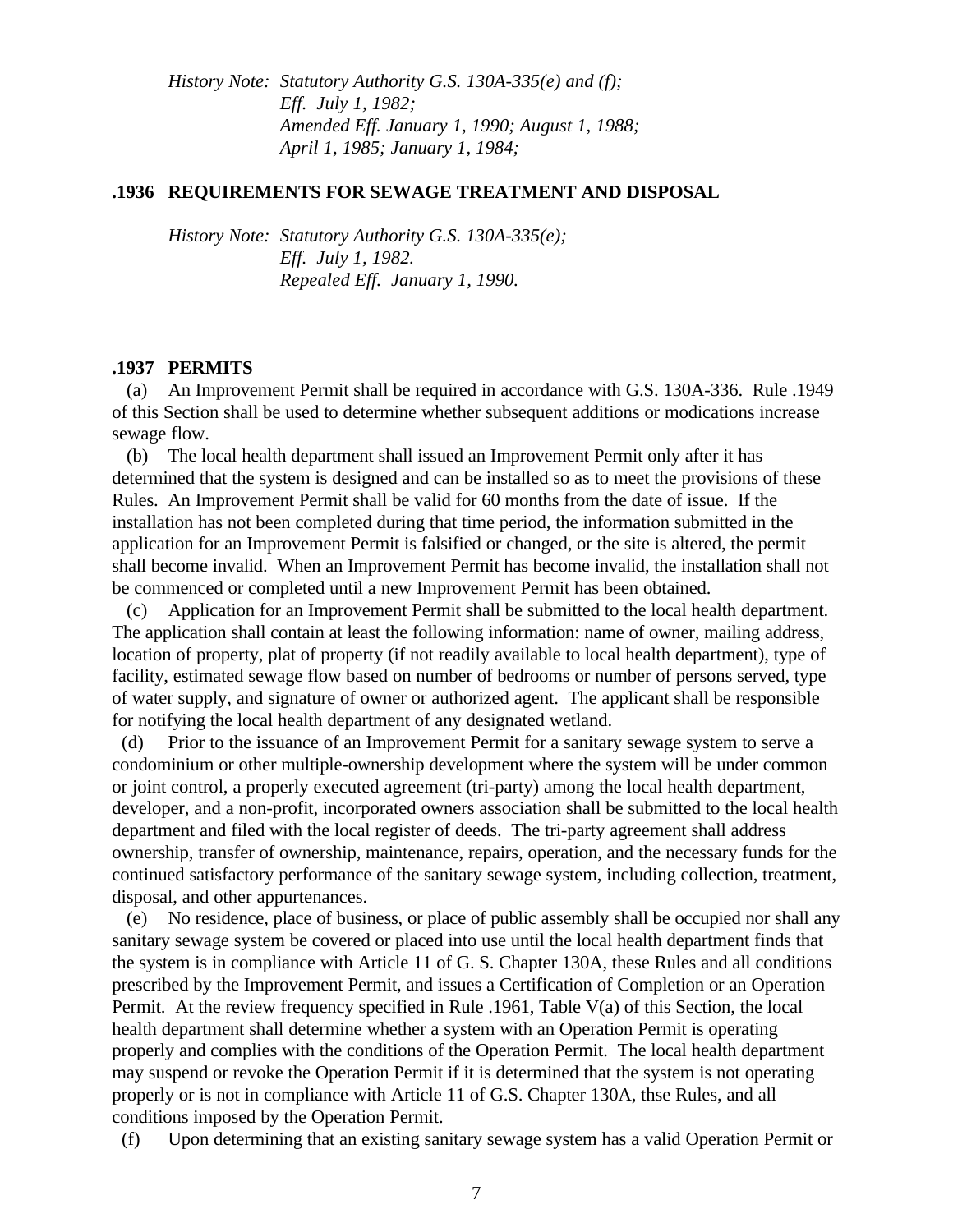a valid Certificate of Completion and is operating satisfactorily in a mobile home park, the local health department shall issue a written authorization for a mobile home to be connected to the existing system and to be occupied.

 (g) Any person other than the owner or controller of a residence, place of business, or place of public assembly, who engages in the business of constructing, installing, or repairing sanitary sewage systems shall register with the local health department in each county where he operates before constructing, installing, or repairing sanitary sewage systems.

 (h) Systems which exceed 3,000 gallons per day and other systems which are required to be designed by a professional engineer shall be reinspected annually.

 (i) The local health department shall prepare a written report with reference to the site and soil conditions required to be evaluated pursuant to this Section. When a permit is denied, the report shall be provided to the applicant. If modifications or alternatives are available, information shall be provided to the applicant. The report shall be signed and dated by the local (authorized) sanitarian.

*History Note: Statutory Authority G.S. 130A-335(e) and (f); Eff. July 1, 1982; Amended Eff. January 1, 1990; January 1, 1984.*

#### **.1938 RESPONSIBILITIES**

 (a) The design, construction, operation, and maintenance of sewage treatment and disposal systems, whether septic tank systems, privies or alternative systems, shall be the responsibility of the designer, owner, developer, installer, or user of the system as applicable.

 (b) Actions of representatives of local health departments or the State engaged in the evaluation and determination of measures required to effect compliance with the provisions of this Section shall in no way be taken as a guarantee or warranty that sewage treatment and disposal systems approved and permitted will function in a satisfactory manner for any given period of time. Due to the development of clogging mats which adversely impact the life expectancy of normally functioning ground absorption sewage treatment and disposal systems and variables influencing systems function which are beyond the scope of these rules, no guarantee or warranty is implied or given that a sewage treatment and disposal system will function in a satisfactory manner for any specific period of time.

 (c) Prior to issuance of an Improvement Permit, plans and specifications prepared by a person with a demonstrated knowledge of sanitary sewage collection, treatment, and disposal systems, soil and rock characteristics, ground-water hydrology, and drainage systems may be required for review and approval by the local health department when there is an unsuitable soil or unsuitable characteristic and shall be required for:

(1) alternative systems not specifically described in this Section, and

(2) drainage systems serving two or more lots.

 (d) Any sanitary sewage system which meets one or more of the following conditions shall be designed by a registered professional engineer:

- (1) The system is designed to handle over 3,000 gallons per day, as determined in Rule .1949(a) or (b) of this Section, except where the system is limited to an individual septic tank system serving an individual dwelling unit or several individual septic tank systems, each serving an individual dwelling unit.
- (2) The system requires pretreatment, other than by a conventional septic tank, before disposal.
- (3) The system requires use of sewage pumps prior to the septic tank or other pretreatment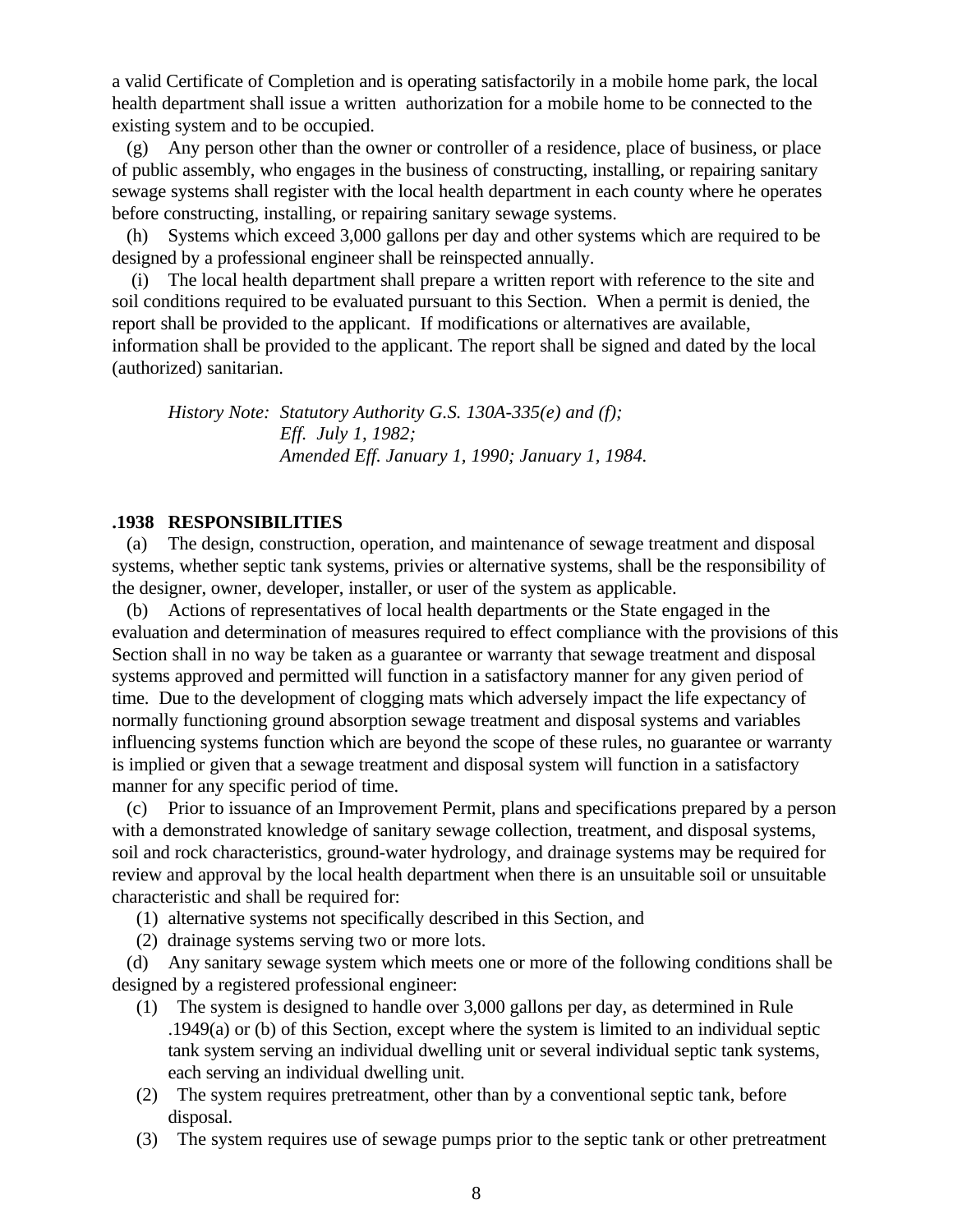system, except for systems subject to the North Carolina Plumbing Code.

- (4) The system requires use of more than one pump or siphon.
- (5) The system includes a collection sewer, prior to the septic tank or other pretreatment system, which serves two or more buildings, except for systems subject to the North Carolina Plumbing Code.
- (6) The system includes structures which have not been pre-engineered.
- (7) Any other system serving a business or multi-family dwelling so specified by the local health department.

 (e) An improvement permit shall not be issued unless the plans and specifications, including methods of operation and maintenance, are approved. The state shall review and approve plans and specifications for all systems serving a design unit with a design flow greater than 3,000 gallons per day, as determined in Rule .1949 (a) or (b) of this Section, except where the system is limited to an individual septic tank system serving an individual dwelling unit or several individual septic tank systems, each serving an individual dwelling unit. The state shall also review and approve any other system so specified by the local health department. Prior to issuance of the operation permit for a system designed by a registered professional engineer, the owner shall submit to the local health department a statement signed by a registered professional engineer stating that construction is complete and in accordance with approved plans and specifications and approved modifications. Periodic observations of construction and a final inspection for design compliance by the certifying registered professional engineer or his representative shall be required for this statement. The statement shall be affixed with the registered professional engineer's seal.

 (f) Plans and specifications required to be prepared by a registered professional engineer shall contain all necessary information for construction of the system in accordance with applicable rules and laws and shall include at least one or more of the following, as determined to be applicable by the local health department or the State:

- (1) the engineer's seal, signature, and the date on all plans and the first sheet of specifications;
- (2) a description of the facilities served and the calculations and basis for the design flow proposed;
- (3) a site plan based on a surveyed plat showing all system components, public water supply sources within 500 feet, private water supplies and surface water supplies within 200 feet, water lines serving the project and within ten feet of all components, building foundations, basements, property lines, embankments, or cuts of two feet or more in vertical height, swimming pools, storm sewers, interceptor drains, surface drainage ditches, and adjacent nitrification fields;
- (4) specifications describing all material to be used, methods of construction, means for assuring the quality and integrity of the finished product, and operation and maintenance procedures addressing requirement for the system operator, inspection schedules, residuals management provisions, process and performance monitoring schedules, and provisions for maintaining mechanical components and nitrification field vegetative cover;
- (5) plan and profile drawings for collection sewers, force mains and supply lines, showing pipe diameter, depth of cover, cleanout and manhole locations, invert and ground surface elevations, valves and other appurtenances, lateral connections, proximity to utilities and pertinent features such as wells, water lines, storm drains, surface waters, structures, roads, and other trafficked areas;
- (6) plans for all tanks, showing capacity, invert and ground elevations, access manholes, inlet and outlet details and plans for built-in-place or nonstate-approved,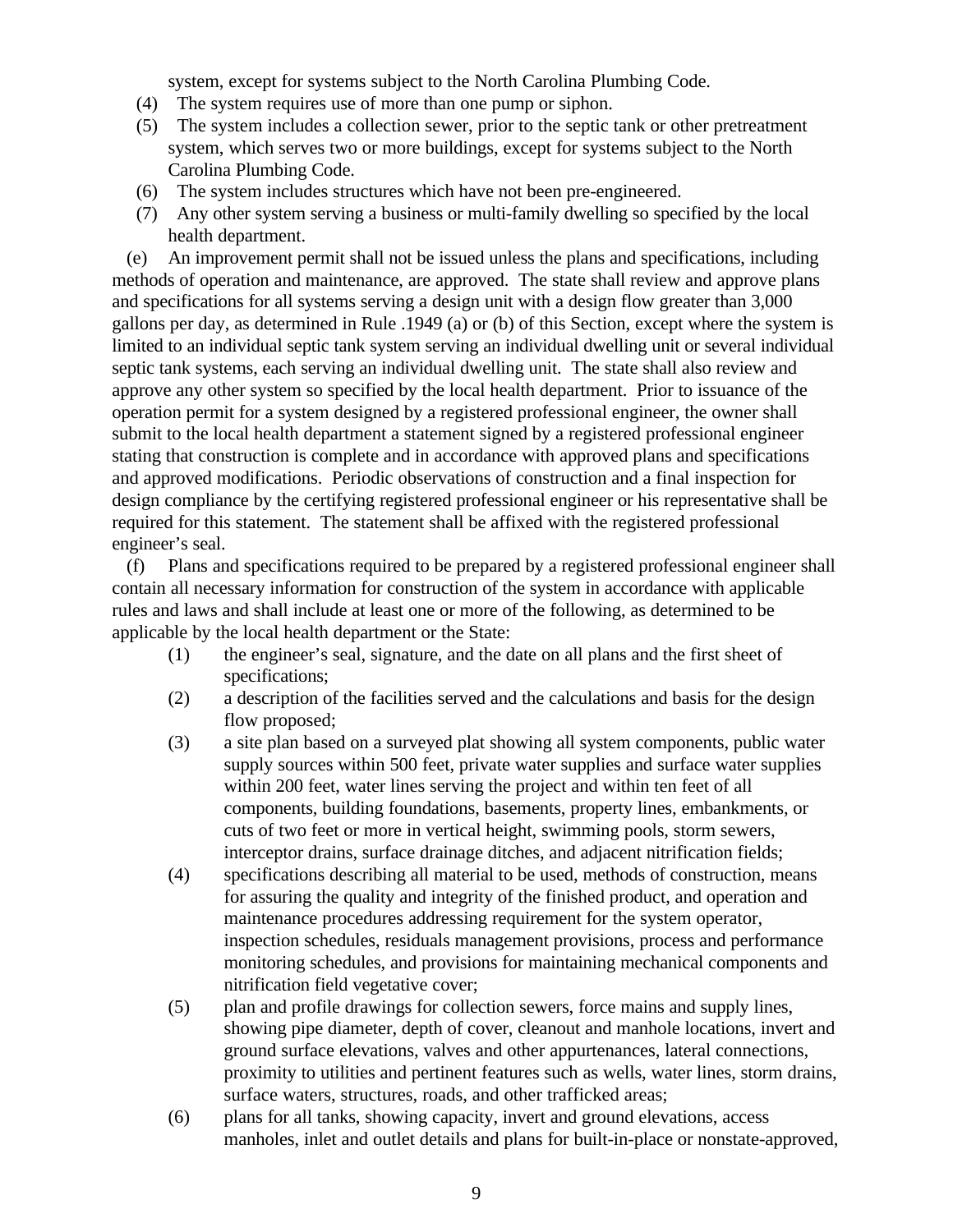precast tanks, also showing dimensions, reinforcement details, liquid depth, and other pertinent construction features;

- (7) calculations for pump or siphon sizing, pump curves, and plan and profile drawings for lift stations and effluent dosing tanks, showing anti-buoyancy provisions, pump or siphon locations, discharge piping, valves, vents, pump controls, pump removal system, electrical connection details, and activation levels for pumps or siphons and high-water alarms;
- (8) plan and profile drawings for wastewater treatment plans and other pretreatment systems, including cross-section views of all relevant system components, and data and contact lists from comparable facilities for any non-standard systems.
- (9) plans for nitrification field and repair area, showing the following:
- (A) field locations with existing and final relative contour lines based on field measurements at intervals not exceeding two feet or spot elevations if field areas are essentially flat or of uniform grade;
- (B) field layout, pipe sizes, length, spacing, connection and cleanout details, invert elevations of flow distribution devices and laterals, valves, and appurtenances;
- (C) trench plan and profile drawings and flow distribution device details;
- (D) location and design of associated surface and groundwater drainage systems; and
- (10) any other information required by the local health department or the State.

 (g) The entire sanitary sewage system shall be on property owned or controlled by the person owning or controlling the system. Necessary easements shall be obtained permitting the use and unlimited access for inspection and maintenance of all portions of the system to which the owner and operator do not hold undisputed title. Easements shall remain valid as long as the system is required and shall be recorded with the county register of deeds.

*History Note: Statutory Authority G.S. 130A-335(e) and (f); Eff. July 1, 1982; Amended Eff. January 1, 1990; April 1, 1985.*

# **.1939 SITE EVALUATION**

 (a) The local health department shall investigate each proposed site. The investigation shall include the evaluation of the following factors:

- (1) topography and landscape position;
- (2) soil characteristics (morphology);
- (3) soil wetness;
- (4) soil depth;
- (5) restrictive horizons; and
- (6) available space.

 (b) Soil profiles shall be evaluated at the site by borings or other means of excavation to at least 48 inches or to an UNSUITABLE characteristic and a determination shall be made as to the suitability of the soil to treat and absorb septic tank effluent. Applicants may be required to dig pits when necessary for proper evaluation of the soil at the site.

 (c) Site evaluations shall be made in accordance with Rules .1940-.1948 of this Section. Based on this evaluation, each of the factors listed in Paragraph (a) of this Rule shall be classified as SUITABLE (S), PROVISIONALLY SUITABLE (PS), or UNSUITABLE (U).

 (d) The local health department shall determine the long-term acceptance rate to be used for sites classified SUITABLE OR PROVISIONALLY SUITABLE in accordance with these rules.

*History Note: Statutory Authority G.S. 130A-335(e);*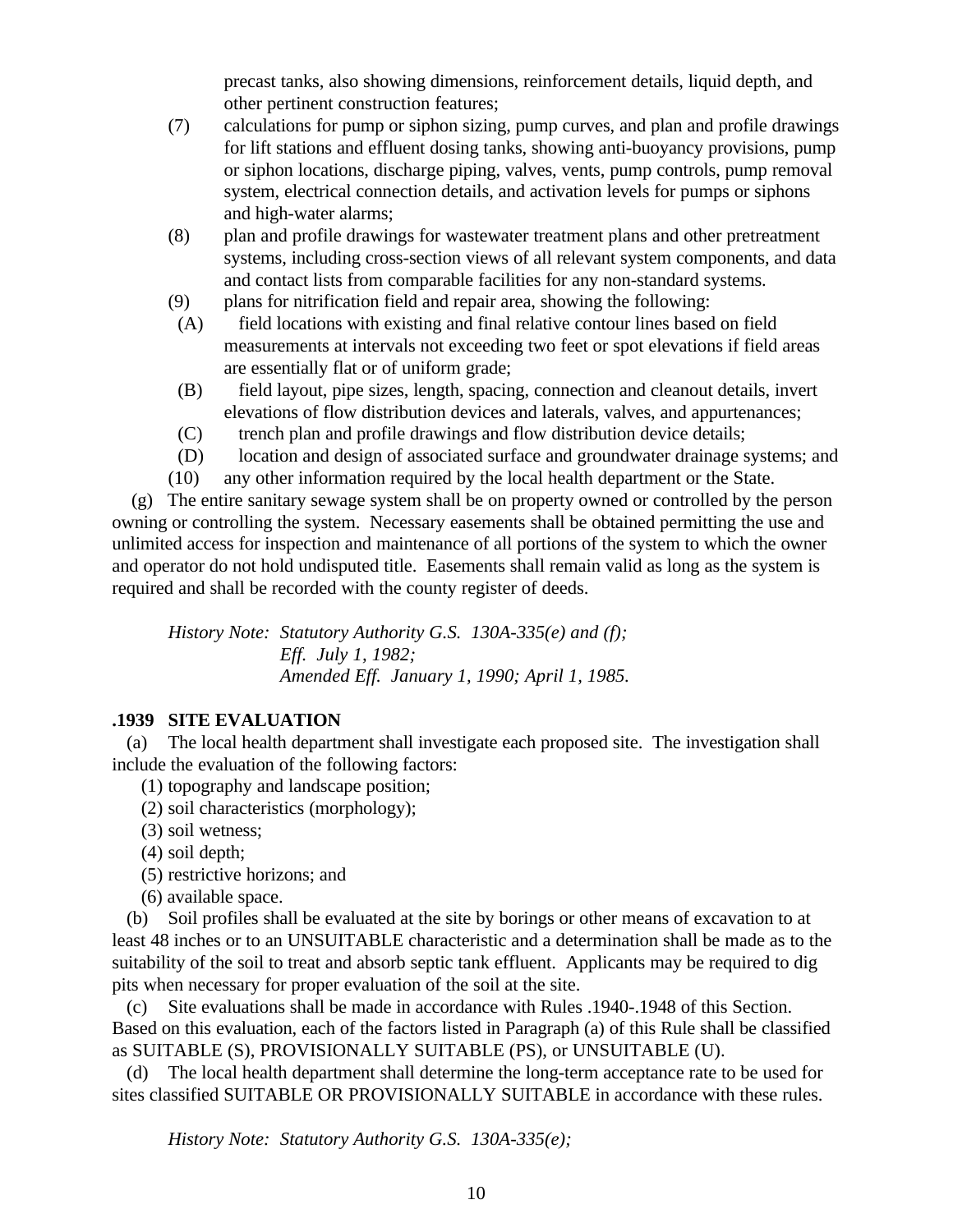*Eff. July 1, 1982. Amended Eff. January 1, 1990.*

### **.1940 TOPOGRAPHY AND LANDSCAPE POSITION**

 (a) Uniform slopes under 15 percent shall be considered SUITABLE with respect to topography.

 (b) Uniform slopes between 15 percent and 30 percent shall be considered PROVISIONALLY SUITABLE with respect to topography.

 (c) Slopes greater than 30 percent shall be considered UNSUITABLE as to topography. Slopes greater than 30 percent may be reclassified as PROVISIONALLY SUITABLE after an investigation indicates that a modified system may be installed in accordance with Rule .1956 of this Section; however, slopes greater than 65 percent shall not be reclassified as PROVISIONALLY SUITABLE.

 (d) Complex slope patterns and slopes dissected by gullies and ravines shall be considered UNSUITABLE with respect to topography.

 (e) Depressions shall be considered UNSUITABLE with respect to landscape position except when the site complies essentially with the requirements of this Section and is specifically approved by the local health department.

 (f) The surface area on or around a ground absorption sewage treatment and disposal system shall be landscaped to provide adequate drainage if directed by the local health department. The interception of perched or lateral ground-water movement shall be provided where necessary to prevent soil saturation on or around the ground absorption sewage treatment and disposal system.

 (g) A designated wetland shall be considered UNSUITABLE with respect to landscape position, unless the proposed use is specifically approved in writing by the U.S. Army Corps of Engineers or the North Carolina Division of Coastal Management.

*History Note: Statutory Authority G.S. 130A-335(e); Eff. July 1, 1982; Amended Eff. January 1, 1990.*

### **.1941 SOIL CHARACTERISTICS (MORPHOLOGY)**

 (a) The soil characteristics which shall be evaluated by the local health department are as follows:

- (1) Texture The relative proportions of sand, silt, and clay sized mineral particles in the fineearth fraction of the soil are referred to as soil texture. The texture of the different horizons of soils shall be classified into four general groups and 12 soil textural classes based upon the relative proportions of sand, silt, and clay sized mineral particles.
	- (A) SOIL GROUP I SANDY TEXTURE SOILS. The sandy group includes the sand and loamy sand soil textural classes and shall be considered SUITABLE with respect to texture.
	- (B) SOIL GROUP II COARSE LOAMY TEXTURE SOILS. The coarse loamy group includes sandy loam and loam soil textural classes and shall be considered SUITABLE with respect to texture.
	- (C) SOIL GROUP III FINE LOAMY TEXTURE SOILS. The fine loamy group includes silt, silt loam, sandy clay loam, clay loam, and silty clay loam textural classes and shall be considered PROVISIONALLY SUITABLE with respect to texture.
	- (D) SOIL GROUP IV CLAYEY TEXTURE SOILS. The clayey group include sandy clay, silty clay, and clay textural classes and shall be considered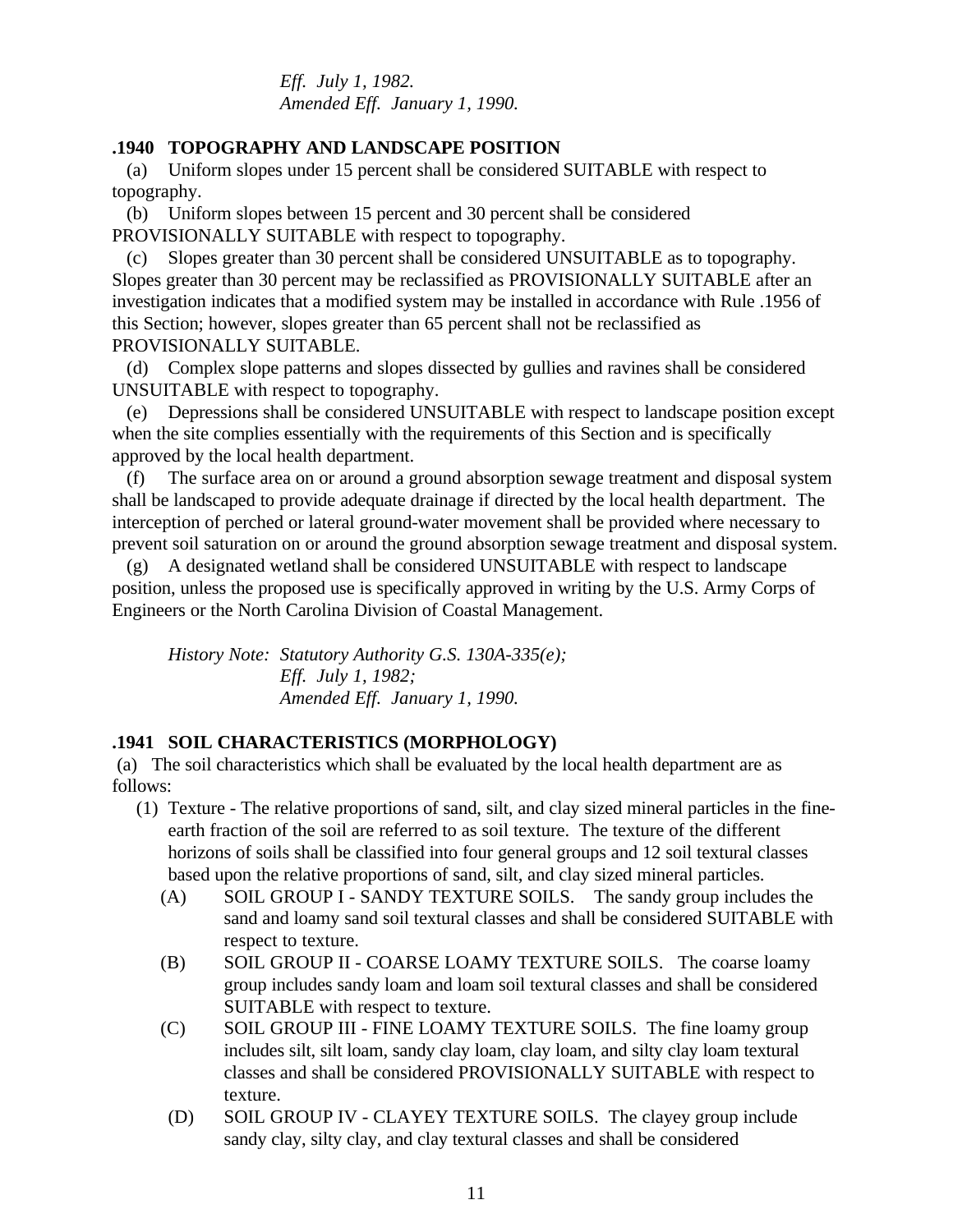PROVISIONALLY SUITABLE with respect to texture.

(E) The soil textural class shall be determined in the field by hand texturing samples of each soil horizon in the soil profile using the following criteria:

 (i) Sand: Sand has a gritty feel, does not stain the fingers, and does not form a ribbon or ball when wet or moist.

 (ii) Loamy Sand: Loamy sand has a gritty feel, stains the fingers (silt and clay), forms a weak ball, and cannot be handled without breaking.

 (iii) Sandy Loam: Sandy loam has a gritty feel and forms a ball that can be picked up with the fingers and handled with care without breaking.

 (iv) Loam: Loam may have a sticky gritty feel but does not show a fingerprint and forms only short ribbons of from 0.25 inch to 0.50 inch in length. Loam will form a ball that can be handled without breaking.

 (v) Silt Loam: Silt loam has a floury feel when moist and will show a fingerprint but will not ribbon and forms only a weak ball.

(vi) Silt: Silt has a floury feel when moist and sticky when wet but will not ribbon and forms a ball that will tolerate some handling.

(vii) Sandy Clay Loam: Sandy clay loam has a gritty feel but contains enough clay to form a firm ball and may ribbon to form 0.75-inch to one-inch long pieces.

(viii) Silty Clay Loam: Silty clay loam is sticky when moist and will ribbon from one to two inches. Rubbing silty clay loam with the thumbnail produces a moderate sheen. Silty clay loam produces a distinct fingerprint.

(ix) Clay Loam: Clay loam is sticky when moist. Clay loam forms a thin ribbon of one to two inches in length and produces a slight sheen when rubbed with the thumbnail. Clay loam produced a nondistinct fingerprint.

(x) Sandy Clay: Sandy clay is plastic, gritty, and sticky when moist and forms a firm ball and produces a thin ribbon to over two inches in length.

(xi) Silty Clay: Silty clay is both plastic and sticky when moist and lacks any gritty feeling. Silty clay forms a firm ball and readily ribbons to over two inches in length.

(xii) Clay: Clay is both sticky and plastic when moist, produces a thin ribbon over two inches in length, produces a high sheen when rubbed with the thumbnail, and forms a strong ball resistant to breaking.

- (F) The Department may substitute laboratory determination of the soil textural class as defined in these rules by particle-size analysis of the fine-earth fraction (less than 2.0 mm in size) using the sand, silt, and clay particle sizes as defined in these rules for field testing when conducted in accordance with ASTM (American Society for Testing and Materials) D-422-procedures for sieve and hydrometer analyses which are hereby adopted by reference in accordance with G.S. 150B-14(c). For fine loamy and clayey soils (Groups III and IV), the dispersion time shall be increased to 12 hours. Copies may be inspected in and copies obtained from the Department of Environment, Health, and Natural Resources, Division of Environmental Health, P.O. Box 27687, Raleigh, North Carolina 27611-7687.
- (2) Soil Structure The following types of soil structure shall be evaluated:
	- (A) CRUMB AND GRANULAR SOIL STRUCTURE Soils which have crumb or granular structure shall be considered SUITABLE as to structure.
	- (B) BLOCK-LIKE SOIL STRUCTURE Block-like Soil Structure with peds 2.5 cm (1 inch) or less in size shall be considered PROVISIONALLY SUITABLE as to structure. Block-like soil structure with peds greater than 2.5 cm (1 inch) in size within 36 inches of the naturally occurring soil surface shall be considered UNSUITABLE as to structure.
	- (C) PLATY SOIL STRUCTURE soils which have platy soil structure within 36 inches of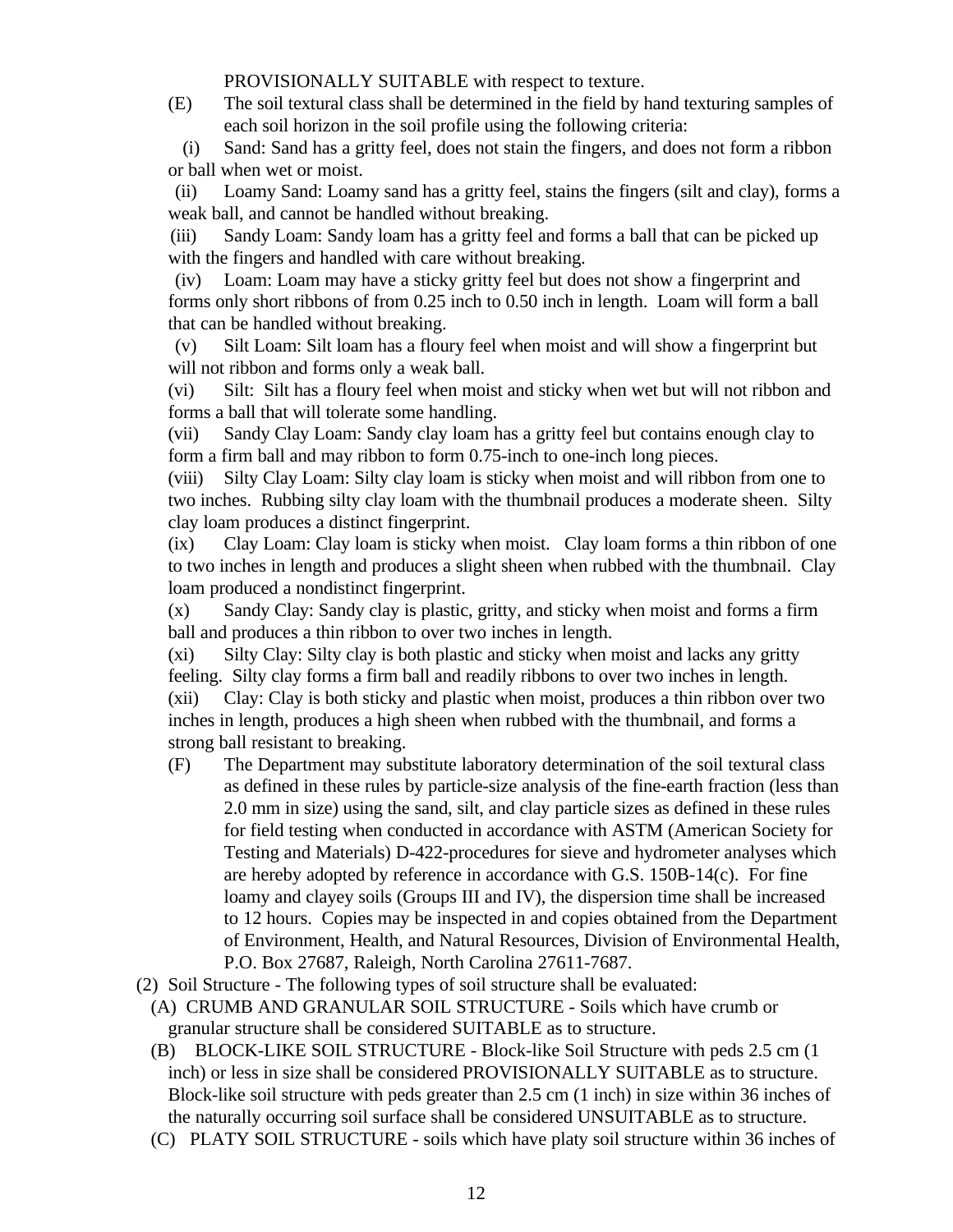the naturally occurring soil surface shall be considered UNSUITABLE as to structure.

- (D) PRISMATIC SOIL STRUCTURE Soils which have prismatic soil structure within 36 inches of the naturally occurring soil surface shall be considered UNSUITABLE as to structure.
- (E) ABSENCE OF SOIL STRUCTURE Soils which are single grained and exhibit no structural aggregates shall be considered SUITABLE as to structure. Soils which are massive and exhibit no structural peds within 36 inches from the naturally occurring soil surface shall be considered UNSUITABLE as to structure.
- (F) Structure shall be evaluated using Soil Taxonomy, Appendix I, which is hereby adopted by reference in accordance with G.S. 150B-14(c). Copes may be inspected in, and copies obtained from, the Department of Environment, Health and Natural Resources, Division of Environmental Health, P. O. Box 27687, Raleigh, NC 27611-7687.
- (3) Clay Mineralogy Along with soil texture, the mineralogy of the clay-sized fraction determines the degree to which some soils swell when wetted and thereby affects the size and number of pores available for movement of sewage effluent through the soil. There are two major types of clays, including the 1:1 clays, such as Kaolinite, which do not shrink or swell extensively when dried or wetted; and the 2:1 clays, including mixed mineralogy clays, such as clays containing both Kaolinite and Montmorillonite that will shrink and swell when dried and wetted. The type of clay minerals in the clay-sized fraction shall be determined by a field evaluation of moist soil consistence or of wet soil consistence using Soil Taxonomy, Appendix I, which is hereby adopted by reference in accordance with G.S. 150B-14(c). The Department may substitute laboratory determination of the expansive clay mineralogy as defined in these rules for field testing when conducted in accordance with ASTM D-4318, procedures A and B, for the determination of liquid limit, plastic limit, and plasticity index of soils. These procedures are hereby adopted by reference in accordance with G.S. 150B-14(c). If the liquid limit exceeds 50 percent and the plasticity index exceeds 30, the soil shall be considered as having an expansive clay mineralogy. Copies may be inspected in, and copies obtained from, the Department of Environment, Health, and Natural Resources, Division of Environmental Health, P. O. Box 27687, Raleigh, NC 27611-7687.
	- (A) SLIGHTLY EXPANSIVE CLAY MINERALOGY Soils which have loose, very friable, friable or firm moist soil consistence, or have slightly sticky to sticky or nonplastic, slightly plastic to plastic wet soil consistence, are considered to have predominantly 1:1 clay minerals and shall be considered SUITABLE as to clay mineralogy.
	- (B) EXPANSIVE CLAY MINERALOGY Soils which have either very firm or extremely firm moist soil consistence, or have either very sticky or very plastic wet soil consistence, are considered to have predominantly 2:1 clay minerals (including mixed mineralogy clays) and shall be considered UNSUITABLE as to clay mineralogy.

(4) Organic Soils - Organic soils shall be considered UNSUITABLE.

 (b) Where the site is UNSUITABLE with respect to structure or clay mineralogy, it may be reclassified PROVISIONALLY SUITABLE after an investigation indicates that a modified or alternative system may be installed in accordance with Rule .1956 or Rule .1957 of this Section.

*History Note: Statutory Authority G.S. 130A-335(e); Eff. July 1, 1982. Amended Eff. January 1, 1990.*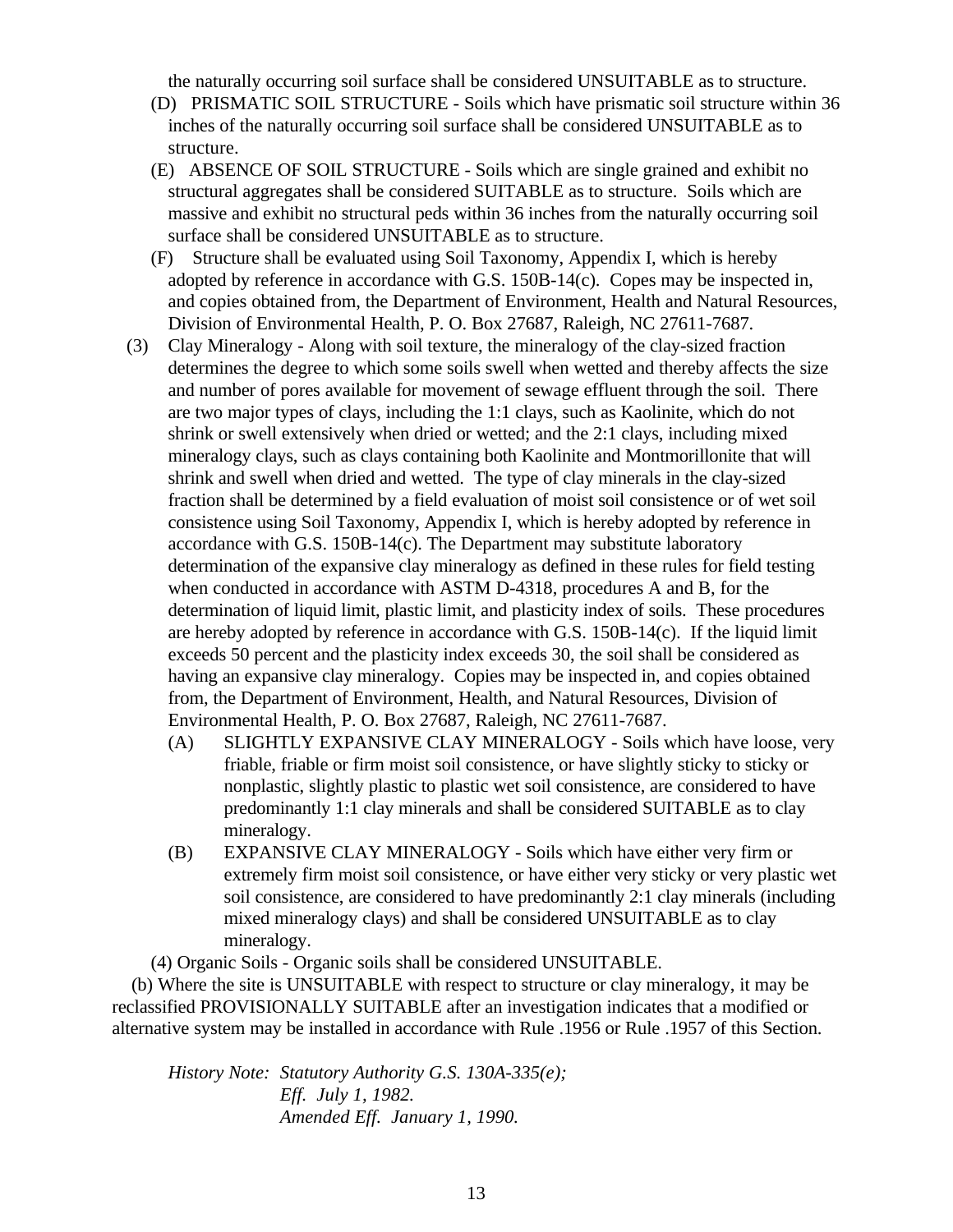#### **.1942 SOIL WETNESS CONDITIONS**

 (a) Soil wetness conditions caused by a seasonal high water table, perched water table, tidal water, seasonally saturated soils or by lateral water movement shall be determined by observation of colors of chroma 2 or less (Munsell color chart) in mottles or a solid mass. If drainage modifications have been made, the Department may make a determination of the soil wetness conditions by direct observation of the water surface during periods of typically high water elevations. However, colors of chroma 2 or less which are relic from minerals of the parent material shall not be considered indicative of a soil wetness condition. Sites where soil wetness conditions are greater than 48 inches below the naturally occurring soil surface shall be considered SUITABLE with respect to soil wetness. Sites where soil wetness conditions are between 36 inches and 48 inches below the naturally occurring soil surface shall be considered PROVISIONALLY SUITABLE with respect to soil wetness. Sites where soil wetness conditions are less than 36 inches below the naturally occurring soils surface shall be considered UNSUITABLE with respect to soil wetness.

 (b) Where the site is UNSUITABLE with respect to soil wetness conditions, it may be reclassified PROVISIONALLY SUITABLE after an investigation indicates that a modified or alternative system can be installed in accordance with Rule .1956 or Rule .1957 of this Section.

*History Note: Statutory Authority G.S. 130A-335(e); Eff. July 1, 1982. Amended Eff. January 1, 1990.*

### **.1943 SOIL DEPTH**

 (a) Soil depths to saprolite, rock, or parent material greater than 48 inches shall be considered SUITABLE as to soil depth. Soil depths to saprolite, rock, or parent material between 36 inches and 48 inches shall be considered PROVISIONALLY SUITABLE as to soil depth. Soil depths to saprolite, rock, or parent material less than 36 inches shall be classified UNSUITABLE as to soil depth.

 (b) Where the site is UNSUITABLE with respect to depth, it may be reclassified PROVISIONALLY SUITABLE after a special investigation indicates that a modified or alternative system can be installed in accordance with Rule .1956 or Rule .1957 of this Section.

*History Note: Statutory Authority G.S. 130A-335(e); Eff. July 1, 1982. Amended Eff. August 1, 1988.*

### **.1944 RESTRICTIVE HORIZONS**

 (a) Soils in which restrictive horizons are three inches or more in thickness and at depths greater than 48 inches below the naturally occurring soil surface shall be considered SUITABLE as to depth to restrictive horizons. Soils in which restrictive horizons are three inches or more in thickness and at depths between 36 inches and 48 inches shall be considered PROVISIONALLY SUITABLE as to depth to restrictive horizons. Soils in which restrictive horizons are three inches or more in thickness and at depths less than 36 inches shall be considered UNSUITABLE as to depth to restrictive horizons.

 (b) Where the site is UNSUITABLE with respect to restrictive horizons, it may be reclassified PROVISIONALLY SUITABLE after an investigation indicates that a modified or alternative system can be installed in accordance with Rules .1956 or .1957 of this Section..

*History Note: Statutory Authority G.S. 130A-335(e);*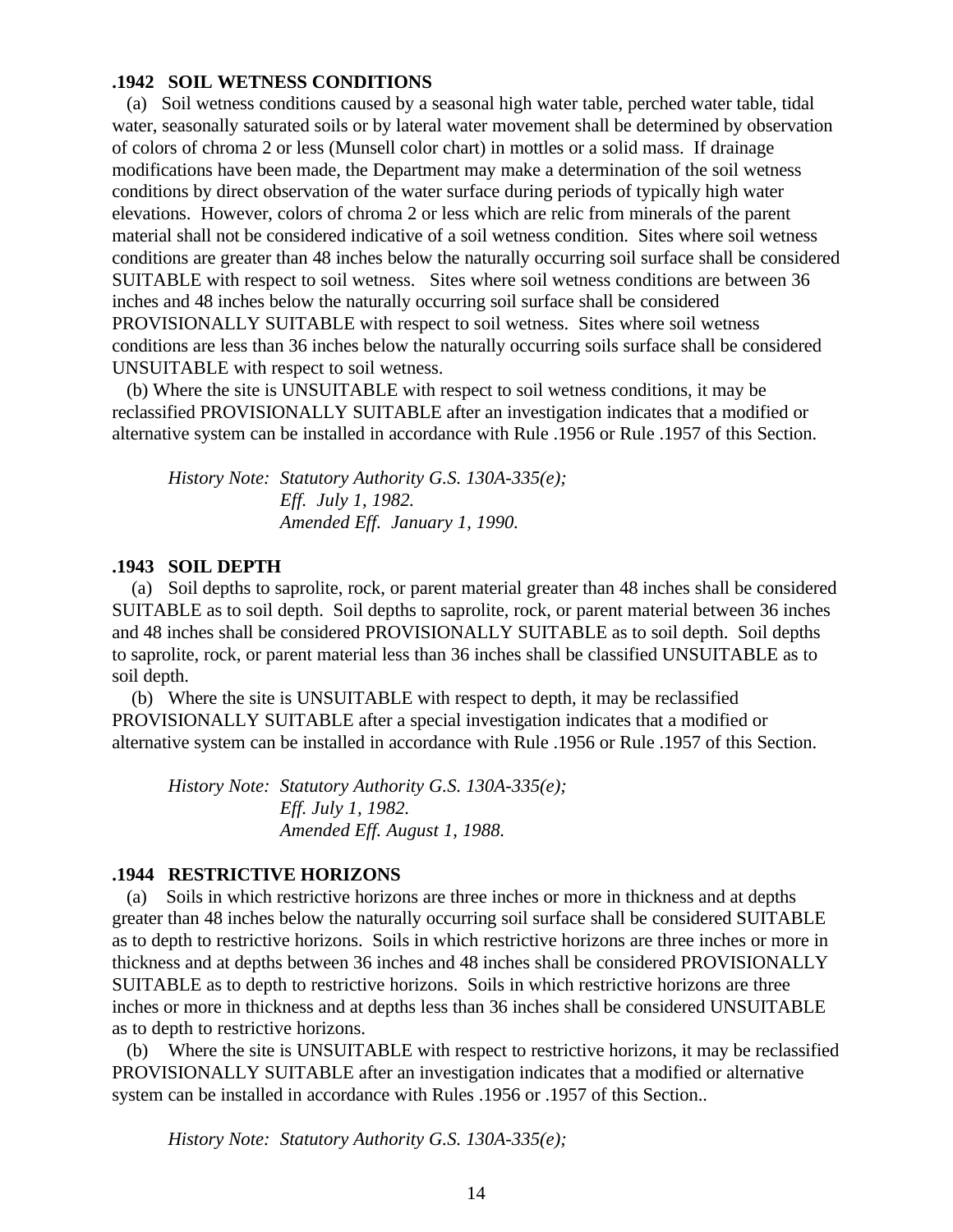*Eff. July 1, 1982; Amended Eff. January 1, 1990; October 1, 1983.*

### **.1945 AVAILABLE SPACE**

 (a) Sites shall have sufficient available space to permit the installation and proper functioning of ground absorption sewage treatment and disposal systems, based upon the square footage of nitrification field required for the application rate determined in accordance with these Rules.

 (b) Sites shall have sufficient available space for a repair area equal to the area determined in Rule .1945(a) of this Section.

 (c) The repair area requirement of Paragraph (b) of this Rule shall not apply to a lot or tract of land:

- (1) which is specifically described in a document on file with the local health department on July 1, 1982, or which is specifically described in a recorded deed or a recorded plat on January 1, 1983; and
- (2) which is of insufficient size to satisfy the repair area requirement of Paragraph (b) of this Rule, as determined by the local health department; and
- (3) on which a ground absorption sewage treatment and disposal system with a design daily flow of:
	- (A) no more than 480 gallons is to be installed; or
	- (B) more than 480 gallons is to be installed if application for an improvements permit which meets the requirements of Rule .1937(c) of this Subchapter is received by the local health department on or before April 1, 1983.

 (d) Although a lot or tract of land is exempted under Paragraph (c) from the repair area requirement of Paragraph (b), the maximum feasible area, as determined by the local health department, shall be allocated for a repair area.

*History Note: Statutory Authority G.S. 130A-335(e); Eff. July 1, 1982. Amended Eff. July 1, 1983; January 1, 1983.*

# **.1946 OTHER APPLICABLE FACTORS**

 The site evaluation should include consideration of any other applicable factors involving accepted public health principles, such as, but need not be limited to:

- (1) The proximity of a large-capacity water-supply well, the cone of influence of which would dictate a larger separation distance than the minimum distance specified in Rule .1950 of this Section;
- (2) The potential public health hazard due to possible failures of soil absorption systems when specifically identified, would dictate larger separation distances than the minimums specified in Rule .1950 and Rule .1955(m) of this Section;
- (3) The potential public health hazard of possible massive failures of soil absorption systems proposed to serve large numbers of residences, as in residential subdivisions or mobile home parks.
- (4) For sites serving systems designed to handle over 3,00 gallons per day, as determined in Rule .1949(a) or (b) of this Section, which include one or more nitrification fields with a design flow of greater than 1500 gallons per day, the applicant shall submit sufficient site-specific data to predict the height of the water table mound that will develop beneath the field (level sites) and the rate of lateral and vertical flow away from the nitrification trenches (sloping sites). The data submitted may include soil borings to depths greater than 48 inches, permeability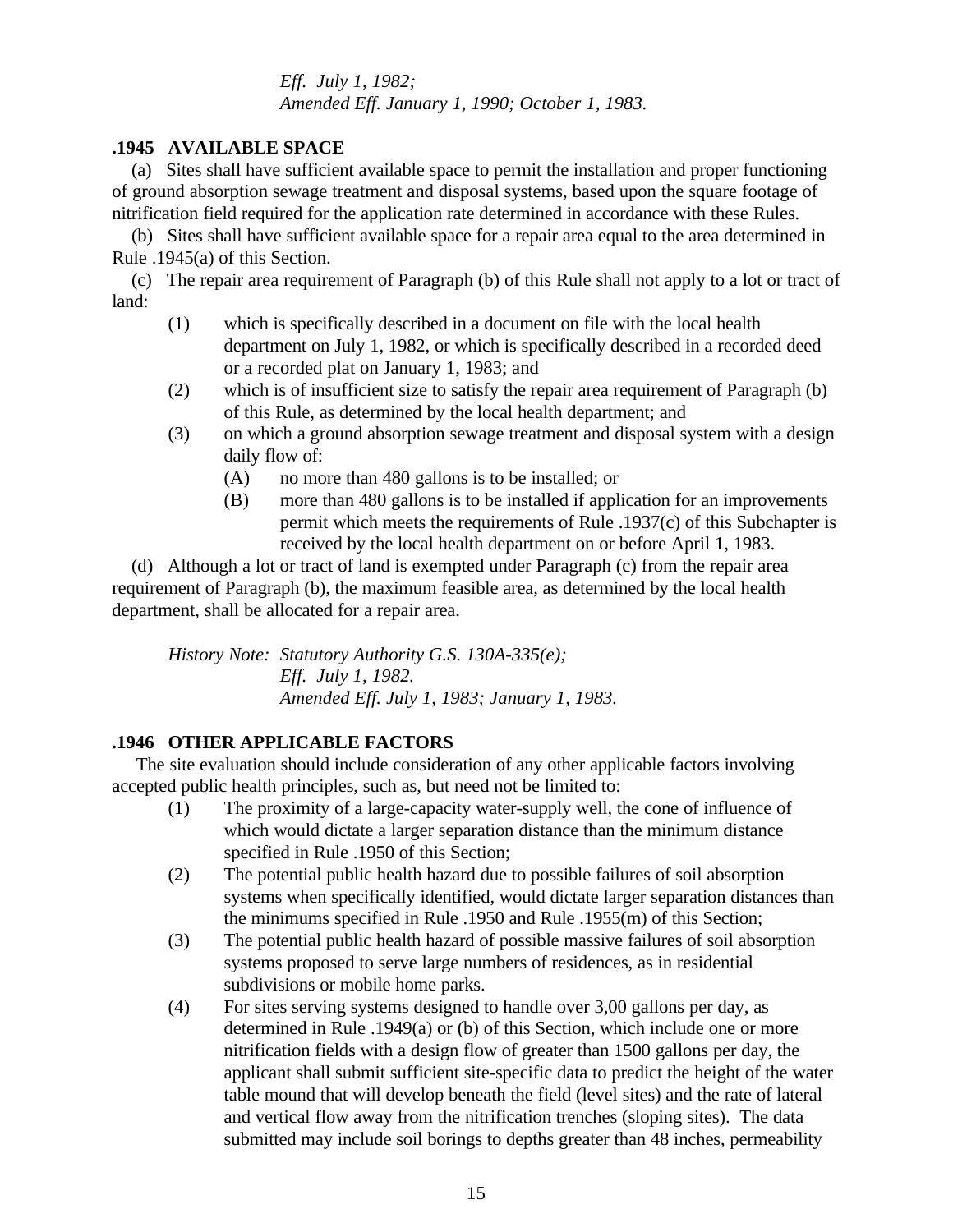and hydraulic conductivity measurements, water level readings, and other information determined to be necessary by the local health department or the State. The site shall be considered UNSUITABLE if the data indicate that the groundwater mound which will develop beneath the site cannot be maintained two feet or more below the bottom of the nitrification trenches or it is determined that effluent is likely to become exposed on the ground surface within, or adjacent to, the nitrification field.

*History Note: Statutory Authority G.S. 130A-335(e); Eff. July 1, 1982; Amended Eff. January 1, 1990.*

#### **.1947 DETERMINATION OF OVERALL SITE SUITABILITY**

 All of the criteria in Rules .1940 through .1946 of this Section shall be determined to be SUITABLE, PROVISIONALLY SUITABLE, or UNSUITABLE, as indicated. If all criteria are classified the same, that classification will prevail. Where there is a variation in classification of the several criteria, the most limiting uncorrectable characteristics shall be used to determine the overall site

classification.

*History Note: Statutory Authority G.S. 130A-335(e); Eff. July 1, 1982; Amended Eff. January 1, 1990.*

### **.1948 SITE CLASSIFICATION**

 (a) Sites classified as SUITABLE may be utilized for a ground absorption sewage treatment and disposal system consistent with these Rules. A suitable classification generally indicates soil and site conditions favorable for the operation of a ground absorption sewage treatment and disposal system or have slight limitations that are readily overcome by proper design and installation.

 (b) Sites classified as PROVISIONALLY SUITABLE may be utilized for a ground absorption sewage treatment and disposal system consistent with these Rules but have moderate limitations. Sites classified Provisionally Suitable require some modifications and careful planning, design, and installation in order for a ground absorption sewage treatment and disposal system to function satisfactorily.

 (c) Sites classified UNSUITABLE have severe limitations for the installation and use of a properly functioning ground absorption sewage treatment and disposal system. An improvement permit shall not be issued for a site which is classified as UNSUITABLE. However, where a site is UNSUITABLE, it may be reclassified PROVISIONALLY SUITABLE if a special investigation indicates that a modified or alternative system can be installed in accordance with Rules .1956 or .1957 of this Section.

*History Note: Statutory Authority G.S. 130A-335(e); Eff. July 1, 1982; Amended Eff. January 1, 1990.*

#### **.1949 SEWAGE FLOW RATES FOR DESIGN UNITS**

(a) In determining the volume of sewage from dwelling units, the flow rate shall be 120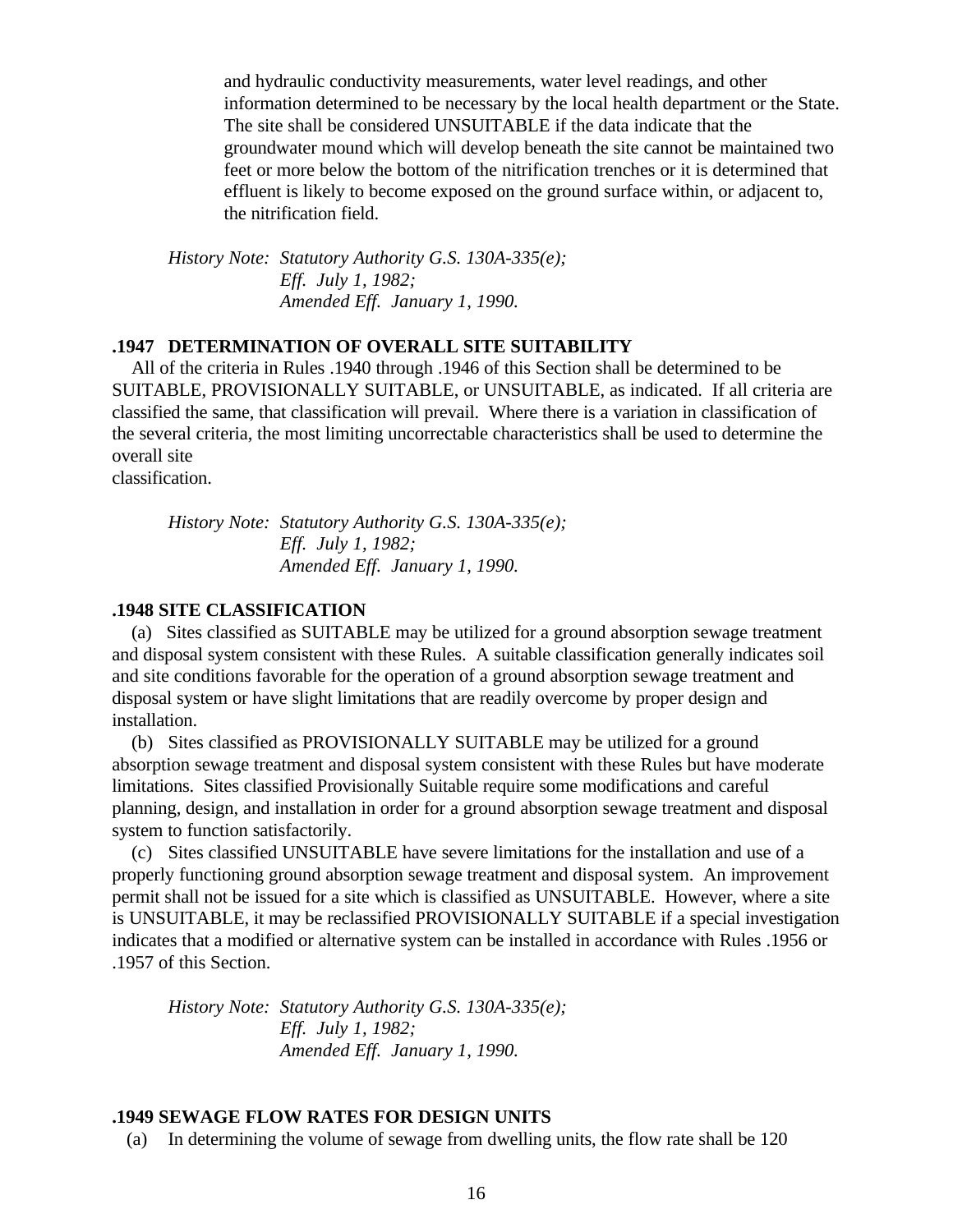gallons per day per bedroom. The minimum volume of sewage from each dwelling unit shall be 240 gallons per day and each additional bedroom above two bedrooms shall increase the volume of sewage by 120 gallons per day. In determining the number of bedrooms in a dwelling unit, each bedroom and any other room or addition that can reasonably be expected to function as a bedroom shall be considered a bedroom for design purposes. When the occupancy of a dwelling unit exceeds two persons per bedroom, the volume of sewage shall be determined by the maximum occupancy at a rate of 60 gallons per person per day.

 (b) Table No. I shall be used to determine the minimum design daily flow of sewage required in calculating the design volume of sanitary sewage systems to serve selected types of establishments. The minimum design volume of sewage from any establishment shall be 100 gallons per day. Design of sewage treatment and disposal systems for establishments not identified in this Rule shall be determined using available flow data, water-using fixtures, occupancy or operation patterns, and other measured data.

| <b>TABLE NO. I</b>                                      |                              |
|---------------------------------------------------------|------------------------------|
| TYPE OF ESTABLISHMENT                                   | <b>DAILY FLOW FOR DESIGN</b> |
|                                                         | 5 gal/passenger              |
| (Also R.R. stations, bus terminals - Not including food |                              |
| service facilities)                                     |                              |
|                                                         | 50 gal/chair                 |
|                                                         | 20 gal/seat                  |
| (Not including food service)                            |                              |
|                                                         | 125 gal/chair                |
|                                                         | 50 gal/lane                  |
| Businesses (other than those listed                     |                              |
|                                                         | 25 gal/employee              |
| Camps                                                   |                              |
|                                                         | 60 gal/person                |
|                                                         | 40 gal/person                |
|                                                         | (With chemical toilets)      |
|                                                         | 60 gal/person                |
| <b>Campgrounds (with Comfort Station)</b>               |                              |
|                                                         | 100 gal/campsite             |
| <b>Travel Trailer/Recreational Vehicle Park</b>         |                              |
|                                                         | 120 gal/space                |
| Churches (Not including a Kitchen, Food                 |                              |
|                                                         | 3 gal/seat                   |
| Churches (With a Kitchen but, not including a           |                              |
| Food Service Facility, Day Care or Camp)                | 5 gal/seat                   |
|                                                         | 20 gal/member                |
|                                                         | 15 gal/person                |
|                                                         | 25 gal/person/shift          |
|                                                         | 10 gal/person/shift          |
| <b>Food Service Facilities</b>                          |                              |
|                                                         | 40 gal/seat or               |
|                                                         | 40 gal/15 ft $^{2}$          |
|                                                         | of dining area, whichever    |
|                                                         | is greater                   |
|                                                         | 75 gal/seat                  |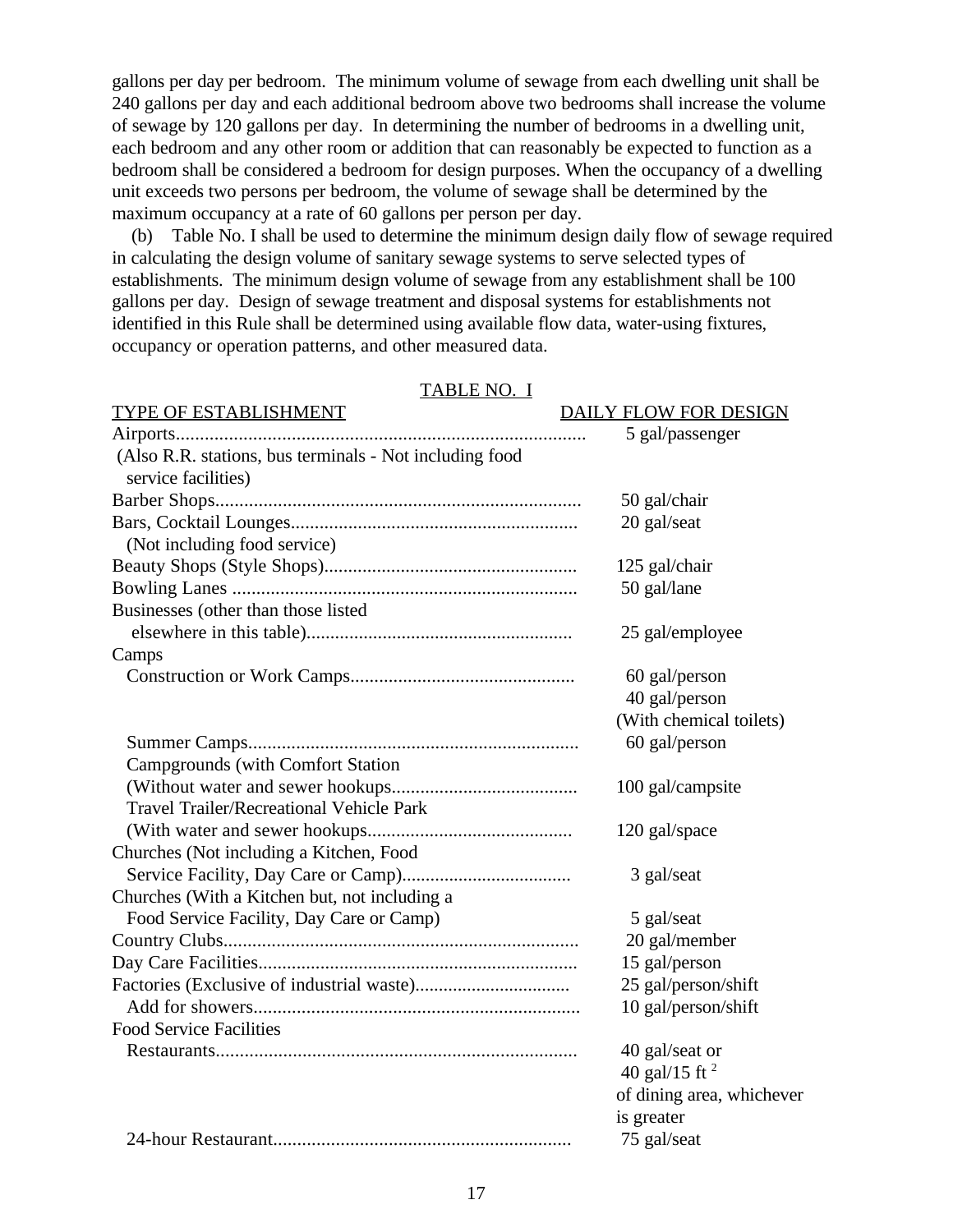| <b>Food Stands</b>                                |                                |
|---------------------------------------------------|--------------------------------|
| (1) Per 100 square feet of food stand floor space | $50$ gal                       |
|                                                   | 25 gal                         |
|                                                   | 5 gal/meal                     |
|                                                   | 300 gal/bed                    |
|                                                   | 10 gal/boat slip               |
|                                                   | 30 gal/boat slip               |
| <b>Meat Markets</b>                               |                                |
|                                                   | 50 gal                         |
|                                                   | 25 gal                         |
|                                                   | 120 gal/room                   |
|                                                   | 175 gal/room                   |
|                                                   | 25 gal/person                  |
|                                                   | 60 gal/person                  |
| <b>Rest Homes and Nursing Homes</b>               |                                |
|                                                   | 120 gal/bed                    |
|                                                   | 60 gal/bed                     |
| Schools                                           |                                |
| Day Schools                                       |                                |
|                                                   | 15 gal/student                 |
|                                                   | 12 gal/student                 |
|                                                   | 10 gal/student                 |
|                                                   | 60 gal/person                  |
|                                                   | 250 gal/water closet or urinal |
|                                                   | 325 gal/water closet           |
| Stores, Shopping Centers, and Malls               |                                |
|                                                   | 120 gal/1000 ft <sup>2</sup>   |
|                                                   | of retail sales area           |
|                                                   | 5 gal/seat or space            |
|                                                   | 10 gal/person                  |
|                                                   |                                |

 (c) An adjusted design daily sewage flow may be granted by the local health department upon a showing as specified in Subparagraphs  $(c)(1)$  through  $(c)(2)$  that a sewage system is adequate to meet actual daily water consumption from a facility included in Paragraph (b) of this Rule.

- (1) Documented data from that facility or a comparable facility justifying a flow rate reduction shall be submitted to the local health department and the State. The submitted data shall consist of at least 12 previous consecutive monthly total water consumption readings and at least 30 consecutive daily water consumption readings. The daily readings shall be taken during a projected normal or above normal sewage flow month. A peaking factor shall be derived by dividing the highest monthly flow as indicated from the 12 monthly readings by the sum of the 30 consecutive daily water consumption readings. The adjusted design daily sewage flow shall be determined by taking the numerical average of the greatest ten percent of the daily readings and multiplying by the peaking factor. Further adjustments shall be made in design sewage flow rate used for sizing nitrification fields and pretreatment systems when the sampled or projected wastewater characteristics exceed those of domestic sewage, such as wastewater from restaurants or meat markets.
- (2) An adjusted daily sewage flow rate may be granted contingent upon use of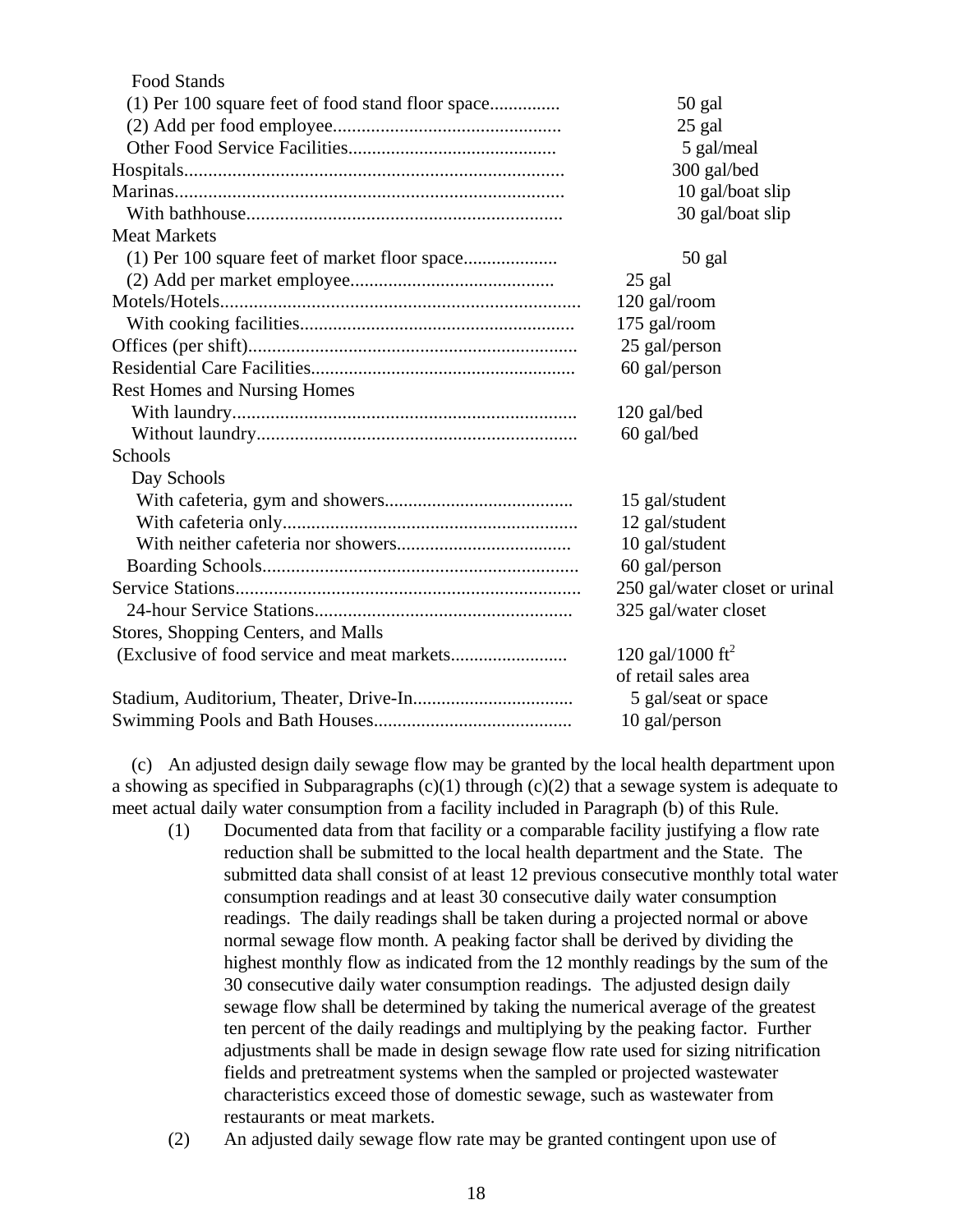extreme water-conserving fixtures, such as toilets which use 1.6 gallons per flush or less, spring-loaded faucets with flow rates of one gallon per minute or less, and showerheads with flow rates of two gallons per minute or less. The amount of sewage flow rate reduction shall be determined by the local health department and the State based upon the type of fixtures and documentation of the amount of flow reduction to be expected from the proposed facility. Adjusted daily flow rates based upon use of water-conserving fixtures shall apply only to design capacity requirements of dosing and distribution systems and nitrification fields. Minimum pretreatment capacities shall be determined by the design flow rate of Table I of this Rule.

*History Note: Statutory authority G.S. 130A-335(e); Eff. July 1, 1982; Amended Eff. January 1, 1990; January 1, 1984.*

### **.1950 LOCATION OF SANITARY SEWAGE SYSTEMS**

 (a) Every sanitary sewage and disposal system shall be located at least the minimum horizontal distance from the following:

| (1)  | Any private water supply source, including any well or spring           | 100 feet;     |
|------|-------------------------------------------------------------------------|---------------|
| (2)  | Any public water supply source                                          | 100 feet;     |
| (3)  | Streams classified as WS-I                                              | 100 feet;     |
| (4)  | Waters classified as S.A.                                               | 100 feet from |
|      |                                                                         | mean high     |
|      |                                                                         | water mark;   |
| (5)  | Other coastal waters                                                    | 50 feet; from |
|      |                                                                         | mean high     |
|      |                                                                         | water mark;   |
| (6)  | Any other stream, canal, marsh, or other surface waters                 | 50 feet       |
| (7)  | Any Class I or Class II reservoir                                       | 100 feet from |
|      |                                                                         | normal pool   |
|      |                                                                         | elevation;    |
| (8)  | Any permanent storm water retention pond                                | 50 feet; from |
|      |                                                                         | flood pool    |
|      |                                                                         | elevation;    |
| (9)  | Any other lake or pond                                                  | 50 feet; from |
|      |                                                                         | normal pool   |
|      |                                                                         | elevation;    |
| (10) | Any building foundation                                                 | 5 feet;       |
| (11) | Any basement                                                            | 15 feet;      |
| (12) | Any property line                                                       | 10 feet;      |
| (13) | Top of slope of embankments or cuts of 2 feet                           |               |
|      | or more vertical height                                                 | 15 feet;      |
| (14) | Any water line                                                          | 10 feet;      |
| (15) | Drainage Systems:                                                       |               |
|      | Interceptor drains, foundation drains and storm water diversions<br>(A) |               |
|      | (i)<br>upslope                                                          | 10 feet;      |
|      | sideslope<br>(ii)                                                       | 15 feet; and  |
|      | downslope<br>(iii)                                                      | 25 feet;      |
|      | Groundwater lowering and devices<br>(B)                                 | 25 feet;      |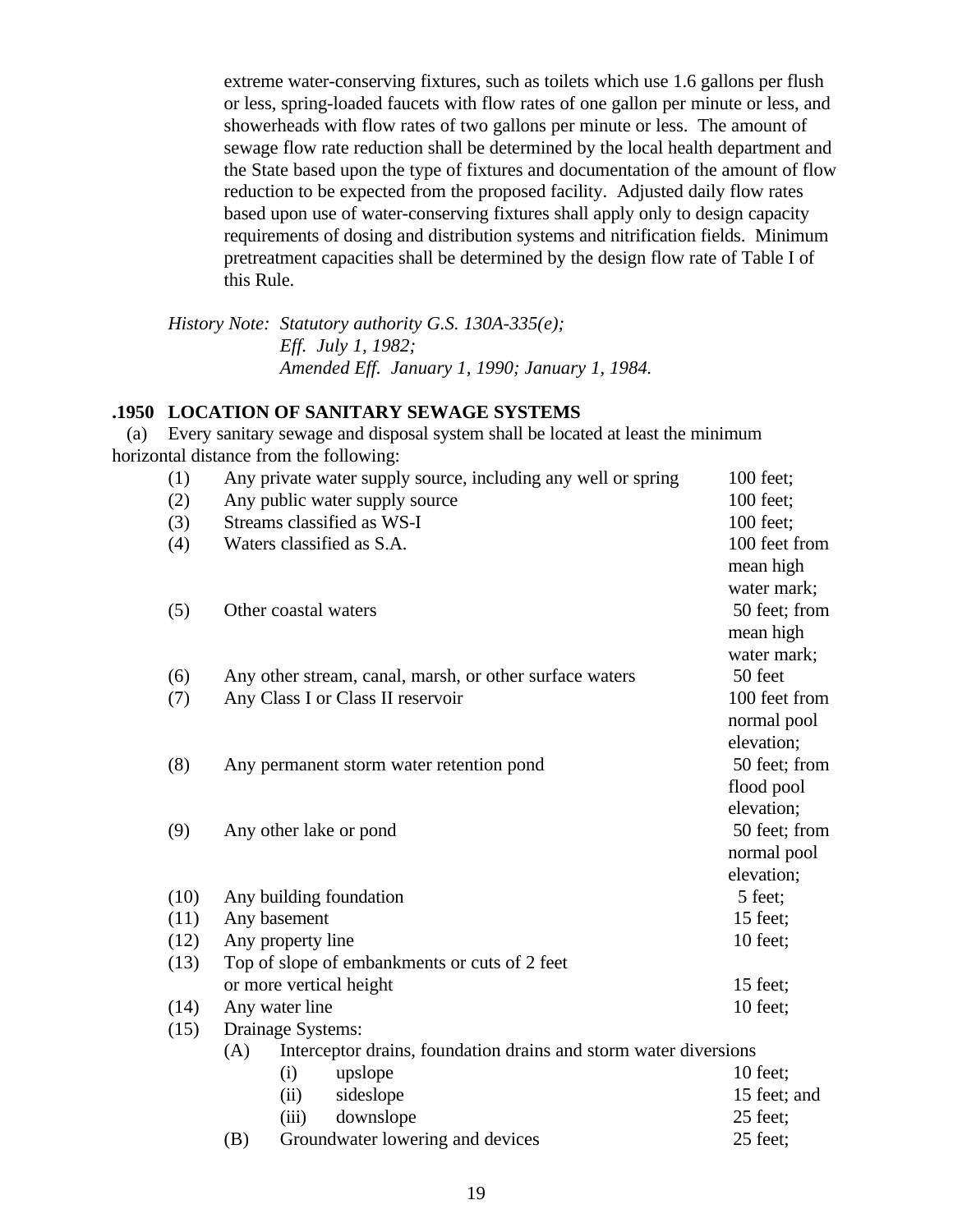(16) Any swimming pool 15 feet;

(17) Any other nitrification field (except repair area) 20 feet;

 (b) Ground absorption sewage treatment and disposal systems may be located closer than 100 feet from a private water supply, except springs and uncased wells located downslope and used as a source of drinking water, for repairs, space limitations, and other site-planning considerations but shall be located the maximum feasible distance and in no case less than 50 feet.

 (c) Nitrification fields and repair areas shall not be located under paved areas or areas subject to vehicular traffic. If effluent is to be conveyed under areas subject to vehicular traffic, ductile iron or its equivalent pipe shall be used. However, pipe specified in Rule .1955 (e) may be used if a minimum of 30 inches of compacted cover is provided over the pipe.

 (d) In addition to the requirements of Paragraph (a) of this Rule, sites to be used for subsurface disposal for design units with flows over 3,000 gallons per day, as determined in Rule .1949 (a) or (b) of this Section, which include one or more nitrification fields with individual capacities of greater than 1,500 gallons per day, shall be located at least the minimum horizontal distance from the following:

|     | (1) | Any Class I or II reservoir or any public water supply source                          |                |
|-----|-----|----------------------------------------------------------------------------------------|----------------|
|     |     | utilizing a shallow (under 50 feet) groundwater aquifer                                | 500 feet;      |
|     | (2) | Any other public water supply source, unless determined to                             |                |
|     |     | utilize a confined aquifer                                                             | 200 feet;      |
|     | (3) | Any private water supply source, unless determined to                                  |                |
|     |     | utilize a confined aquifer                                                             | 100 feet;      |
|     | (4) | Waters classified as SA                                                                | 200 feet, from |
|     |     |                                                                                        | mean high      |
|     |     |                                                                                        | water mark;    |
|     | (5) | Any waters classified as WS-I                                                          | 200 feet;      |
|     | (6) | Any surface waters classified as WS-II, WS-III,                                        |                |
|     |     | B or SB                                                                                | 100 feet; and  |
|     | (7) | Any property line                                                                      | 25 feet.       |
| (e) |     | Collection sewers, force mains, and supply lines shall be located at least the minimum |                |

horizontal distance from the following:

(1) Any public water supply source, including wells, springs, and Class I or Class II reservoirs 100 feet,

unless constructed of leakproof pipe, such as ductile iron pipe with mechanical joints equivalent to water main standards, in which case the minimum setback may be reduced to 50 feet;

(2) Any private water supply source, including wells and springs 50 feet, unless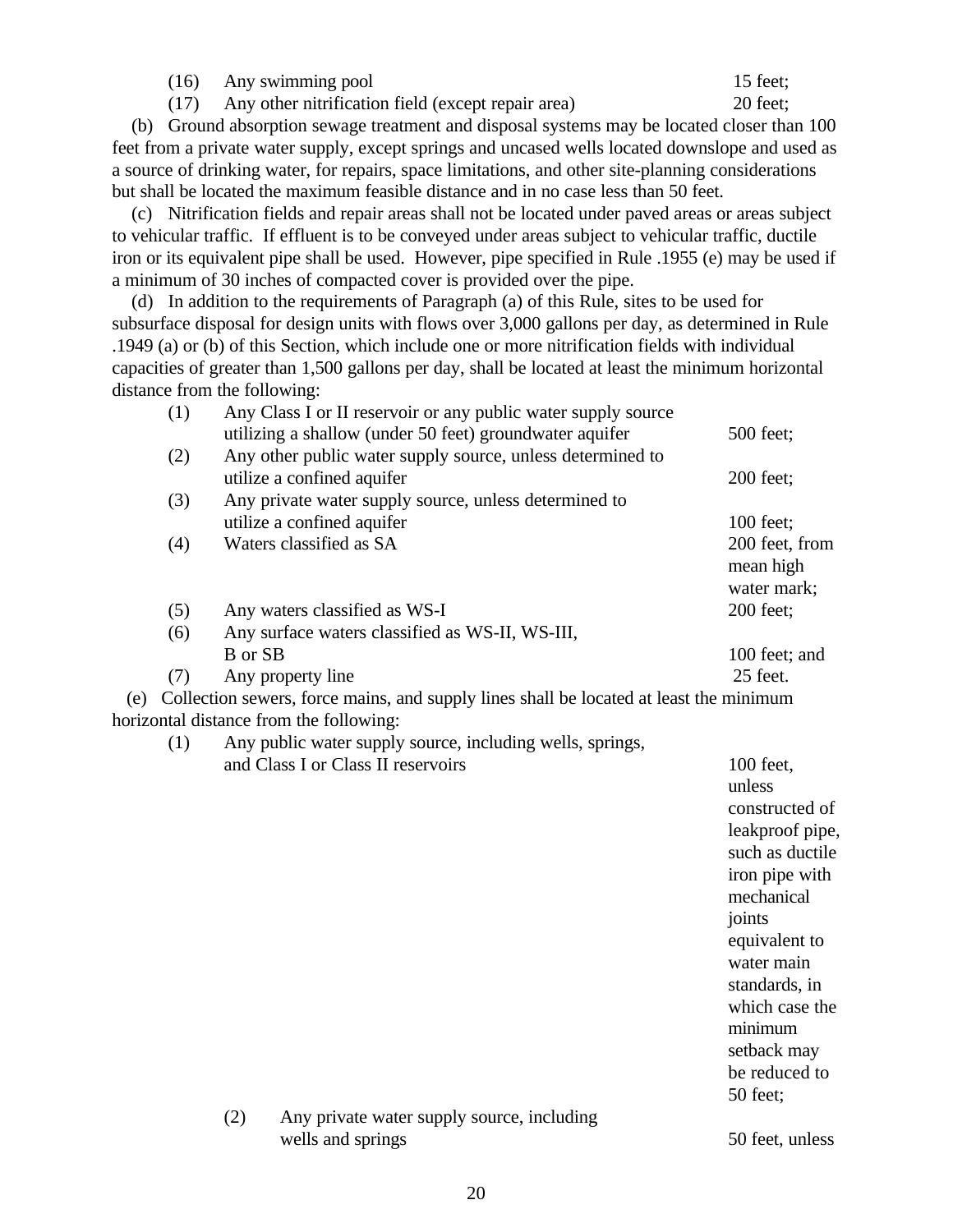| (3)  | Any waters classified as WS-I, WS-II,                                      | constructed of<br>similar<br>leakproof pipe,<br>such as ductile<br>iron pipe with<br>mechanical<br>joints<br>equivalent to<br>water main<br>standards, in<br>which case the<br>minimum<br>setback may<br>be reduced to<br>25 feet; |
|------|----------------------------------------------------------------------------|------------------------------------------------------------------------------------------------------------------------------------------------------------------------------------------------------------------------------------|
|      | WS-III, B, SA, or SB                                                       | 50 feet, unless                                                                                                                                                                                                                    |
|      |                                                                            | constructed of<br>similar<br>leakproof pipe,<br>such as ductile<br>iron pipe with<br>mechanical<br>joints<br>equivalent to<br>water main<br>standards, in<br>which case the<br>minimum<br>setback may<br>be reduced to<br>10 feet; |
| (4)  | Any other stream, canal, marsh, coastal waters,                            |                                                                                                                                                                                                                                    |
|      | lakes, and other impoundments, or other surface                            |                                                                                                                                                                                                                                    |
|      | waters                                                                     | $10$ feet;                                                                                                                                                                                                                         |
| (5)  | Any basement                                                               | $10$ feet;                                                                                                                                                                                                                         |
| (6)  | Any property line                                                          | 5 feet;                                                                                                                                                                                                                            |
| (7)  | Top of slope of embankments or cuts of two feet<br>or more vertical height | $10$ feet;                                                                                                                                                                                                                         |
| (8)  | Drainage Systems:                                                          |                                                                                                                                                                                                                                    |
|      | Interceptor drains, storm drains, and<br>(A)                               |                                                                                                                                                                                                                                    |
|      | Storm water diversions                                                     | 5 feet;                                                                                                                                                                                                                            |
|      | Ground-water lowering ditches and devices<br>(B)                           | $10$ feet;                                                                                                                                                                                                                         |
| (9)  | Any swimming pool                                                          | $10$ feet;                                                                                                                                                                                                                         |
| (10) | Any other nitrification field                                              | 5 feet.                                                                                                                                                                                                                            |

 (f) Sewer lines may cross a water line if 18 inches clear separation distance is maintained, with the sewer line passing under the water line. When conditions prevent an 18-inch clear separation from being maintained or whenever it is necessary for the water line to cross under the sewer, the sewer line shall be constructed of ductile iron pipe or its equivalent and the water line shall be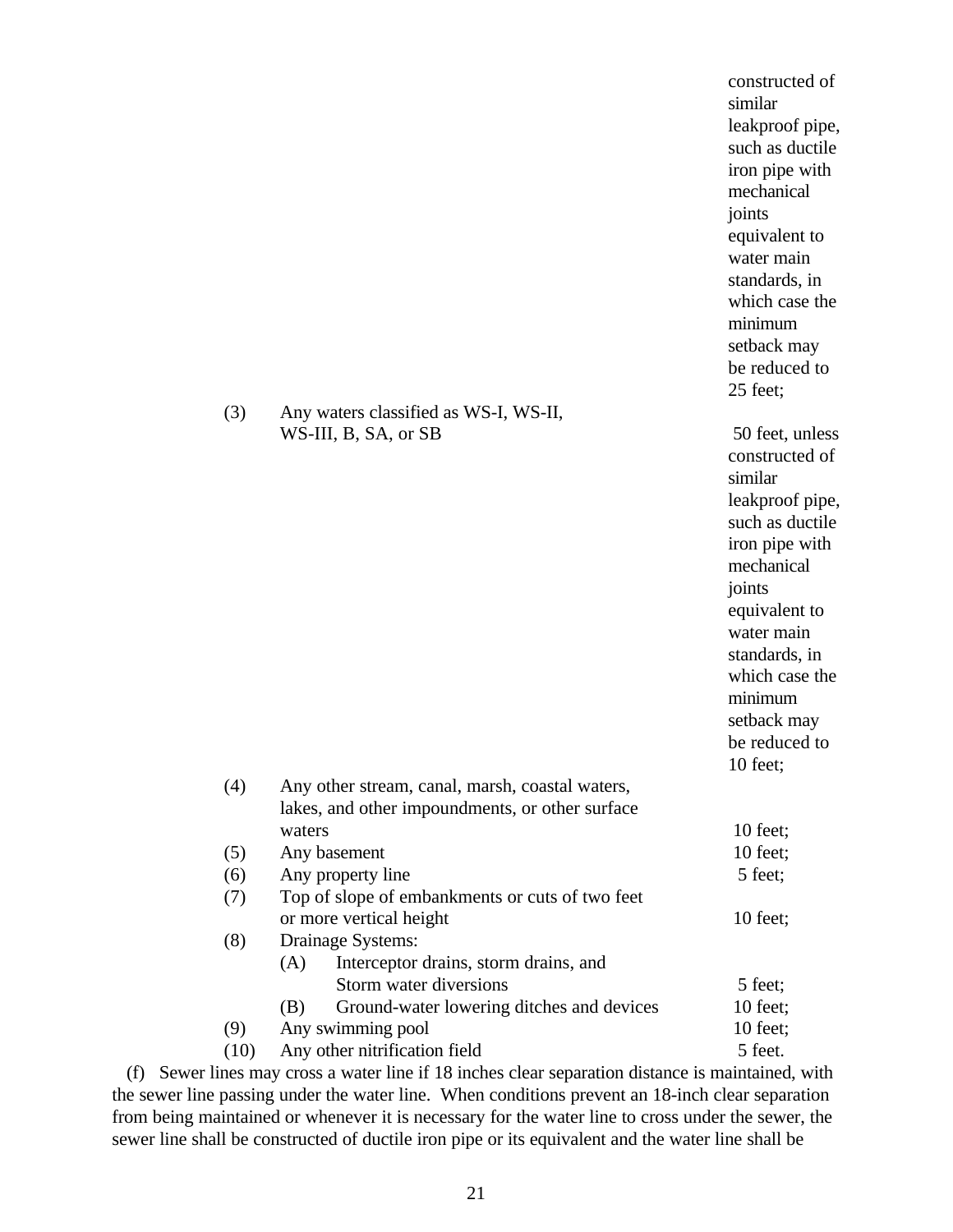constructed of ferrous materials equivalent to water main standards for a distance of at least ten feet on each side of the point of crossing, with full sections of pipe centered at the point of crossing.

(g) Sewer lines may cross a storm drain if:

- (1) 12 inches clear separation distance is maintained; or
- (2) the sewer is of ductile iron pipe or encased in concrete or ductile iron pipe for at least five feet on either side of the crossing.

 (h) Sewer lines may cross a stream if at least three feet of stable cover can be maintained or the sewer line is of ductile iron pipe or encased in concrete or ductile iron pipe for at least ten feet on either side of the crossing and protected against the normal range of high and low water conditions, including the 100-year flood/wave action. Aerial crossings shall be by ductile iron pipe with mechanical joints or steel pipe. Pipe shall be anchored for at least ten feet on either side of the crossing.

 (i) Septic tanks, lift stations, wastewater treatment plants, sand filters, and other pretreatment systems shall not be located in areas subject to frequent flooding (areas inundated at a ten-year or less frequency) unless designed and installed to be watertight and to remain operable during a tenyear storm. Mechanical or electrical components of treatment systems shall be above the 100 year flood level or otherwise protected against a 100-year flood.

*History Note: Statutory Authority G.S. 130A-335(e) and (f); Eff. July 1, 1982; Amended Eff. January 1, 1990; October 1, 1982.*

# **.1951 APPLICABILITY OF RULES**

 (a) Except as required in Paragraph (b) of this Rule, the minimum horizontal distance requirements in Rule .1950(a)(4), (11), (12), or (13) shall not apply to the installation of a single septic tank system serving a single-family residence not to exceed four bedrooms on a lot or tract of land:

- (1) which, on July 1, 1977, is specifically described in a deed, contract, or other instrument conveying fee title or which is specifically described in a recorded plat; and
- (2) which, on July 1, 1977, is of insufficient size to satisfy the minimum horizontal distance requirements in Rule .1950(a)(4), (11), (12), or (13) of this Section; and
- (3) which, on the date system construction is proposed to begin, is not capable of being served by a community or public sewerage system.

 (b) For those lots or tracts of land described in Rule .1951(a) of this Section, where any of the minimum horizontal distance requirements prescribed in Rule .1950(a) (4), (11), (12), or (13) of this Section can be met, such minimum horizontal distances shall be required.

 (c) For those lots or tracts of land described in Rule .1951(a) of this Section, where a specific minimum horizontal distance requirement prescribed in Rule .1950(a)(4), (11), (12), or (13) of this Section cannot be met, the maximum feasible horizontal distance, as determined by the local agency, shall be required. Provided, however, that at least the following minimum horizontal distances shall be required in all cases:

- (1) Rule .1950(a)(4) of this Section, the minimum horizontal distance shall be not less than 50 feet;
- (2) Rule .1950(a)(11) of this Section, the minimum horizontal distance shall be not less than 8 feet;
- (3) Rule .1950(a)(12) and (13) of this Section, the minimum horizontal distance shall be not less than 5 feet.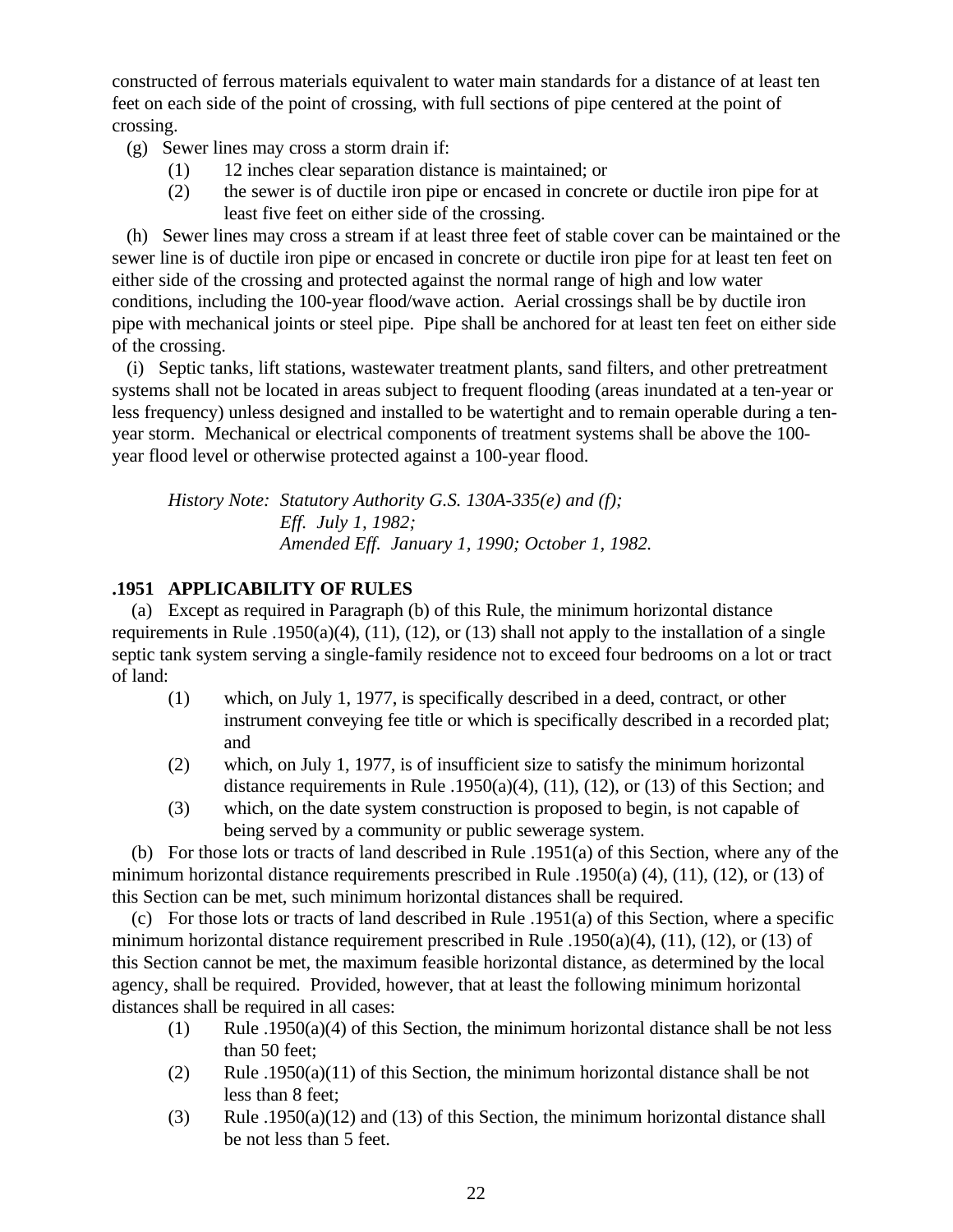(d) All other provisions of this Section except as exempted by this Rule shall apply to the lots or tracts of land described in Rule .1951(a) of this Section. Any rules and regulations of the Commission for Health Services or any local board of health in effect on June 30, 1977, which establish greater minimum distance requirements than those provided for in this Section, shall remain in effect and shall apply to a lot or tract of land to which .1950(a)(4),(11), (12), or (13) of this Section do not apply.

 (e) It shall be the responsibility of any owner of a lot or tract of land, who applies for a permit required by Rule .1937 of this Section, and who seeks, under the provisions of Rule .1951(a) of this Section, to exempt his lot or tract of land from any of the minimum horizontal distance requirements of Rule .1950(a)(4), (11), (12), or (13) of this Section to provide to the local health department necessary records of title to the lot or tract of land for which the exemption is sought in order that the local agency may determine whether the applicant is entitled to any such exemption.

 (f) For those lots or tracts of land which, on the effective date of this Section, are specifically described in a deed or recorded plat, and the minimum horizontal distance requirements prescribed in Rule .1950(a)(15)(B) cannot be met, the maximum feasible horizontal distance, as determined by the local health department, shall be required, but shall not be less than ten feet.

*History Note: Statutory Authority G.S. 130A-335(e); Eff. July 1, 1982; Amended Eff. January 1, 1990.*

### **.1952 SEPTIC TANK, DOSING TANK AND LIFT STATION DESIGN**

 (a) A septic tank or dosing tank shall be watertight, structurally sound, and not subject to excessive corrosion or decay. Septic tanks shall be of two-compartment design. The inlet compartment of a two-compartment tank shall hold between two-thirds and three-fourths of the total tank capacity. A properly designed dosing siphon or pump shall be used for discharging sewage effluent into nitrification lines when the total length of such lines exceeds 750 linear feet in a single system and as required for any pressure-dosed system. When the design daily flow from a single system exceeds 3,000 gallons per day or when the total length of nitrification lines exceeds 2,000 linear feet in a single system, alternating siphons or pumps shall be used which shall discharge to separate nitrification fields. The dose volume from pump or siphon systems shall be of such design so as to fill the nitrification lines from 66 percent to 75 percent of their capacity at each discharge except as required for low-pressure distribution systems. The discharge rate from dosing systems shall be designed to maximize the distribution of the effluent throughout the nitrification field. Septic tanks installed where the top will be deeper than 30 inches below the finished grade shall have an access manhole, with cover, extending to within six inches of the finished grade, having a minimum opening adequate to accommodate the installation or removal of the septic tank lid. Any system serving a design unit with a design sewage flow greater than 3,000 gallons per day shall have access manholes over each compartment and over the outlet sanitary tee. The access manholes shall extend at least to finished grade and be designed and maintained to prevent surface water inflow. The manholes shall be sized to allow proper inspection and maintenance. All dosing tanks shall have a properly functioning high-water alarm. The alarm shall be audible and visible by system users and weatherproof if installed outdoors. The alarm circuit shall be provided with a manual disconnect in a watertight, corrosion-resistant outside enclosure (NEMA 4X or equivalent) adjacent to the dosing tank.

(b) Minimum liquid capacities for septic tanks shall be in accordance with the following:

(1) Residential Septic Tanks (for each individual residence or dwelling unit): Number of Minimum Liquid Equivalent Capacity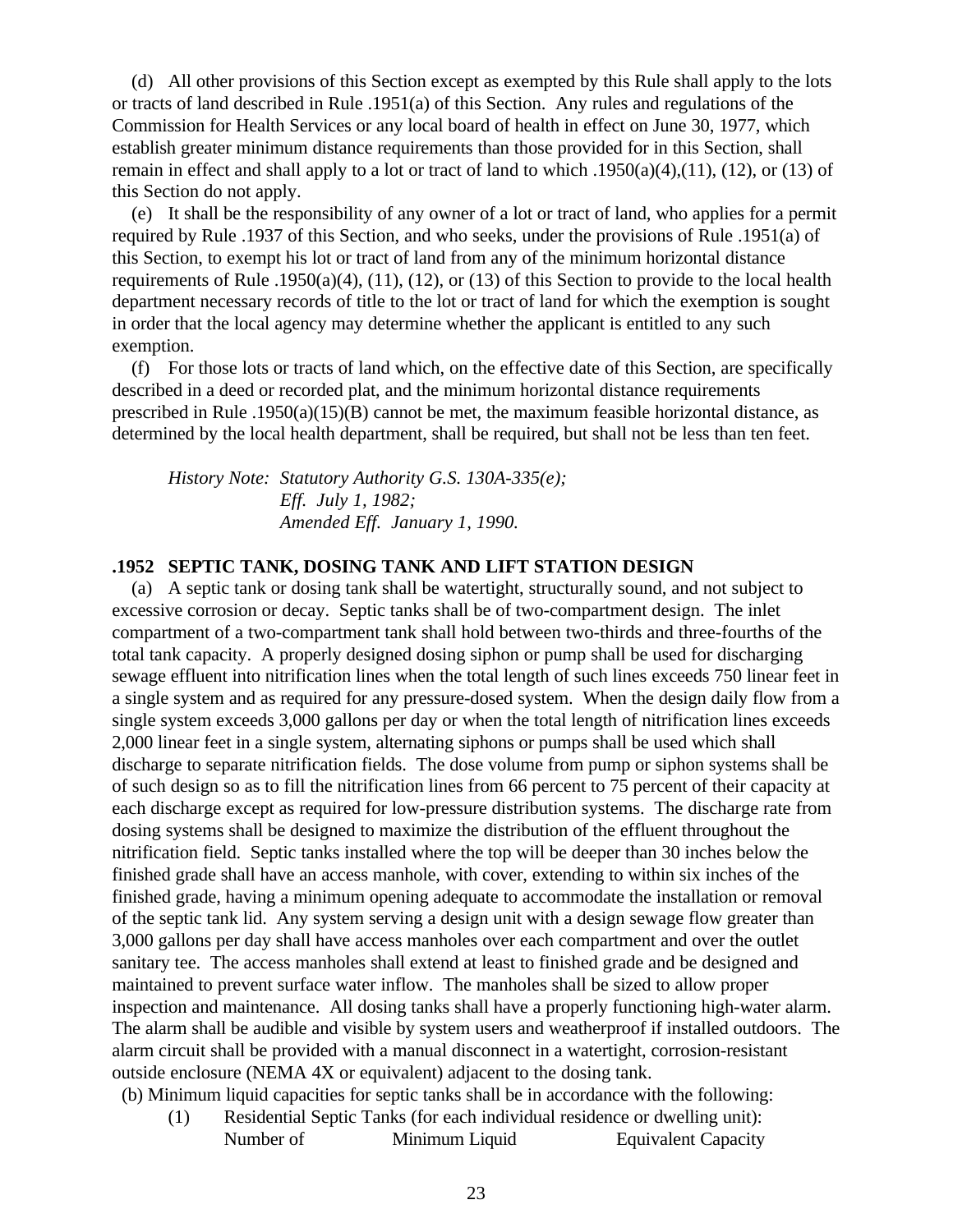| <b>Bedrooms</b> | <b>Capacity</b> | Per Bedroom |
|-----------------|-----------------|-------------|
| 3 or less       | 900 gallons     | 300 gallons |
| 4               | $1,000$ gallons | 250 gallons |
| -5              | $1,250$ gallons | 250 gallons |

(2) Septic tanks for large residences, multiple dwelling units, or places of business or public assembly shall be in accordance with the following:

(A) The minimum liquid capacity of septic tanks for places of business or places of public assembly with a design sewage flow of 600 gallons per day or less shall be determined in accordance with the following:  $V = 2Q$ ; where V is the liquid capacity of the septic tank and Q is the design daily sewage flow.

(B) Individual residences with more than five bedrooms, multiple-family residences, individual septic tank systems serving two or more residences, or any place of business or public assembly where the design sewage flow is greater than 600 gallons per day, but less than 1,500 gallons per day, the liquid capacity of the septic tank shall be designed in accordance with the following:  $V = 1.17Q + 500$ ; where V is the liquid capacity of the septic tank and Q is the design daily sewage flow. The minimum liquid capacity of a septic tank serving two or more residences shall be 1,500 gallons.

(C) Where the design sewage flow is between 1,500 gallons per day and 4,500 gallons per day, the liquid capacity of the septic tank shall be designed in accordance with the following:  $V = 0.75Q + 1.125$ ; where V is the liquid capacity of the septic tank and Q is the design daily sewage flow.

(D) Where the design sewage flow exceeds 4,500 gallons per day, the septic tank shall be designed in accordance with the following:  $V = Q$ ; where V is the liquid capacity of the septic tank and Q is the design daily sewage flow.

(E) The minimum liquid capacity requirements of Subparagraph (b)(2) of this Rule shall be met by use of a single two-compartment septic tank or by two tanks installed in series, provided the first tank is constructed without a baffle wall and contains at least two-thirds of the total required liquid capacity.

(3) The minimum capacity of any septic tank shall be 750 gallons.

 (c) The following are minimum standards of design and construction of pump tanks and pump dosing systems:

- (1) The liquid capacity of a pump tank shall be considered as the entire internal volume with no additional requirement for freeboard. Pump tanks shall have a minimum liquid capacity in accordance with the following:
	- (A) Pump tanks for systems with nitrification fields installed in Soil Group I, II, or III soils, as defined in these rules, shall have a minimum liquid capacity equal to twothirds of the required septic tank liquid capacity.
- (B) Pump tanks for systems installed in Group IV soils shall have a minimum liquid capacity equal to the required septic tank liquid capacity.
- (C) The minimum liquid capacity of any pump tank shall be 750 gallons.
- (D) An alternate method to determine minimum liquid capacity of a pump tank shall be to provide for the minimum pump submergence requirement (Subparagraph  $(c)(5)$  of this Rule), the minimum dose volume requirement (Paragraph (a) of this Rule), and the minimum emergency storage capacity requirement. The emergency storage capacity requirement is determined based on the type of facility served, the classification of surface waters which would be impacted by a pump tank failure, and the availability of standby power devices and emergency maintenance personnel. The emergency storage capacity shall be the freeboard space in the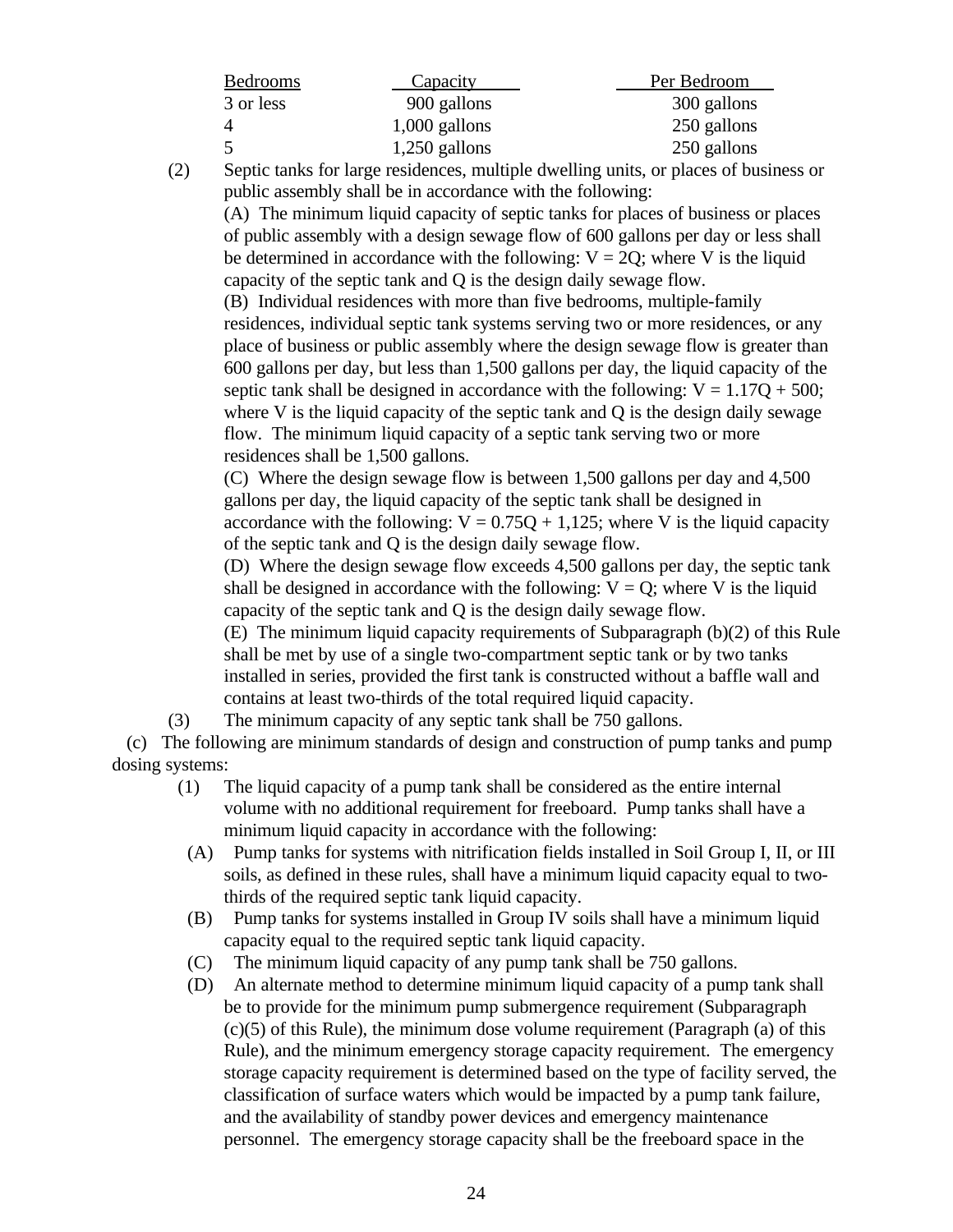pump tank above the high-water alarm activation level plus the available freeboard space in previous tankage and in the collection system below the lowest ground elevation between the pump tank and the lowest connected building drain invert. The minimum emergency storage capacity for residential systems and other systems in full-time use on sites draining into WS-I, WS-II, WS-III, SA, SB and B waters shall be 24 hours, without standby power, or 12 hours with standby power manually activated, or four hours with standby power automatically activated or with a high-water alarm automatically contacting a 24-hour maintenance service. The minimum emergency storage capacity for systems not in full-time use and for all systems at sites draining into all other surface waters shall be 12 hours without standby power, or eight hours with standby power manually activated or with a high-water alarm automatically contacting a 24-hour maintenance service.

- (E) Notwithstanding Paragraphs (c) (1) (A)-(D), other criteria for pump tank capacity may be approved by the local health department and the State for raw sewage lift stations, pressure sewer systems, and systems with design flows exceeding 3,000 gallons per day.
- (2) The effluent pump shall be capable of handling at least one-half inch solids and designed to meet the discharge rate and total dynamic head requirements of the effluent distribution system. The pump shall be listed by Underwriter's Laboratory or an equivalent third party electrical testing and listing agency.
- (3) Pump discharge piping shall be of Schedule 40 PVC or stronger material and adequately secured. Fittings and valves shall be of compatible corrosion-resistant material. A threaded union, flange, or similar disconnect device shall be provided in each pump discharge line. All submersible pumps shall be provided with a corrosion-resistant rope or chain attached to each pump enabling pump removal from the ground surface without requiring dewatering or entrance into the tank. Valves shall also be readily accessible from the ground surface.
- (4) Antisiphon holes (three-sixteenth inch) shall be provided when the discharge or invert elevation of the distribution system is below the high-water alarm elevation in the pump tank, or in accordance with pump manufacturer's specifications. Check valves shall be provided when the volume of the supply line is greater than 25 percent of the dosing volume, or in accordance with pump manufacturer's specifications. When provided, the antisiphon hole shall be located between the pump and the check valve.
- (5) Sealed mercury control floats or similar devices designed for detecting liquid levels in septic tank effluent shall be provided to control pump cycles. A separate level sensing device shall be provided to activate the high-water alarm. Pump-off level shall be set to keep the pump submerged at all times or in accordance with the manufacturer's specifications. A minimum of 12 inches of effluent shall be maintained in the bottom of the pump tank. The high-water alarm float shall be set to activate within six inches of the pump-on level. The lag pump float switch, where provided, shall be located at or above the high-water alarm activation level.
- (6) Pump and control circuits shall be provided with manual circuit disconnects within a watertight, corrosion-resistant, outside enclosure (NEMA 4X or equivalent) adjacent to the pump tank, securely mounted at least 12 inches above the finished grade. The pump(s) shall be manually operable without requiring the use of special tools or entrance into the tank for testing purposes. Conductors shall be conveyed to the disconnect enclosure through waterproof, gasproof, and corrosion-resistant conduits, with no splices or junction boxes provided inside the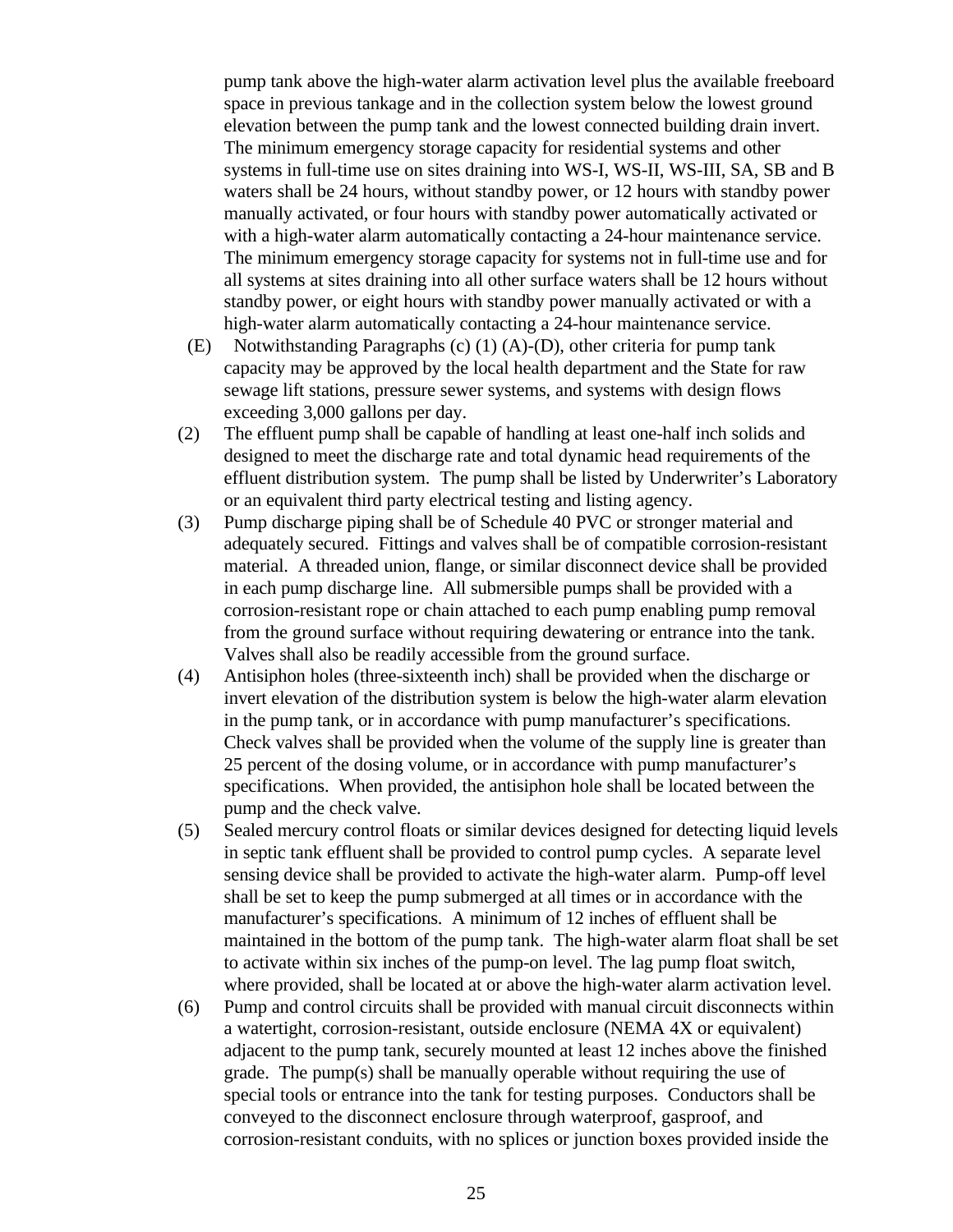tank. Wire grips, duct seal, or other suitable material shall be used to seal around wire and wire conduit openings inside the pump tank and disconnect enclosure.

- (7) For systems requiring duplex and multiplex pumps, a control panel should be provided which shall include short-circuit protection for each pump and for the control system, independent disconnects, automatic pump sequencer, hand-offautomatic (HI-O-A) switches, run lights, and elapsed time counters for each pump. Alarm circuits shall be supplied ahead of any pump overload of short circuit protective devices. The control panel must be in a watertight, corrosion-resistant enclosure (NEMA 4X or equivalent) unless installed within a weathertight building. The panel shall be protect from intense solar heating.
- (8) Dual and multiple fields shall be independently dose by separate pumps which shall automatically alternate. The supply lines shall be "H" connected to permit manual alternation between fields dosed by each pump. "H" connection valving shall be readily accessible from the ground surface, either from the pump tank access manhole or in a separate valve chamber outside the pump tank. Other equivalent methods of doing dual or multiple fields may be approved by the State.
- (9) The pump tank shall have a properly functioning high-water alarm. The alarm circuit shall be supplied ahead of any pump overload and short circuit protective devices. The alarm shall be audible and visible by system users and weatherproof if installed outdoors in an enclosure (NEMA 4X or equivalent).

 (d) Siphons and siphon dosing tanks may be used when at least two feet of elevation drop can be maintained between the siphon outlet invert and the inlet invert in the nitrification field distribution system.

- (1) Siphon dosing tanks shall be designed in accordance with the minimum dose requirements in this Rule and shall meet the construction requirements of this Section. The siphon dose tank shall provide at least 12 inches of freeboard, and the inlet pipe shall be at least three inches above the siphon trip level. The highwater alarm shall be set to activate within two inches of the siphon trip level.
- (2) Siphon dosing tanks shall have a watertight access opening over each siphon with a minimum diameter of 24 inches and extending to finished grade and designed to prevent surface water inflow.
- (3) The slope and size of the siphon discharge line shall be sufficient to handle the peak siphon discharge by gravity flow without the discharge line flowing full. Vents for the discharge lines shall be located outside of the dosing tank or otherwise designed to not serve as an overflow for the tank.
- (4) All siphon parts shall be installed in accordance with the manufacturer's specifications. All materials must be corrosion-resistant, of cast iron, high density plastic, fiberglass, stainless steel, or equal.
- (5) Siphon dosing tanks shall have a properly functioning high-water alarm that is audible and visible by system users and weatherproof if installed outdoors in an enclosure (NEMA 4X or equivalent).

 (c) Raw sewage lift stations shall meet the construction standards of this Section and all horizontal setback requirements for sewage treatment and disposal systems in accordance with Rule .1950(a) of this Section unless the station is a sealed, watertight chamber, in which case the setback requirements for collection sewers in Rule .1950(e) of this Section shall apply. Sealed, watertight chambers shall be of a single, prefabricated unit, such as fiberglass, with sealed top cover, and preformed inlet and outlet pipe openings connected with solvent wells, O-ring seals, rubber boots, stainless steel straps, or equivalent. Dual pumps shall be provided for stations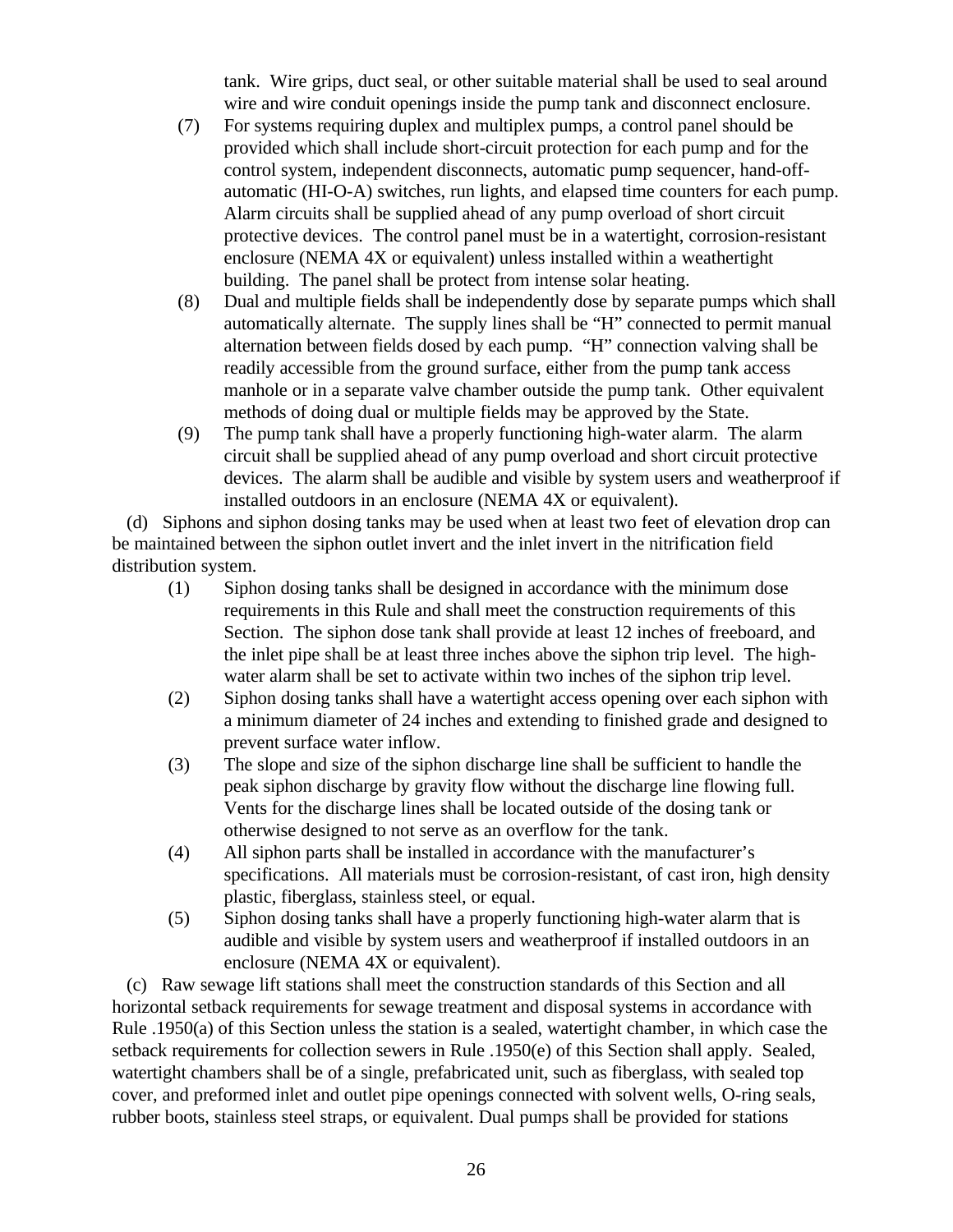serving two or more buildings or for a facility with more than six water closets. Pumps shall be listed by Underwriter's Laboratories or an equivalent third party electrical testing and listing agency, and shall be grinder pumps or solids-handling pumps capable of handling at least threeinch spheres unless the station serves no more than a single water closet, lavatory, and shower, in which case two-inch solids handling pumps shall be acceptable. Minimum pump capacity shall be 2.5 times the average daily flow rate. The dosing volume shall be set so that the pump-off time does not exceed 30 minutes, except for stations serving single buildings, and pump run-time shall be from three to ten minutes at average flow. Pump station emergency storage capacity and total liquid capacity shall be determined in accordance with Paragraph (c)(1)(D) of this Rule except for a sealed, watertight chamber serving an individual building, in which case a minimum storage capacity of eight hours shall be required. All other applicable requirements for pump tanks and pump dosing systems in accordance with Paragraph (c) of this Rule shall also apply to raw sewage lift stations.

*History Note: Statutory Authority G.S. 130A-335(e) and (f); Eff. July 1, 1982; Amended Eff. January 1, 1990.*

### **.1953 PREFABRICATED SEPTIC AND PUMP TANKS**

 When prefabricated concrete tanks or tanks of other material are used, they shall be constructed in accordance with the plans which have been approved by the State and shall comply with all requirements of this Section. At least three complete sets of plans and specifications for the design of the prefabricated septic tank shall be submitted to the Department of Environment, Health, and Natural Resources, Division of Environmental Health, P. O. Box 27687, Raleigh, North Carolina 27611-7687. Separate plans and specifications for the design of each septic tank or pump tank to be produced shall be submitted to the Division of Environmental Health for approval. These plans and specifications shall show the design of the septic tank in detail, including:

- (1) All pertinent dimensions;
- (2) Reinforcement material and location;
- (3) Material strength;
- (4) Liquid depth;
- (5) Joint material and method of sealing;
- (6) Access manhole and riser detail;
- (7) Other design features.

*History Note: Statutory Authority G.S. 130A-335(e) and (f); Eff. July 1, 1982; Amended Eff. January 1, 1990.*

### **.1954 MINIMUM STANDARDS FOR PRECAST REINFORCED CONCRETE TANKS**

 (a)The following are minimum standards of design and construction of precast reinforced concrete septic tanks:

- (1) The minimum requirement for the liquid depth is 36 inches.
- (2) A minimum of nine inches freeboard is required, the freeboard being the air space between the top of the liquid and the bottom side of the lid or cap of the tank.
- (3) The length of the septic tank shall be at least twice as long as the width.
- (4) There shall be three inlet openings in the tank, one on the tank end and one on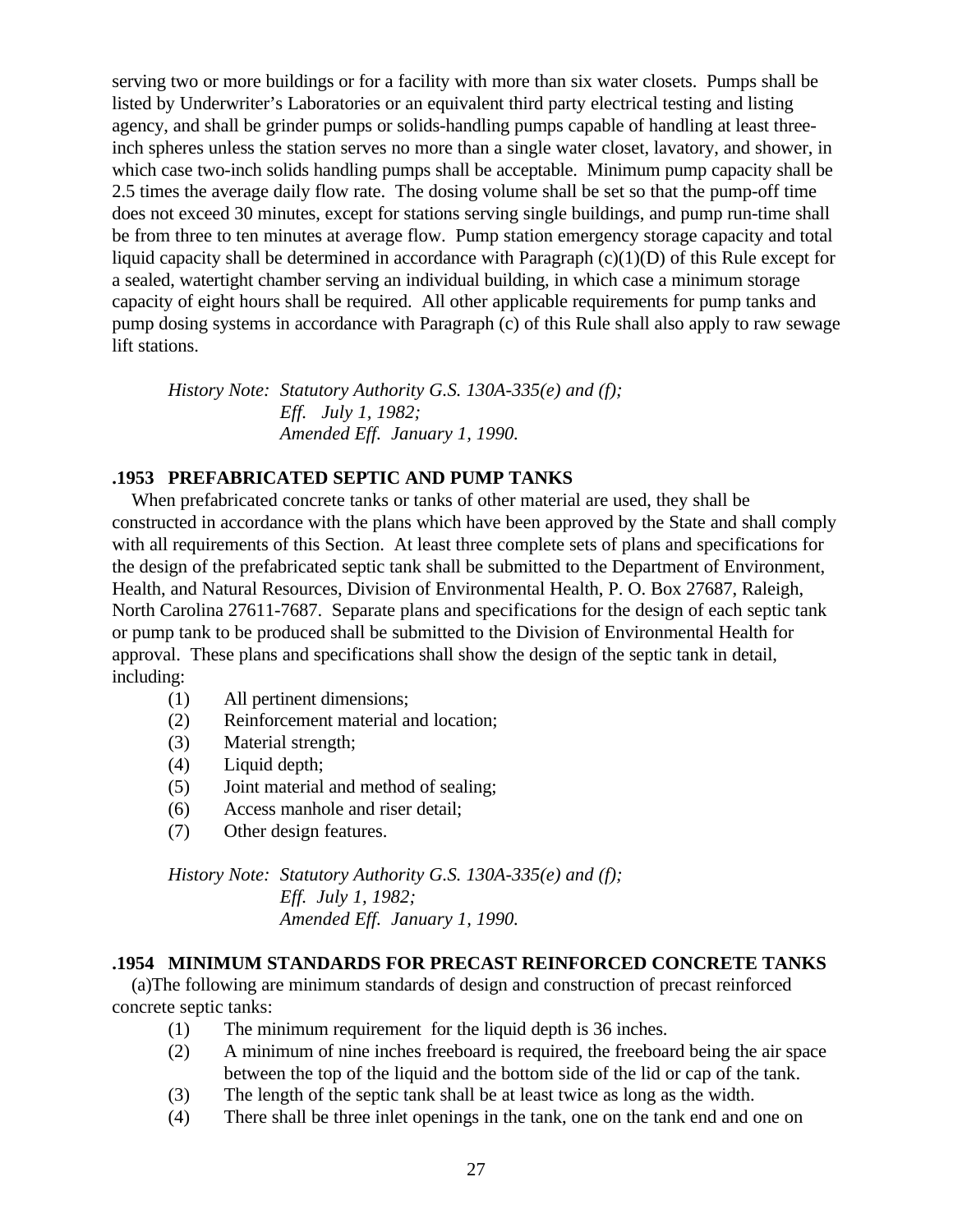each sidewall of the inlet end of the tank. The blockouts for these openings shall leave a concrete thickness of not less than one inch in the tank wall. The blockouts shall be made for a minimum of four-inch pipe or a maximum of six-inch pipe. No blockouts or openings shall be permitted below the tank liquid level.

- (5) The inlet in the tank shall be a straight pipe.
- (6) The outlet shall be a cast-in-place concrete sanitary tee, a polyvinyl chloride (PVC) sanitary tee, or a polyethylene (PE) sanitary tee, made of not less than class 160 pipe or equivalent fittings and pipe. Class 160 pipe shall have a wall thickness of not less than 0.183 inches. The cast-in-place concrete sanitary tee shall have a minimum thickness of not less than two inches. The tee shall extend down onefourth of the liquid depth. The tee shall be furnished by the manufacturer. The invert of the outlet shall be at least two inches lower in elevation than the invert of the inlet.
- (7) All tanks shall be manufactured with a cast-in-place partition so that the tank contains two compartments. The partition shall be located at a point not less than two-thirds nor more than three-fourths the length of the tank from the inlet end. The top of the partition shall terminate two inches below the bottom side of the tank top in order to leave space for air or gas passage between compartments. The top and bottom halves of the partition shall be cast in such manner as to leave a water passage slot four inches high for the full width of the tank. The partition (both halves) shall be reinforced by the placing of six-inch by six-inch No. 10 gage welded reinforcing wire. The reinforcing wire shall be bent to form an angle of 90 degrees on the ends in order to form a leg not less than four inches long. When the wire is placed in the mold the four-inch legs shall lay parallel with the sidewall wire and adjacent to it. It is recognized that there are other methods of constructing a partition or two-compartment tank. Any method other than the one described will be considered on an individual basis for approval by the Division of Health Services. However, the tank wall thickness must remain not less than two and one-half inches thick throughout the tank except for blockouts.
- (8) Adequate access openings must be provided in the tank top. Access shall be provided for cleaning or rodding out of the inlet pipe, for cleaning or clearing the air or gas passage space above the partition, an entrance for inserting the suction hose for tank pumping, and for entrance of a person if internal repairs are needed after pumping. This shall be accomplished by properly locating two manholes with each having a minimum opening of 18 inches by 18 inches as the opening cuts the plane of the bottom side of the top of the tank. The manhole covers shall be beveled on all sides in such manner as to accommodate a uniform load of 150 pounds per square foot without damage to the cover or the top of the tank. If the top of the tank is to be multislab construction, the slabs over the inlet of the tank, partition, and outlet of the tank must not weigh in excess of 150 pounds each. Multislab construction allows for the elimination of the manholes. Manhole covers, opening covers, or slabs shall have a handle of steel or other rot-resistant material equivalent in strength to a No. 3 reinforcing rod (rebar).
- (9) The tank shall be reinforced by using a minimum reinforcing of six-inch by six-inch No. 10 gage welded steel reinforcing wire in the top, bottom ends, and sides of the tank. The reinforcing wire shall be lapped at least six inches. Concrete cover shall be required for all reinforcement. Reinforcement shall be placed to maximum the structural integrity of the tank. The tank shall be able to withstand a uniform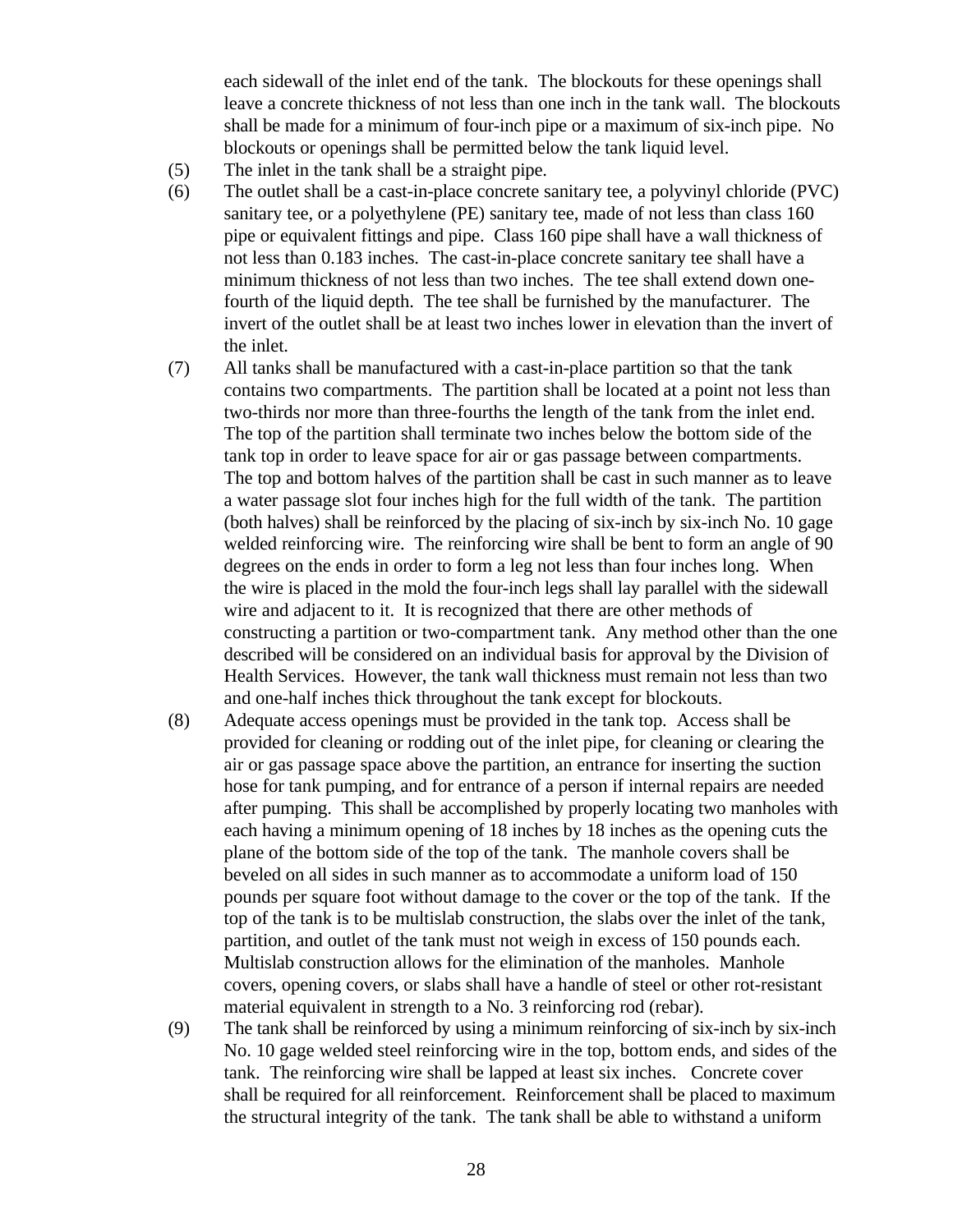loading of 150 pounds per square foot in addition to all loads to which an underground tank is normally subjected, such as the dead weight of the concrete and soil cover, active soil pressure on tank walls, and the uplifting force of the ground water.

- (10) The top, bottom, ends, and sides of the tank must have a minimum thickness of two and one-half inches.
- (11) A minimum 28-day concrete compressive strength of 3,000 pounds per square inch shall be used in the construction of the septic tank. The concrete shall achieve a minimum compressive strength of 3,000 pounds per square inch prior to removal of the tank from the place of manufacture. It shall be the responsibility of the manufacturer to certify that this condition has been met prior to shipment. A septic tank shall be subject to testing to ascertain the strength of the concrete prior to its being approved for installation. Recognized devices for testing the strength of concrete include a properly calibrated Schmidt Rebound Hammer or Windsor Probe Test. Accelerated curing in the mold by use of propane gas or other fuels is prohibited, except in accordance with accepted methods and upon prior approval of the State.
- (12) After curing, tanks manufactured in two sections shall be joined and sealed at the joint by using a mastic, butyl rubber, or other pliable sealant that is waterproof, corrosion-resistant, and approved for use in septic tanks. The sealant shall have a minimum size of one inch nominal diameter or equivalent. Before sealing, the joint shall be smooth, intact, and free of all deleterious substances. Tank halves shall be properly aligned to ensure a tight seal. The sealant shall be provided by the manufacturer.
- (13) All tanks produced shall bear an imprint identifying the manufacturer, the serial number assigned to the manufacturer's plans and specifications approved by the State, and the liquid or working capacity of the tanks. This imprint shall be located to the right of the blockout made for the outlet pipe on the outlet end of the tank. All tanks shall also be permanently marked with the date of manufacturer adjacent to the tank imprint or on the top of the tank directly above the imprint.

 (b) Pump tanks shall meet the construction requirements of Paragraph (a) of this Rule with the following modifications:

- (1) Tanks shall be cast with a single compartment, or, if a partition is provided, the partition shall be cast to contain a minimum of two four-inch diameter circular openings, or equivalent, located no more than 12 inches above the tank bottom.
- (2) There shall be no requirement as to tank length, width, or shape, provided the tank satisfies all other requirements of this Section.
- (3) The invert of the inlet openings shall be located within 12 inches of the tank top. No freeboard shall be required in the pump tank.
- (4) After joining, tanks manufactured in two sections shall be plastered along the joint with hydraulic cement, cement mortar, or other waterproofing sealant. Other methods of waterproofing tanks may be used as specifically approved in the plans and specifications for the tank. Prior to backfilling, the local health department shall make a finding that a two section tank is watertight if a soil wetness condition is present within five feet of the elevation of the top of the tank.
- (5) Tanks shall be vented and accessible for routine maintenance. A watertight access manhole with removable lid shall be provided over the pump with a minimum diameter of 24 inches. The access manhole shall extend at least to six inches above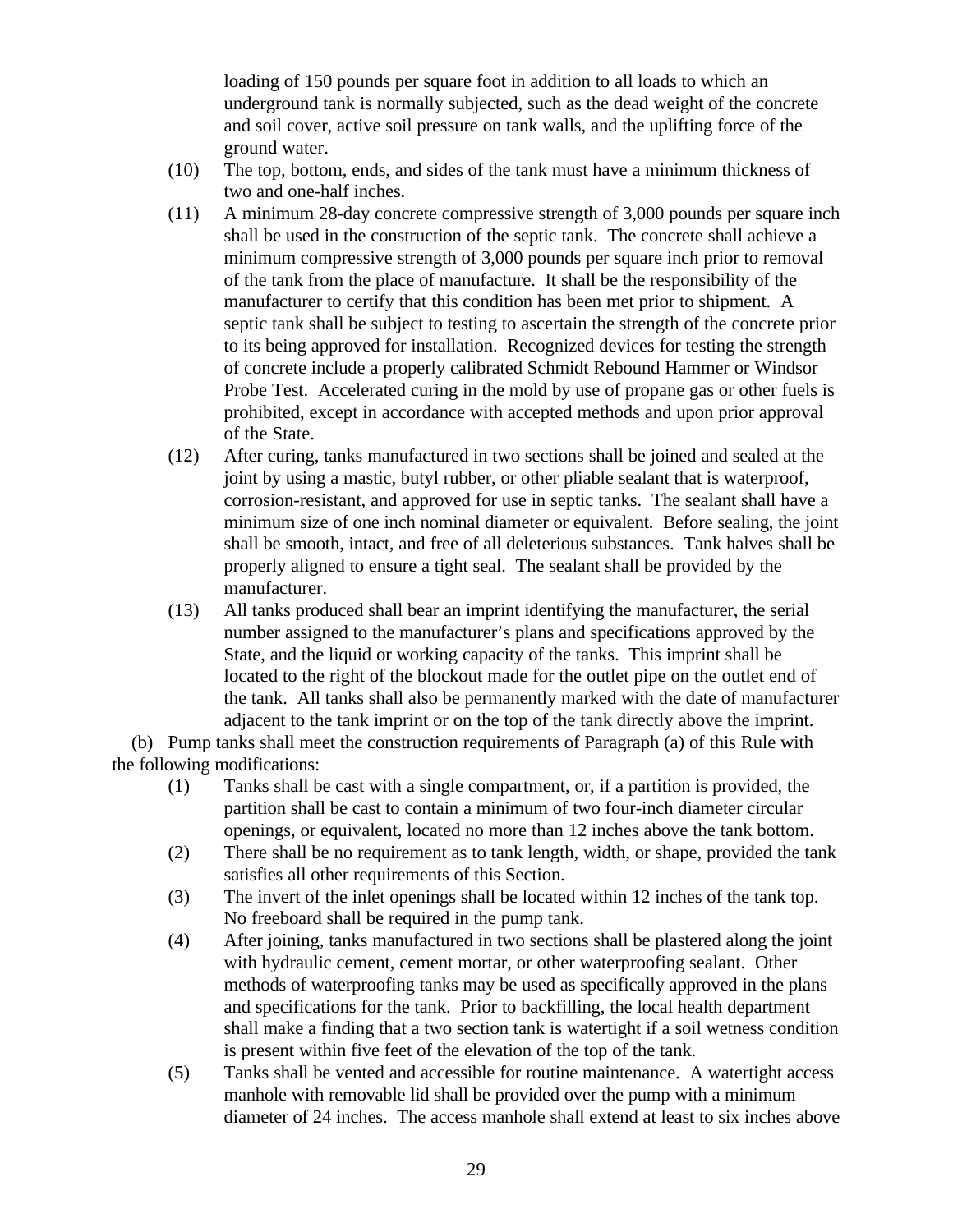finished grade and be designed and maintained to prevent surface water inflow. Larger or multiple manholes shall be provided when two or more pumps are required. Pumps shall be removable without requiring entrance into the tank. Manhole lids and electrical controls shall be secured against unauthorized access. Manhole risers shall be joined to the tank top and sealed in accordance with Paragraphs (a)(12) and (b)(4) of this Rule.

(6) All pump tanks shall bear an imprint identifying the manufacturer, pump tank serial number assigned by the Division of Environmental Health, and the liquid or working capacity of the tank. The imprint shall be located to the left of the outlet blockout. All tanks shall also be permanently marked with the date of manufacturer adjacent to the tank imprint or on the top of the tank directly above the imprint.

 (c) Plans for prefabricated tanks, other than those for precast reinforced concrete tanks, shall be approved on an individual basis as determined by the information furnished by the designer which indicates the tank will provide equivalent effectiveness as those designed in accordance with the provisions of Paragraphs (a) and (b) of this Rule.

 (d) Tanks other than approved prefabricated tanks shall be constructed consistent with the provisions of this Rule except as follows:

- (1) Cast-in-place concrete septic and pump tanks shall have a minimum wall thickness of six inches.
- (2) Concrete block or brick masonry tanks shall have a minimum wall thickness of at least six inches when the design volume is less than 1,000 gallons and a minimum wall thickness of at least eight inches when the design volume is 1,000 gallons or more. All joints between masonry units shall be mortared using masonry cement mortar or equivalent. The joints shall have a nominal thickness of three-eighths inch. All concrete block masonry tanks shall have a minimum wall reinforcement of number three reinforcing bars on 20-inch centers, or equivalent. The maximum allowable reinforcement spacing in either direction shall be four feet. All block wall cores shall be filled with concrete with a minimum compressive strength of 3,000 pounds per square inch. All tanks constructed of block or brick shall be plastered on the inside with a 1:3 mix (one part cement, three parts sand) of Portland cement at least three-eighths inch thick or the equivalent using other approved water-proofing material.
- (3) The bottom of the built-in-place tank shall be poured concrete with a minimum thickness of four inches. All built-in-place tanks shall be reinforced to satisfy the structural strength requirements of Paragraph (a)(9) of this Rule. Reinforcement shall be placed in both directions throughout the entire tank, including top, bottom, walls, and ends.

*History Note: Statutory Authority G.S. 130A-335(e) and (f); Eff. July 1, 1982; Amended Eff. January 1, 1990.*

### **.1955 DESIGN CRITERIA FOR CONVENTIONAL SEWAGE SYSTEMS**

 (a) Conventional septic tank systems shall utilize a septic tank of approved construction and design volume which provides primary treatment of the sewage in accordance with the provisions of these rules. The effluent from the septic tank shall be conveyed to an approved nitrification line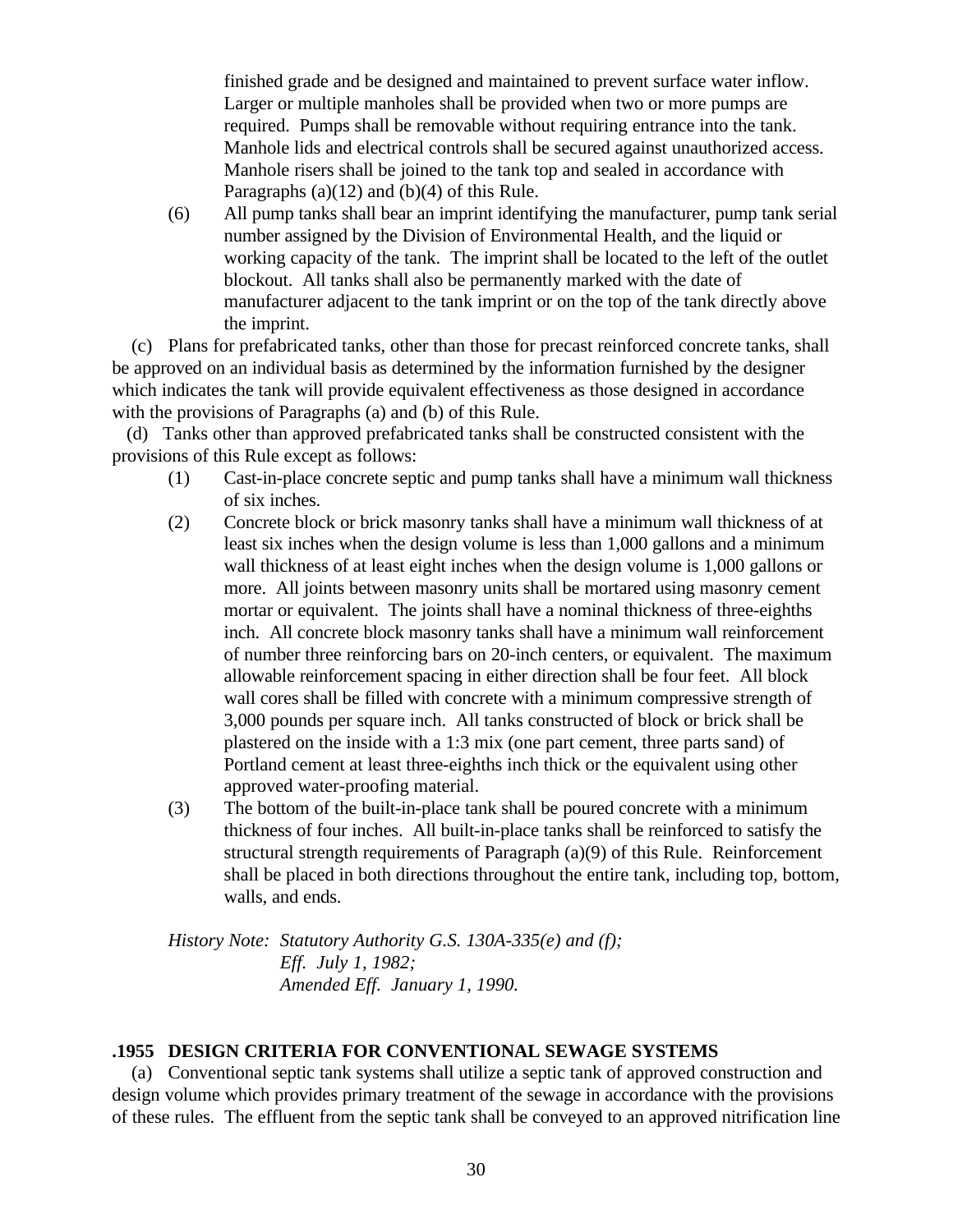where the soil provides the final treatment and disposal of the sewage.

 (b) Table II shall be used in determining the maximum long-term acceptance rate for septic tank systems of conventional trench design. The long-term acceptance rate shall be based on the most hydraulically limiting naturally occurring soil horizon within three feet of the ground surface or to the depth of one foot below trench bottom, whichever is deeper.

#### Table II

| <u>SOIL GROUP</u> | <b>SOIL TEXTURE CLASSES</b>                                      | <b>LONG-TERM</b>                                                            |                   |
|-------------------|------------------------------------------------------------------|-----------------------------------------------------------------------------|-------------------|
|                   | (USDA CLASSIFICATION)                                            | <b>EPTANCE RATE</b>                                                         |                   |
|                   |                                                                  |                                                                             | $\text{gpd/ft}^2$ |
| $\mathbf I$       | Sands                                                            | Sand                                                                        | $1.2 - 0.8$       |
|                   | (With S or PS<br>structure and<br>clay mineralogy)               | Loamy Sand                                                                  |                   |
| $\mathbf{I}$      | Coarse Loams                                                     | Sandy Loam                                                                  | $0.8 - 0.6$       |
|                   | (With S or PS<br>structure and<br>clay mineralogy)               | Loam                                                                        |                   |
| III               | Fine Loams<br>(With S or PS<br>structure and<br>clay mineralogy) | Sandy Clay Loam<br>Silt Loam<br>Clay Loam<br><b>Silty Clay Loam</b><br>Silt | $0.6 - 0.3$       |
| IV                | Clays<br>(With S or PS<br>structure and<br>clay mineralogy)      | Sandy Clay<br><b>Silty Clay</b><br>Clay                                     | $0.4 - 0.1$       |

The long-term acceptance rate shall not exceed the mean rate for the applicable soil group for food services facilities, meat markets, and other places of business where accumulation of grease can cause premature failure of a soil absorption system. Long-term acceptance rates up to the maximum for the applicable soil group may be permitted for facilities where data from comparable facilities indicates that the grease and oil content of the effluent will be less than 30 mg/l and the chemical oxygen demand (COD) will be less than 500 mg/l.

 (c) The design daily sewage flow shall be divided by the long-term acceptance rate to determine the minimum area of nitrification trench bottom. The total length of the nitrification line shall be determined by dividing the required area of nitrification trench bottom by the trench width, not to exceed 36 inches. Trenches shall be located not less than three times the trench width on centers with a minimum spacing of five feet on centers.

 (d) The local health department may permit the use of a bed system on sites where the soil texture can be classified into either Soil Groups I, II, or III, meeting the other requirements of this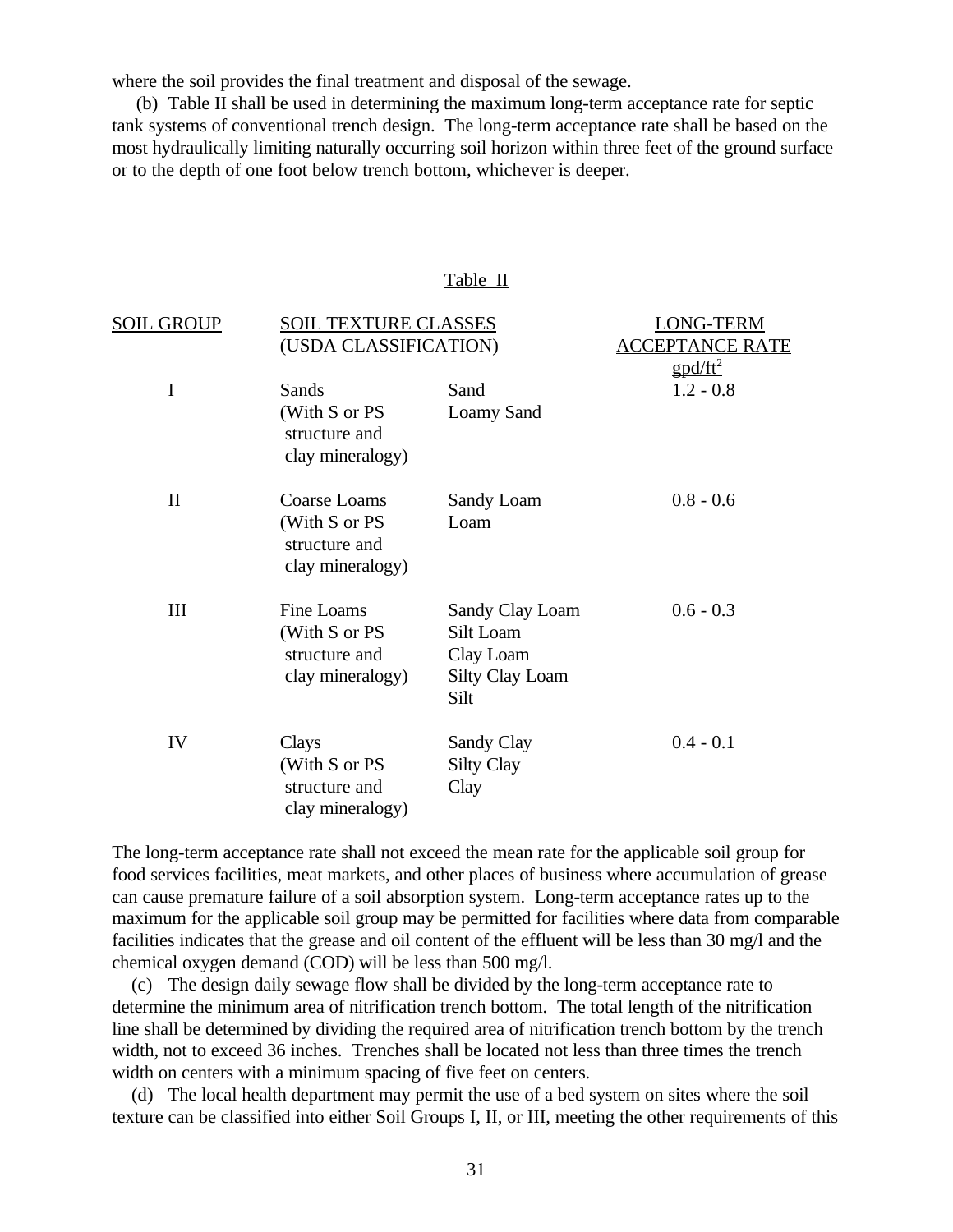Section, and only on lots which are limited by topography, space, or other site-planning considerations. In such cases, the number of square feet of bottom area needed shall be increased by 50 percent over what would be required for a trench system. Nitrification lines shall be at least 18 inches from the side of the bed and shall have lines on three-foot centers. When the design daily flow exceeds 600 gallons per day, bed systems shall not be used.

 (e) The pipe or tubing used between the septic tank and the nitrification line shall be a minimum of four-inch nominal size Schedule 40 polyvinyl chloride (PVC), polyethylene (PE), or acrylonitrile-butadiene-styrene (ABS) or equivalent with a minimum fall of one-eighth inch per foot. Where an effluent distribution device is used between the septic tank and nitrification line, the pipe or tubing shall be a minimum of three-inch nominal size Schedule 40 polyvinyl chloride (PVC), polyethylene (PE), or acrylonitrile-butadiene-styrene (ABS) or equivalent. However, three-inch or greater non-perforated polyethylene (PE) corrugated tubing may be substituted for Schedule 40 pipe between the distribution device and the nitrification line if the following conditions are met:

- (1) the trench has a minimum bottom width of one foot;
- (2) the trench bed is compacted, smooth, and at a uniform grade;
- (3) the pipe is placed in the middle of the trench with a minimum of three inches of clearance between the pipe and the trench walls;
- (4) washed stone or washed gravel envelope is placed in the trench on both sides of the pipe and up to a point at least two inches above the top of the pipe;
- (5) a minimum of six inches of soil cover is placed and compacted over the stone or gravel envelope; and
- (6) earthen dams consisting of two feet of undisturbed or compacted soil are placed at both ends of the trench separating the trench from the distribution device and the nitrification line.

All joints from the septic tank to the nitrification line shall be watertight.

 (f) When four or six-inch diameter corrugated plastic tubing is used for nitrification lines, it shall be certified as complying with ASTM F 405, Standard Specification for Corrugated Polyethylene(PE) Tubing and Fittings, which is hereby adopted by reference in accordance with G.S. 150B-14(c). The corrugated tubing shall have three rows of holes, each hole between onehalf inch and three-fourths inch in diameter, and spaced longitudinally approximately four inches on centers. The rows of holes may be equally spaced 120 degrees on centers around the periphery, or three rows may be located in the lower portion of the tubing, the outside rows being approximately on 120-degree centers. The holes may be located in the same corrugation or staggered in adjacent corrugations. Other types of pipe may be used for nitrification lines provided the pipe satisfies the requirements of this Section for hole size and spacing and the pipe has a stiffness equivalent to corrugated polyethylene tubing (ASTM F-405) or stronger. The nitrification line shall be located in the center of the nitrification trench.

 (g) Nitrification trenches shall be constructed as level as possible but in no case shall the fall in a single trench bottom exceed one-fourth inch in 10 feet as determined by an engineer's level or equivalent. When surface slopes are greater than two percent, the bottom of the nitrification trenches shall follow the contour of the ground. An engineer's level or equivalent shall be used for installation and inspection. The nitrification trench shall not exceed a width of three feet and a depth of three feet, except as approved by the local health department.

 (h) Rock used in soil absorption systems shall be clean, washed gravel or crushed stone and graded or sized in accordance with size numbers 3, 4, 5, 57 or 6 of ASTM D-448 (standard sizes of coarse aggregate) which is hereby adopted by reference in accordance with G.S. 150B-14(c). Copies may be inspected in, and copies obtained from the Division of Environmental Health, P.O.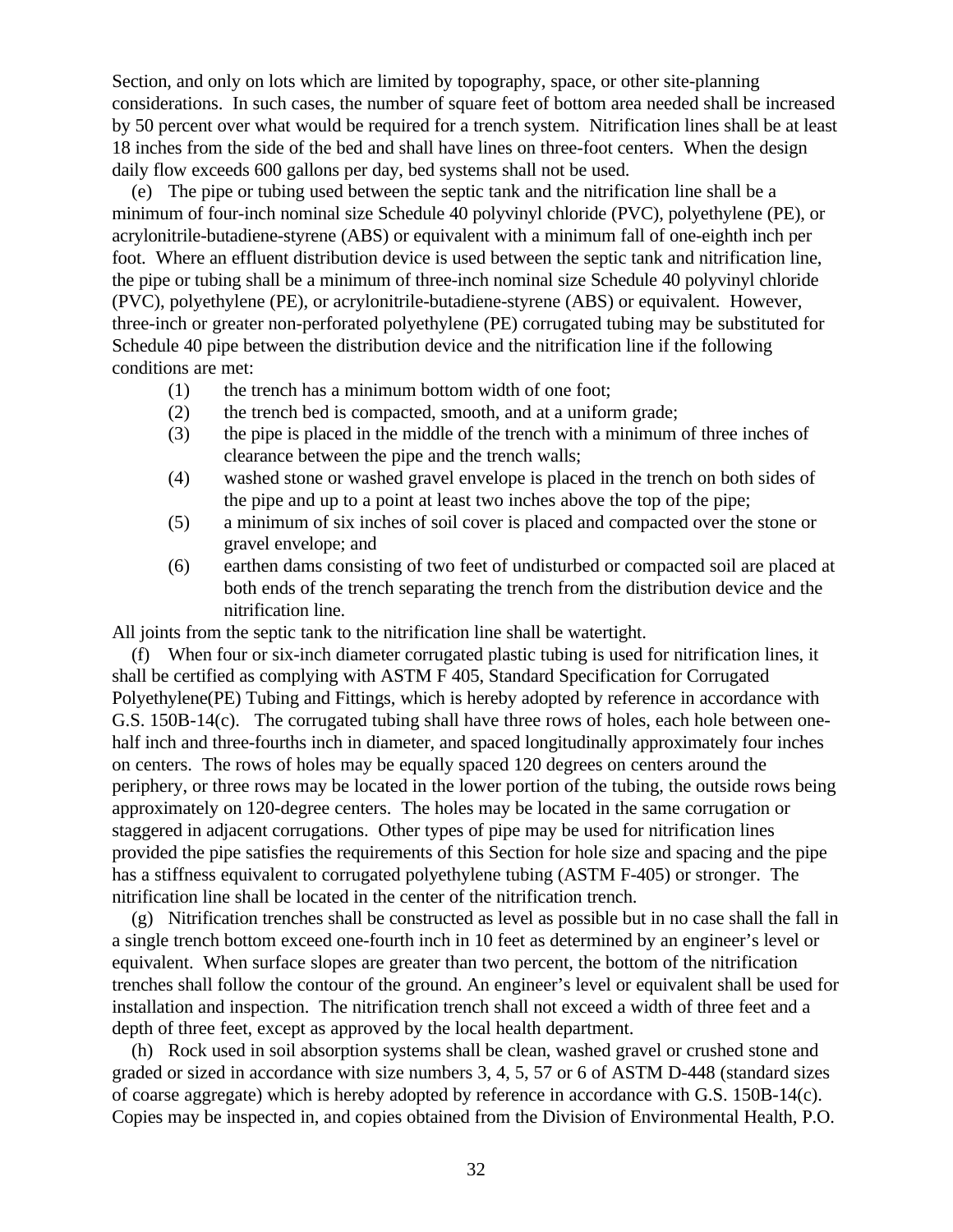Box 27687, Raleigh, North Carolina 27611-7687. The rock shall be placed a minimum of one foot deep with at least six inches below the pipe and two inches over the pipe and distributed uniformly across the trench bottom and over the pipe.

 (i) The soil cover over the nitrification field shall be to a depth of at least six inches. The finished grade over the nitrification field shall be landscaped to prevent the ponding of surface water and runoff of surface water shall be diverted away from the nitrification field. Soil cover above the original grade shall be placed at a uniform depth over the entire nitrification field, except as required to prevent the ponding of surface water, and shall extend laterally five feet beyond the nitrification trench. The soil cover shall be placed over a nitrification field only after proper preparation of the original ground surface. The type of soil cover and placement shall be approved by the local health department.

 (j) Effluent distribution devices, including distribution boxes, flow dividers, and flow diversion devices, shall be of sound construction, watertight, not subject to excessive corrosion, and of adequate design as approved by the local health department. Effluent distribution devices shall be separated from the septic tank and nitrification lines by a minimum of two feet of undisturbed or compacted soil and shall be placed level on a solid foundation of soil or concrete to prevent differential settlement of the device. The installer shall demonstrate that the distribution devices perform as designed.

 (k) Grease traps or grease interceptors shall be required at food service facilities, meat markets, and other places of business, where the accumulation of grease can cause premature failure of a soil absorption system. The following design criteria shall be met:

- (1) The grease trap shall be plumbed to receive all wastes associated with food handling and no toilet wastes;
- (2) The grease trap liquid capacity shall be sufficient to provide for at least five gallons of storage per meal served per day, or at least two-thirds of the required septic tank liquid capacity, or a capacity as determined in accordance with the following:  $LC = D x GL x ST x HR/2 x LF$

| Where | $LC$ = grease trip liquid capacity (gallons)                                                   |                                               |  |  |  |
|-------|------------------------------------------------------------------------------------------------|-----------------------------------------------|--|--|--|
|       | $D =$ number of seats in dining area                                                           |                                               |  |  |  |
|       | $GL =$ gallons of wastewater per meal $(1.5 \text{ single-service}; 2.5 \text{ full service})$ |                                               |  |  |  |
|       | $ST =$ storage capacity factor = 2.5                                                           |                                               |  |  |  |
|       | $HR =$ number of hours open                                                                    |                                               |  |  |  |
|       | $LF =$ loading factor                                                                          | $=$ (1.25 interstate highway                  |  |  |  |
|       |                                                                                                | $= 1.0$ other highways and recreational areas |  |  |  |
|       |                                                                                                | $= 0.8$ secondary roads)                      |  |  |  |

- (3) Two or more chambers must be provided with total length-to-width ratio at least 2:1. Chamber opening and outlet sanitary tee must extend down at least 50 percent of the liquid depth.
- (4) Access manholes, with a minimum diameter of 24 inches, shall be provided over each chamber and sanitary tee. The access manholes shall extend at least to finished grade and be designed and maintained to prevent surface water infiltration. The manholes shall also have readily removable covers to facilitate inspection and grease removal.
- (5) One tank or multiple tanks, in series, shall be constructed in accordance with Rules .1952, .1953, and .1954 of this Section, and the provisions of Paragraphs (k)(3) and  $(k)(4)$  of this Rule.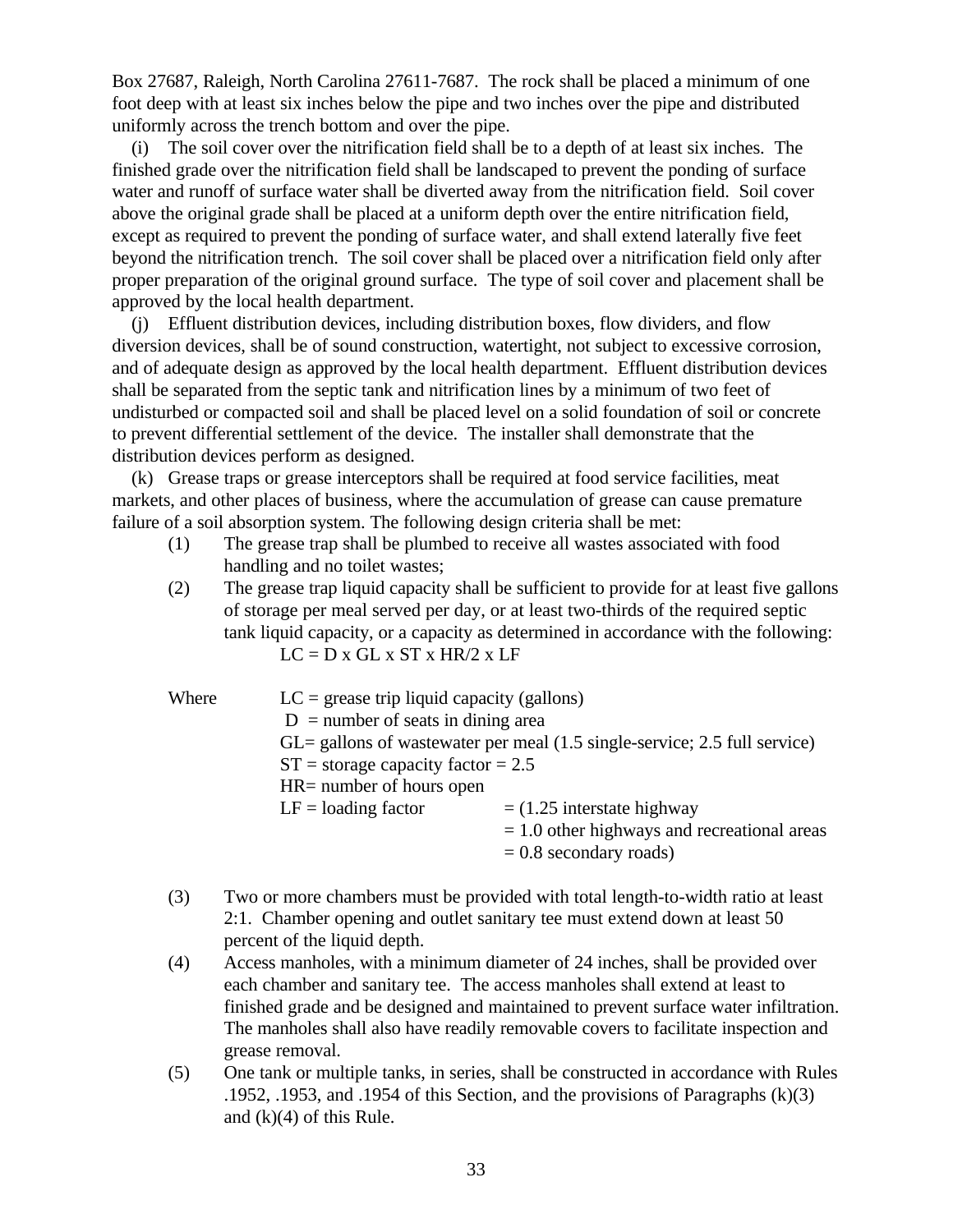(6) Where it has been demonstrated that specially designed grease interceptors will provide improved performance, the grease trap liquid capacity may be reduced by up to 50 percent.

 (l) Stepdowns or drop boxes may be used where it is determined by the local health department that topography prohibits the placement of nitrification trenches on level grade. Stepdowns shall be constructed of two linear feet of undisturbed soil and constructed to a height which fully utilizes the upstream nitrification trench. Effluent shall be conveyed over the stepdown through nonperforated pipe or tubing and backfilled with compacted soil. Drop boxes shall be constructed so that the inlet supply pipe is one inch above the invert of the outlet supply pipe which is connected to the next lower drop box. The top of the trench outlet laterals, which allow effluent to move to the nitrification lines, shall be two inches below the invert of the outlet supply line. Area taken up by the stepdowns and drop boxes shall not be included as part of the minimum area required for nitrification trench bottoms.

 (m) Nitrification trenches shall be installed with at least one foot of naturally occurring soil between the trench bottom and saprolite, rock, or any soil horizon unsuitable as to structure, clay mineralogy or wetness. If the separation between the bottom of the nitrification trench and any soil wetness condition is less than 18 inches, and if more than six inches of this separation consists of Group I soils, a low pressure pipe system shall be required.

 (n) If sewage effluent pumps are used, the applicable requirements of Rule .1952 of this Section shall apply.

 (o) Collection sewers shall be designed and constructed in accordance with the following minimum criteria:

- (1) Building drains and building sewers shall be in accordance with the state plumbing code and approved by the local building inspector.
- (2) Pipe material shall be specified to comply with the applicable ASTM standards, with methods of joining and other special installation procedure specified which are appropriate for the pipe to be used.
- (3) Gravity sewers shall be designed to maintain scour velocities of at least two feet per second with the pipe half full and a minimum of one foot per second at the peak projected instantaneous flow rate. Force mains shall be sized to obtain at least a two-foot per second scour velocity at the projected pump operating flow rate.
- (4) Infiltration and exfiltration shall not exceed 100 gallons per day per inch diameter per mile of gravity sewer pipe or 20 gallons per day per inch diameter per mile of pressure pipe in force mains and supply lines.
- (5) Three-foot minimum cover shall be provided for all sewers unless ferrous material pipe is specified. Ferrous material pipe or other pipe with proper bedding to develop design-supporting strength shall be provided where sewers are subject to traffic-bearing loads.
- (6) Manholes shall be used for sewers at any bends, junctions, and at least every 425 feet along the sewer lines. Drop manholes are required where the inlet to outlet elevation difference exceeds 2.5 feet. Manhole lids shall be watertight if located below the 100-year flood elevation, within 100 feet of any public water supply source, or within 50 feet of any private water supply source or any surface waters classified WS-I, WS-II, WS-III, SA, SB, or B.
- (7) Cleanouts may be used instead of manholes for four-inch and six-inch sewers serving one or two buildings or as otherwise allowed by the North Carolina Plumbing Code. When used, cleanouts are required at least every 50 feet for four-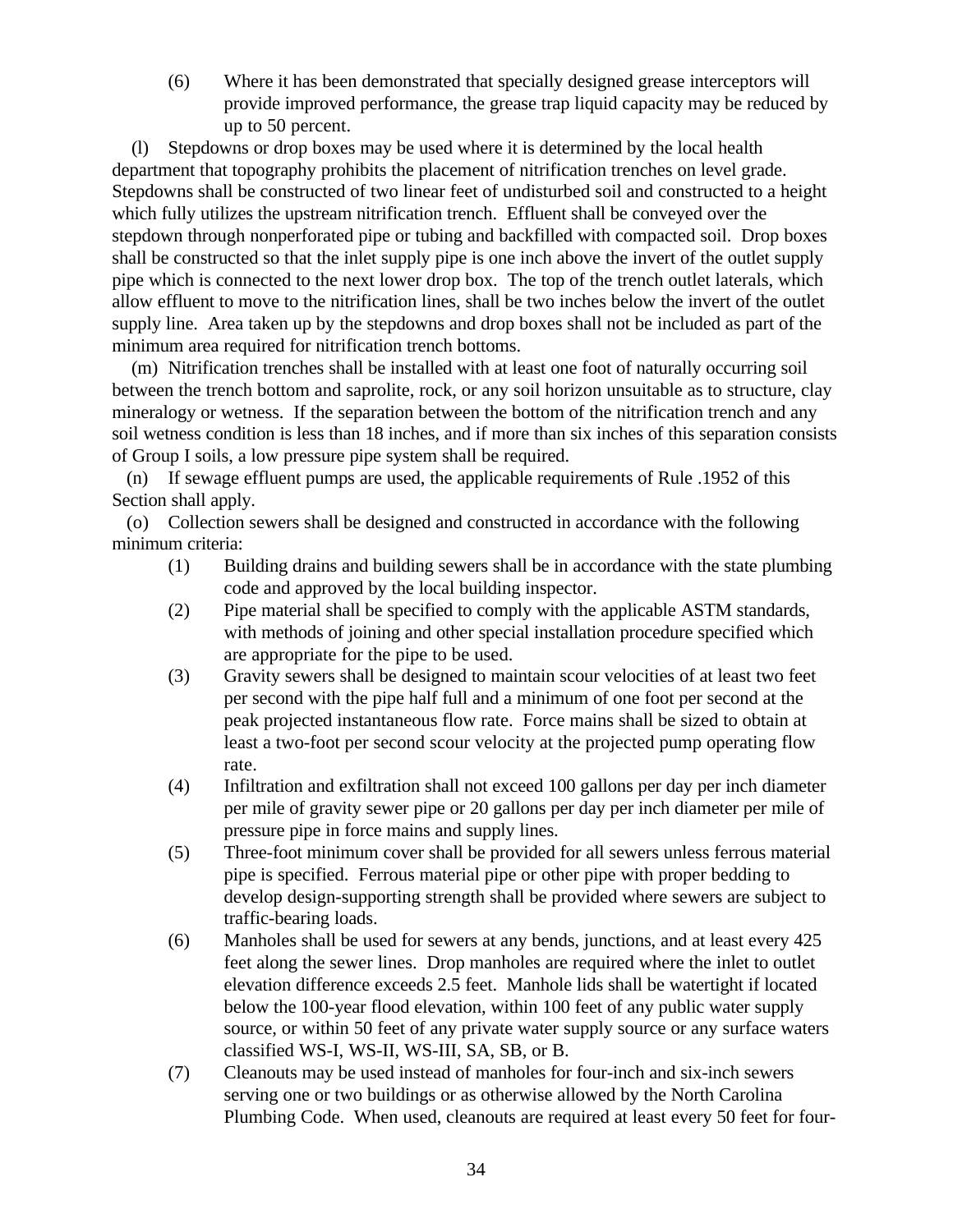inch sewers and every 100 feet for six-inch sewers and at all junctions and bends which exceed 45 degrees.

(8) Additional ventilation provisions may be required for collection sewers. Air relief valves shall be provided as needed for force mains.

 (p) Alternating dual field nitrification systems may be utilized where soils are limited by high clogging potentials (Soil Groups III and IV) and where the potential for malfunction and need for immediate repair is required. Alternating dual nitrification fields shall be designed with two complete nitrification fields, each sized a minimum of 75 percent of the total area required for a single field and separated by an effluent flow diversion valve. The diversion valve shall be constructed to resist 500 pounds crushing strength, structurally sound, and shall be resistant to corrosion. Valves placed below ground level shall be provided with a valve box and suitable valve stem so that they may be operated from the ground surface.

*History Note: Statutory Authority G.S. 130A-335(e) and (f); Eff. July 1, 1982; Amended Eff. January 1, 1990; August 1, 1988; February 1, 1987.*

### **.1956 MODIFICATIONS TO SEPTIC TANK SYSTEMS**

 The following are modifications to septic tank systems which may be utilized to overcome selected soil and site limitations. Except as required in this Rule, the provisions for design and installation of Rule .1955 of this Section shall apply:

- (1) Sites classified UNSUITABLE as to soil depth or soil wetness may be reclassified as PROVISIONALLY SUITABLE with respect to soil depth or soil wetness conditions by utilizing shallow placement of nitrification trenches in the naturally occurring soil. Shallow trenches may be used where at least 24 inches of naturally occurring soil are present above saprolite, rock, or soil wetness conditions and all other factors are PROVISIONALLY SUITABLE or SUITABLE. Shallow trenches shall be designed and constructed to meet the vertical separation requirements in Rule .1955(m). The long-term acceptance rate shall be based on the most hydraulically limiting naturally occurring soil horizon within 24 inches of the ground surface or to a depth of one foot below the trench bottom, whichever is deeper. Soil cover above the original grade shall be placed at a uniform depth over the entire nitrification field and shall extend laterally five feet beyond the nitrification trench. The soil cover shall be placed over a nitrification field only after proper preparation of the original ground surface. The type and placement of soil cover shall be approved by the local health department.
- (2) Sites classified UNSUITABLE as to soil wetness conditions or restrictive horizons may be reclassified PROVISIONALLY SUITABLE as to soil wetness conditions or restrictive horizons when:
	- (a) Soils are Soil Groups I or II with SUITABLE structure, and clay mineralogy;
	- (b) Restrictive horizons, if present, are less than three inches thick or less than 12 inches from the soil surface;
	- (c) Modifications can be made to meet the requirements in Rule  $.1955(m)$  of this Section for the separation between the water table and the bottom of the nitrification trench at all times and when provisions are made for maintenance of the drainage systems;
	- (d) Easements are recorded and have adequate width for egress and ingress for maintenance of drainage systems serving two or more lots;
	- (e) Maintenance of the drainage system is made a condition of any permit issued for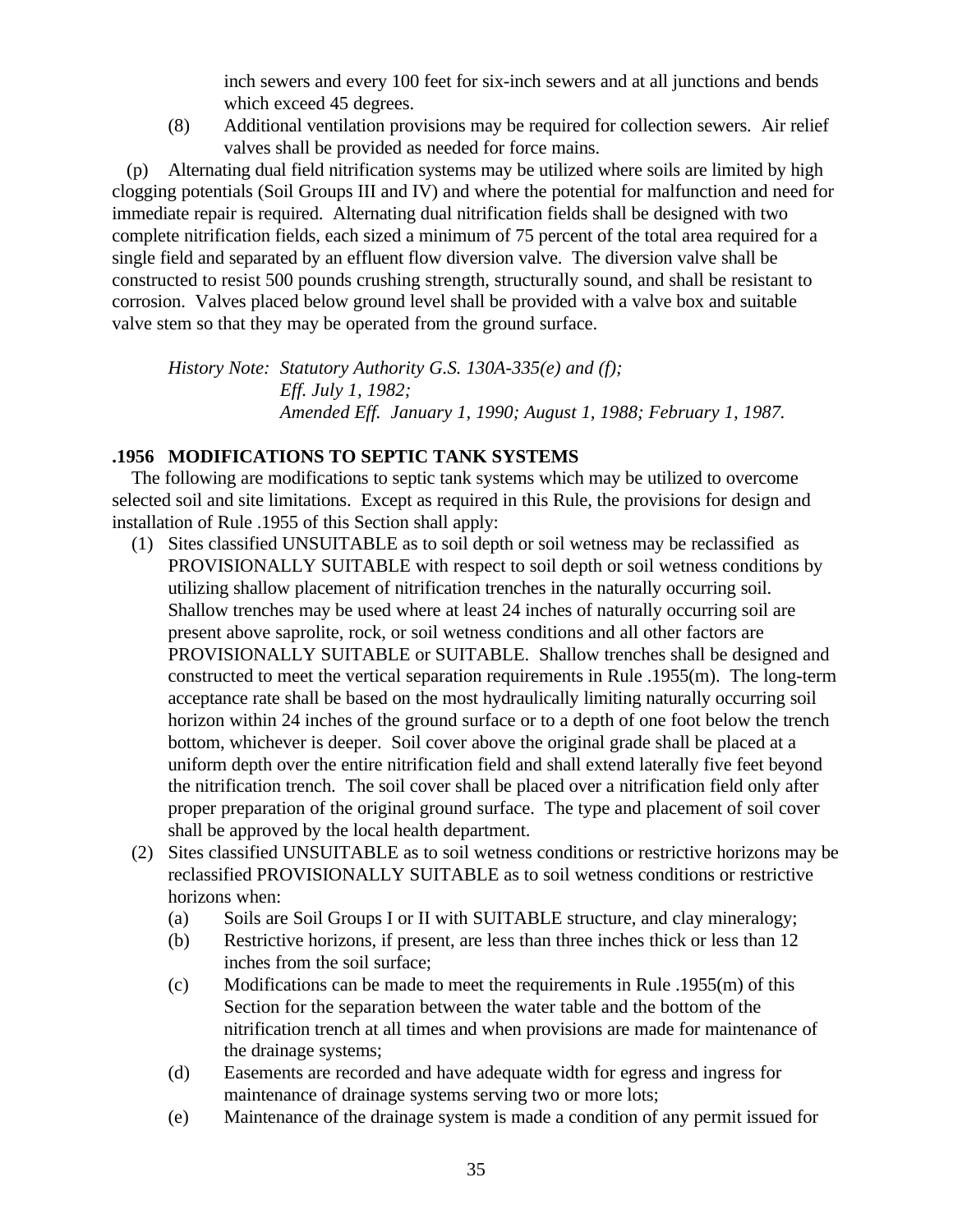the use or operation of a sanitary sewage system; and

- (f) Drainage may be used in other types of soil when the requirements of Rule .1957(c) in this Section are met.
- (3) Modified nitrification trenches or lines, including large diameter pipe (greater than four inches I.D.), specially designed porous block systems may be permitted by the local health department.
	- (a) Gravelless nitrification trench systems may be substituted for conventional trench systems on any site found to be suitable or provisionally suitable in accordance with Rules .1940 to .1948 to eliminate the need for gravel, minimize site disturbance, or for other site planning considerations. Gravelless nitrification trench systems shall not be used, however, where wastes contain high amounts of grease and oil, such as restaurants.
		- (i) Large diameter pipe systems shall consist of eight-inch or ten-inch (inside diameter), corrugated, polyethylene tubing encased in a nylon, polyester, or nylon/polyester blend filter wrap installed in a nitrification trench, 12 or more inches wide and backfilled with soil classified as soil group I, II, or III. Nitrification area requirement shall be determined in accordance with Rules .1955(b) and .1955(c), or in Rule .1956 (4)(b), Table III of this Section, when applicable, with eight-inch tubing considered equivalent to a two-foot-wide conventional trench and ten-inch tubing considered equivalent to a two and onehalf-foot-wide conventional trench. The long-term acceptance rate shall not exceed 0.8 gallons per day per square foot. Tubing and fittings shall comply with the requirements of ASTM F-667, which has been adopted by reference in accordance with G.S.  $150B-14(c)$ . Copies of the standards may be inspected in and copies obtained from the Division of Environmental Health, P. O. Box 27687, Raleigh, NC 27611-7687. The corrugated tubing shall have two rows of holes, each hole between three-eighths and one-half-inch in diameter, located 120 degrees apart along the bottom half of the pipe (each 60 degrees from the bottom center line) and staggered so that one hole is present in the valley of each corrugation. The tubing shall be marked with a visible top location indicator, 120 degrees away from each row of holes. Filter wrap shall be spun, bonded, or spunlaced nylon, polyester, or nylon/polyester blend nylon filter wrap meeting the following minimum requirements:

| $Oz/yd^2 = 1.0$                                        |
|--------------------------------------------------------|
| MD - 23 lbs.                                           |
| $MC - 6.2$ lbs.                                        |
|                                                        |
| $PSI = 40$                                             |
|                                                        |
| Frazier Air Perm, CFM/ft @ 0.5 "H <sub>2</sub> O: 500" |
|                                                        |

Corrugated Tubing shall be covered with filter wrap at the factory and each joint shall be immediately encased in a black polyethylene sleeve which shall continue to encase the large diameter pipe and wrap until just prior to installation in the trench. Large diameter pipe systems shall be installed in accordance with this Rule and the manufacturer's guidelines. The trench bottom and pipe shall be level (with a maximum fall of one inch in 100 feet). Filter wrap encasing the tubing shall not be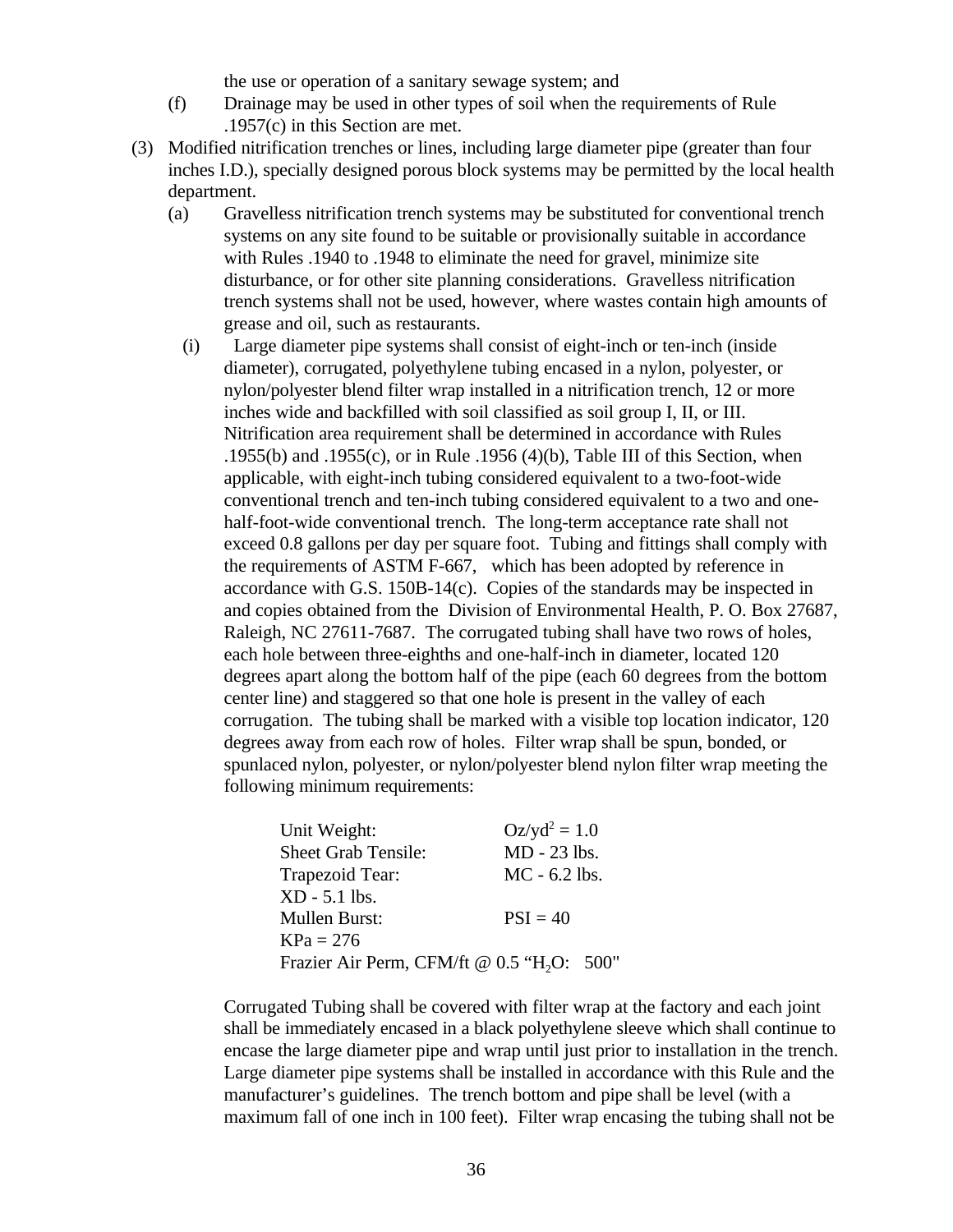exposed to sunlight (ultraviolet radiation) for extended periods. Rocks and large soil clumps shall be removed from backfill material prior to being used. Clayey soils (soil group IV) shall not be used for backfill. The near end of the large diameter pipe shall have an eight-inch by four-inch offset adaptor (small end opening at top) suitable for receiving the pipe from the septic tank or distribution device and making a mechanical joint in the nitrification trench.

- (ii) A Prefabricated, Permeable Block Panel System (PPBPS), utilizing both horizontal and vertical air chambers and special construction to promote downline and horizontal distribution of effluent, may be used under the following conditions;
	- (A) the soil and site criteria of this Section shall be met;
	- (B) in calculating the required linear footage for a PPBPS's nitrification field, the linear footage for the nitrification line as determined in Rule .1955(b) and (c), or in Rule .1956(4)(b), Table III when applicable, shall be multiplied by 0.5 for a 16 inch PPBPS;
	- (C) installation of the PPBPS shall be in accordance with these rules except:
	- (I) the PPBPS trench shall be located not less than eight feet on centers;
	- (II) the installation shall be in accordance with the manufacturers' specifications; and
	- (III) the sidewalls of nitrification trenches placed in Group IVa soils shall be raked to open pores which were damaged or sealed during excavation;
	- (D) where design sewage flow is more than 480 gallons per day, the system shall be pressure-dosed; and
	- (E) the long-term acceptance rate shall not exceed 0.8 gallons per day per square foot.
- (b) Other types of nitrification trenches or lines may be approved by the local health department on a site-specific basis provided substantiating data in accordance with Rule .1948(c) are submitted which indicate that the proposed nitrification trench or line will perform equal to or better than a conventional trench or line.
- (4) Sites classified as UNSUITABLE as to soil wetness conditions because of the presence of lateral water movement may be reclassified PROVISIONALLY SUITABLE as to soil wetness conditions which such water is intercepted and diverted to prevent saturation of the soil absorption system.
- (5) Stable slopes greater than 30 percent may be reclassified as PROVISIONALLY SUITABLE when:
	- (a) The soil characteristic can be classified as SUITABLE or PROVISIONALLY SUITABLE to a depth of at least one foot below the bottom of the nitrification trench at the upslope side of the trench;
	- (b) Surface water runoff is diverted around the nitrification field if necessary to prevent scouring or erosion of the soil over the field; and
	- (c) The finished grade over the nitrification site is returned to the original topography and adequately seeded, unless otherwise specified by the local health department.

 (6) Sites classified UNSUITABLE as to soil depth, with saprolite present, may be reclassified PROVISIONALLY SUITABLE as to soil depth when the provisions of this Paragraph are met.

- (a) An investigation of the site using pits or trenches at locations and to depths specified by the local health department shall be conducted. The following physical properties and characteristics must be present:
	- (i) the saprolite shall be weathered from acidic (granite, gneiss, or schist) parent rock types of metamorphic or igneous origin;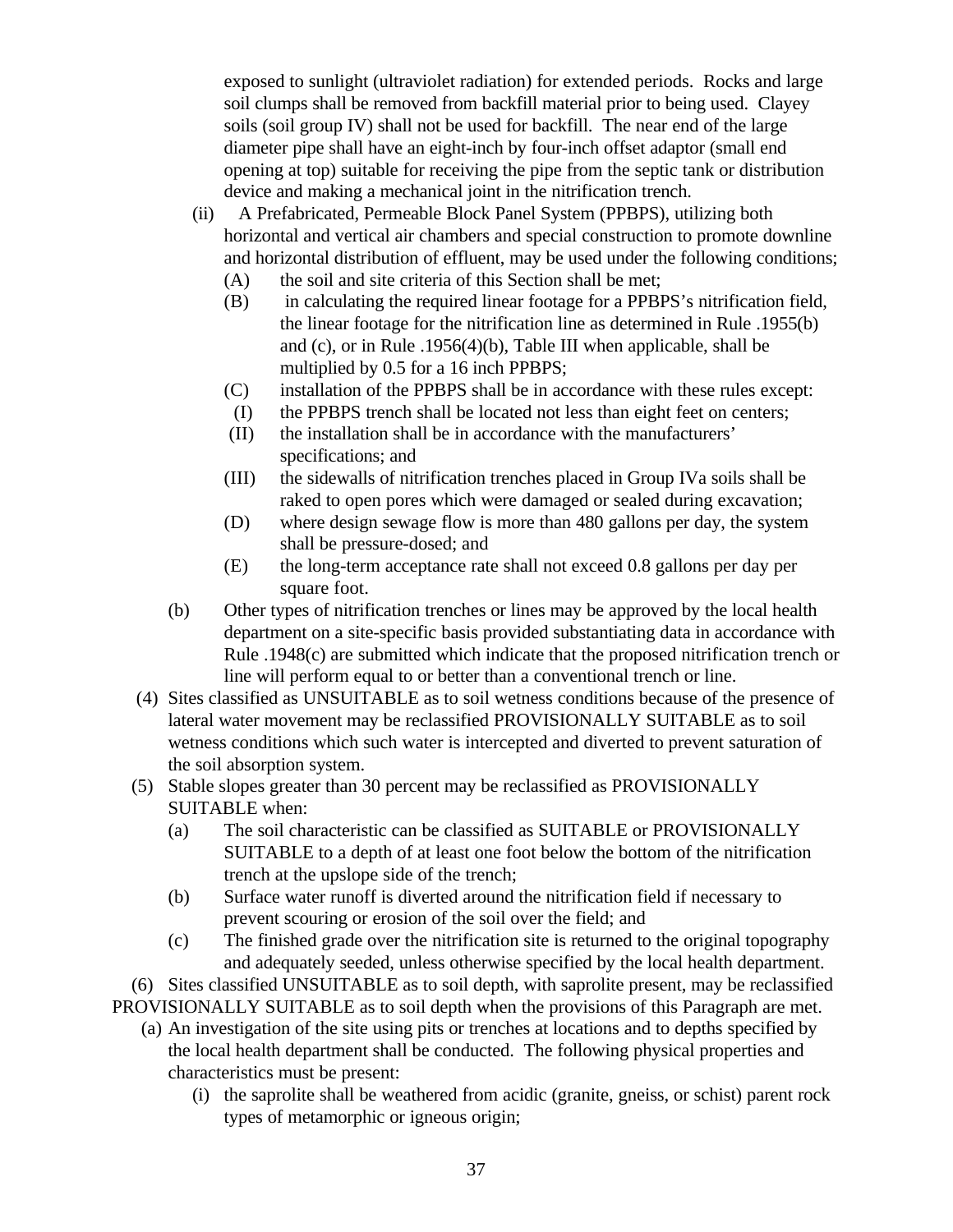- (ii) the saprolite texture shall be suitable and saprolite shall have less then 20 percent clay;
- (iii) clay mineralogy shall be suitable;
- (iv) the saprolite consistence shall be loose, friable to very friable when moist as determined in place and nonsticky or nonplastic when wet;
- (v) the saprolite shall be overlain by at least one foot of SUITABLE or PROVISIONALLY SUITABLE naturally occurring soil; and
- (vi) the saprolite shall have no continuous joints or fractures relic of parent rock to a depth of two feet below the proposed trench bottom.
- (b) Table III shall be used in determining the long-term acceptance rate for septic tank systems installed pursuant to Paragraph (6) of this Rule. The long-term acceptance rate shall be based on the most hydraulically limiting, naturally occurring saprolite to a depth of two feet below trench bottom.

|                  |                         | <b>TABLE III</b> |            |                        |
|------------------|-------------------------|------------------|------------|------------------------|
| <b>SAPROLITE</b> | <b>SAPROLITE</b>        |                  |            | <b>LONG-TERM</b>       |
| <b>GROUP</b>     | <b>TEXTURAL CLASSES</b> |                  |            | <b>ACCEPTANCE RATE</b> |
|                  |                         |                  |            | $Gpd/ft^2$             |
|                  | Sands                   | Sand             |            | $0.6 - 0.5$            |
|                  |                         | Loamy Sand       |            | $0.5 - 0.4$            |
| Н                | Coarse Loams            |                  | Sandy Loam | $0.4 - 0.3$            |
|                  | (With less)             | Loam             |            | $0.3 - 0.1$            |
|                  | than $20\%$ clay)       |                  |            |                        |

If a low pressure pipe system is used, the long term acceptance rate in Table III shall be reduced by one-half and the system shall be designed in accordance with Rule .1957(a) of this Section, except that Rule. 1957 (a)(2)(B) and Rule .1957(a)(3) shall not apply. Saprolite textural classifications shall be determined from disturbed materials and determined by Rule .1941(a)(1). The local health department may require low-pressure distribution in conventional nitrification trenches, or other modifications available under this rule, to insure adequate effluent treatment and disposal.

- (c) Only ground absorption systems with a design daily flow of 480 gallons or less shall be installed on sites reclassified pursuant to this Paragraph [Rule .1956(4)].
- (d) The nitrification field shall be constructed using nitrification trenches with a maximum width of three feet and a maximum depth of two feet on the downslope side of the nitrification trench. The bottom of a nitrification trench shall be a minimum of two feet above rock or saprolite that does not meet the requirements of Subparagraph (6)(a) of this Rule. However, where SUITABLE or PROVISIONALLY SUITABLE soil underlies the trench bottom, this separation distance may be reduced by subtracting the actual soil depth beneath the trench bottom from 24 inches to establish the minimum separation distance from the trench bottom to rock.
- (e) The bottom of any nitrification trench shall be a minimum of two feet above any wetness condition.
- (f) Surface and subsurface interceptor drains may be required.
- (g) Exceptions to the provisions of Rule .1950(a) found in Rule .1950 and .1951 shall not apply to systems installed pursuant to this Paragraph [Rule .1956(4)].

*History Note: Statutory Authority G.S. 130A-335(e) and (f);*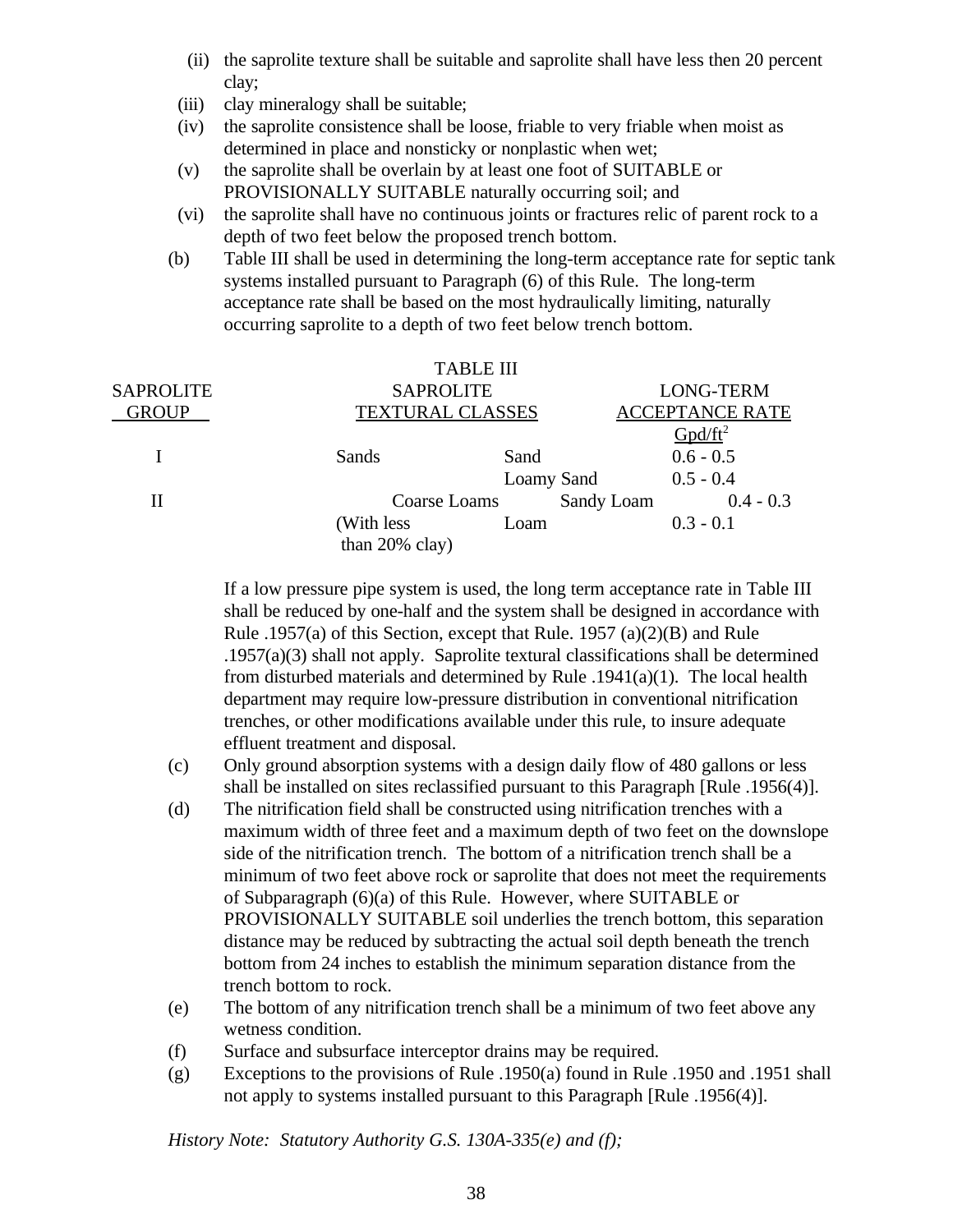*Eff. July 1, 1982; Amended Eff. January 1, 1990; August 1, 1988; October 1, 1983*.

# **.1957 DESIGN CRITERIA FOR DESIGN OF ALTERNATIVE SEWAGE SYSTEMS**

 (a) LOW-PRESSURE PIPE SYSTEMS: Low-pressure (LLP) systems with two to five-foot pressure head may be utilized on sites which are SUITABLE or PROVISIONALLY SUITABLE for conventional or modified systems and on sites where soil and site conditions prohibit the installation of a conventional or modified septic tank system if the requirements of this Paragraph are met.

- (1) The LPP shall consist of the following basic components:
	- (A) a network of small-diameter (one inch to two inches) perforated PVC 160 psi pipe or equivalent placed in naturally occurring soil at shallow depths (generally 12 inches to 18 inches) in narrow trenches not less than eight inches in width and spaced not less than five feet on center. Trenches shall include at least five inches of washed stone or washed gravel below the pipe and two inches above the pipe; and four inches of soil cover.
	- (B) a properly designed, two-compartment septic tank or other approved pretreatment system and a pumping or dosing tank;
	- (C) a watertight supply manifold pipe, of Schedule 40 PVC or equivalent, for conveying effluent from the dosing chamber to the low-pressure network.
- (2) The soil and site criteria for LPP systems shall meet the following minimum requirements:
	- (A) LPP nitrification fields shall not be installed on slopes in excess of ten percent unless special design procedures to assure proper distribution of effluent over the nitrification field are approved. Landscaping of the LPP distribution field shall be constructed to shed rainwater or runoff. All other requirements of Rule .1940 of this Section shall be met.
	- (B) Site suitability for an LPP system shall be based on the first 24 inches of soil beneath the naturally occurring soil surface. This 24 inches shall consist of SUITABLE or PROVISIONALLY SUITABLE soil as determined in accordance with Rules .1941 through .1944 and .1956 of this Section.
	- (C) Location of the septic tank, other approved pretreatment unit, pumping or dosing chamber, and nitrification field shall be in accordance with Rule. 1950 of this Section. Horizontal distances from the nitrification field shall be measured from a margin two and one-half feet beyond the lateral and manifold pipes.
	- (D) There shall be no soil disturbance of the site or repair area for an LPP system except the minimum required for installation.
- (E) The available space requirements of Rule .1945 of this Section shall apply.
- (3) Table IV shall be used in determining the long-term application rate for LPP systems. The long-term acceptance rate shall be based on the most hydraulically limiting, naturally occurring soil horizon within two feet of the ground surface or to a depth of one foot below the trench bottom, whichever is deeper.

|            |                              | <b>TABLE IV</b> |                        |
|------------|------------------------------|-----------------|------------------------|
| SOIL GROUP | <b>SOIL TEXTURAL CLASSES</b> |                 | LONG-TERM              |
|            | (USDA CLASSIFICATION)        |                 | <b>ACCEPTANCE RATE</b> |
|            |                              |                 | gpd/ft                 |
|            | Sands<br>(With S or PS       | Sand            | $0.6 - 0.4$            |
|            |                              | Loamy Sand      |                        |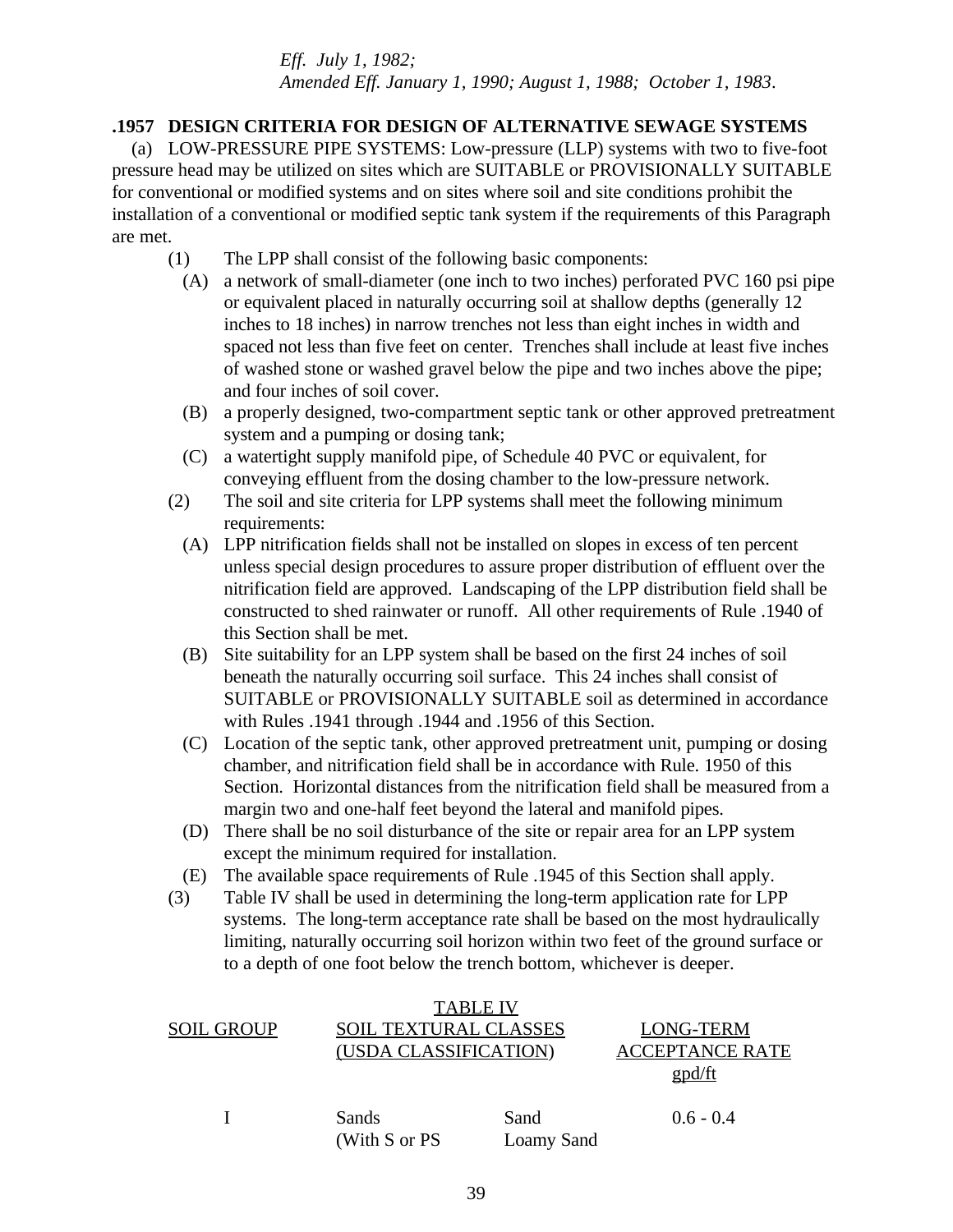|              | su ucture anu<br>clay mineralogy)                                  |                                                                             |              |
|--------------|--------------------------------------------------------------------|-----------------------------------------------------------------------------|--------------|
| $\mathbf{H}$ | Coarse Loams<br>(With S or PS<br>structure and<br>clay mineralogy) | Sandy Loam<br>Loam                                                          | $0.4 - 0.3$  |
| Ш            | Fine Loams<br>(With S or PS<br>structure and<br>clay mineralogy)   | Sandy Clay Loam<br>Silt Loam<br>Clay Loam<br><b>Silty Clay Loam</b><br>Silt | $0.3 - 0.15$ |
| IV           | Clays<br>(With S or PS<br>structure and<br>clay mineralogy)        | Sandy Clay<br><b>Silty Clay</b><br>Clay                                     | $0.2 - 0.05$ |

structure and

The long-term acceptance rate shall not exceed the mean rate for the applicable soil group for food service facilities, meat markets, and other places of business where accumulation of grease can cause premature failure of a soil absorption system. Long-term acceptance rates up to the maximum for the applicable soil group may be permitted for facilities where data from comparable facilities indicates that the grease and oil content of the effluent will be less than 30 mg/1 and the chemical oxygen demand (COD) will be less than 500 mg/1.

- (4) In calculating the number of square feet for the nitrification field, the design sewage flow shall be divided by the application rate from Table IV. In calculating the minimum length of trenches in the LPP system, the total square footage of the nitrification field shall be divided by five feet.
- (5) Low-pressure systems shall be designed for uniform distribution of effluent. The trenches shall be level and parallel to the ground elevation contours.
	- (A) The maximum lateral length shall yield no more than a ten-percent difference in discharge rate between the first and last hole along the lateral.
	- (B) Minimum hole size shall be 5/32-inch for at least two-thirds of the field lateral lines. Smaller holes (no less than 1/8-inch) may be used in no more than one-third of the lateral lines where necessary to balance flow distribution on sloping sites. However, for systems serving restaurants, foodstand, meat markets, and other establishments where effluent is expected to have a high clogging potential, the minimum hole size shall be 5/32-inch.
	- (C) Maximum hole space shall be as follows: Soil Group I, five feet; Soil Group II, six feet; Soil Group III, eight feet; and Soil Group IV, ten feet.
	- (D) The following design provisions are required for sloping sites: (i) Separately valved manifolds are required for all subfield segments where the elevation difference between the highest and lowest laterals exceeds three feet. (ii) The hole spacing, hole size or both, shall be adjusted to compensate for relative head differences between laterals branching off a common supply manifold and to compensate for the bottom lines receiving more effluent at the beginning and end of a dosing cycle. The lateral network shall be designed to achieve a ten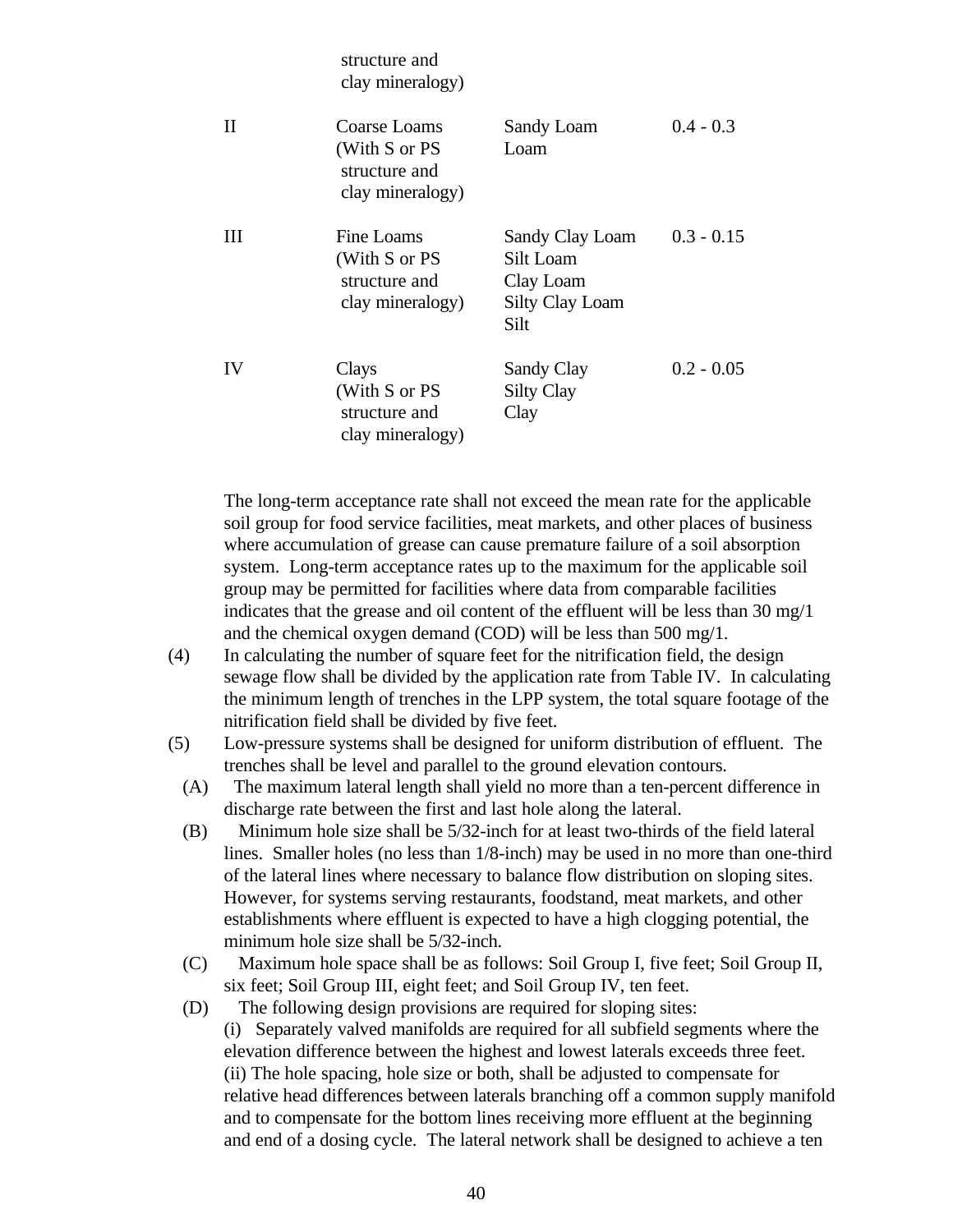to 30 percent higher steady state (pipe full) flow rate into the upper lines, relative to the lower lines, depending on the amount of elevation difference. (iii) Maximum elevation difference between the highest and lowest laterals in a field shall not exceed ten feet unless the flow is hydraulically split between subfield segments without requiring simultaneous adjustments of multiple valves.

- (E) Turn-ups shall be provided at the ends of each lateral, constructed of Schedule 40 PVC pipe or equivalent, and protected with sleeves of larger diameter pipe (six inches or greater). Turn-ups and sleeves shall be cut off and capped at or above the ground surface, designed to be protected from damage, and easily accessible.
- (F) The supply manifold shall be sized large enough relative to the size and number of laterals served so that friction losses and differential entry losses along the manifold do not result in more than a 15 percent variation in discharge rate between the first and last laterals.

(i) The ratio of the supply manifold inside cross sectional area to the sum of the inside cross sectional areas of the laterals served shall exceed 0.7:1.

(ii) The reduction between the manifold and connecting laterals shall be made directly off the manifold suing reducing tees.

(iii) Cleanouts to the ground surface shall be installed at the ends of the supply manifold.

- (G) Gate valves shall be provided for pressure adjustment at the fields whenever the supply line exceeds 100 feet in length. Valves shall be readily accessible from the ground surface and adequately protected in valve boxes.
- (6) Septic tanks, pump tanks, pump dosing systems, siphons, and siphon dosing tanks shall be provided in accordance with Rule .1952 of this Section.
- (A) Design flow rate shall be based upon delivering two feet to five feet of static pressure head at the distal end of all lateral lines.
- (B) Dose volume shall be between five and ten times the liquid capacity of the lateral pipe dosed, plus the liquid capacity of the portions of manifold and supply lines which drain between doses.

 (b) FILL SYSTEM: A fill system (including new and existing fill) is a system in which all or part of the nitrification trench(es) is installed in fill material. A fill system, including an existing fill site, may be approved where soil and site conditions prohibit the installation of a conventional or modified septic tank system if the requirements of this Paragraph are met.

- (1) Fill systems may be installed on sites where at least the first 18 inches below the naturally occurring soil surface consists of soil that is suitable or provisionally suitable with respect to soil structure and clay mineralogy, and where organic soils, restrictive horizons, saprolite or rock are not encountered. Further, no soil wetness condition shall exist within the first 12 inches below the naturally occurring soil surface and a groundwater lowering system shall not be used to meet this requirement. Fill systems shall not be utilized on designated wetlands unless the proposed use is specifically approved in writing by the designating agency. The following requirements shall also be met:
- (A) Nitrification trenches shall be installed with at least 24 inches separating the trench bottom and any soil horizon unsuitable as to soil structure, clay mineralogy, organic soil, rock or saprolite. However, if a low pressure pipe system is used, the minimum separation distance shall be 18 inches.
- (B) Nitrification trenches shall be installed with at least 18 inches separating the trench bottom and any soil wetness condition. This separation requirement for soil wetness conditions may be met with the use of a groundwater lowering system only in Soil Groups I and II, with suitable structure and clay mineralogy. However,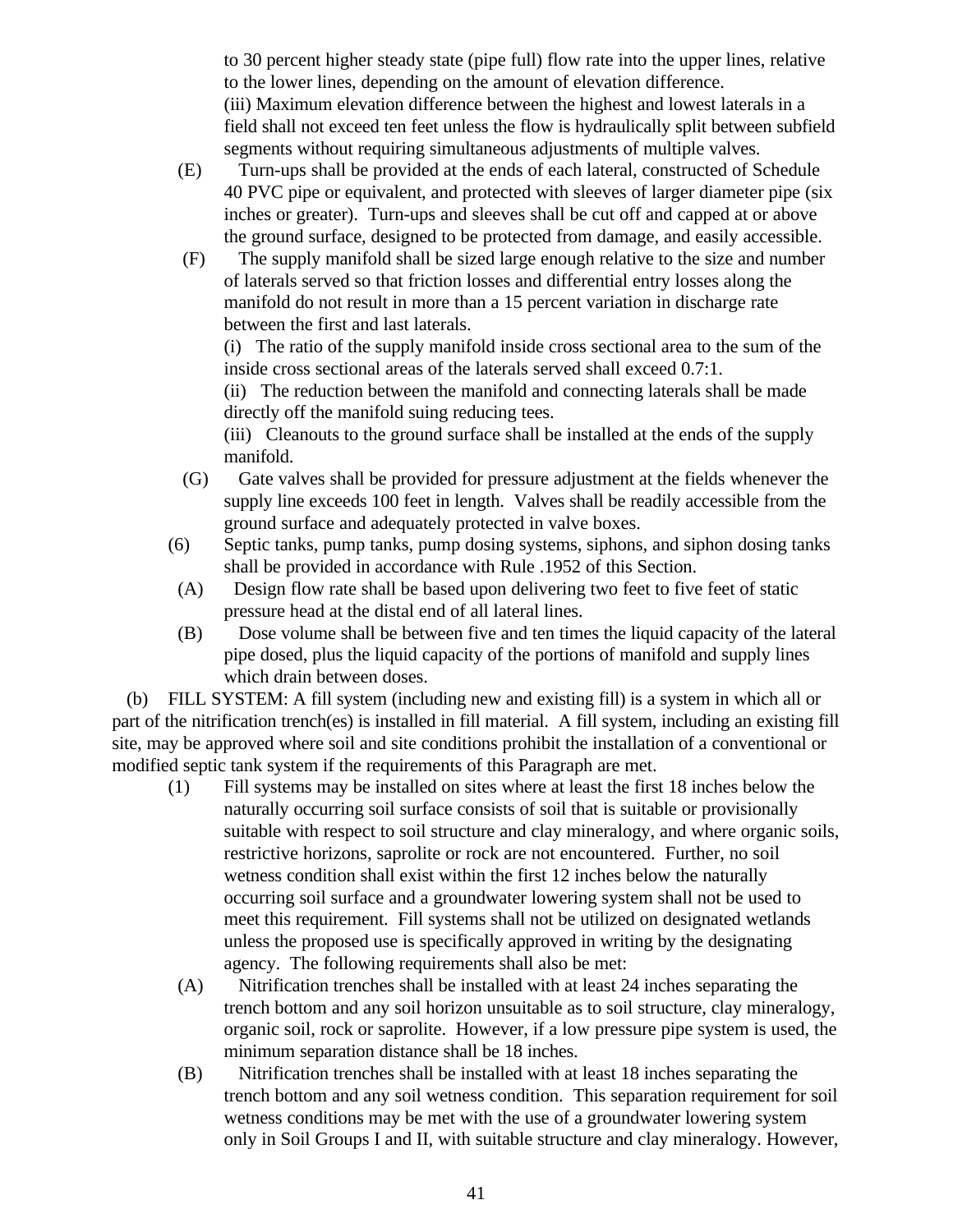if a low pressure pipe system is used, the minimum separation distance shall be 12 inches.

- (C) Systems shall be installed only on sites with uniform slopes less than 15 percent. Storm water diversions and subsurface interceptor drains or swales may be required upslope of the system.
- (D) The long-term acceptance rate shall be based on the most hydraulically limiting soil horizon within 18 inches of the naturally occurring soil surface or to a depth one foot below the trench bottom, whichever is deeper. The lowest long-term acceptance rate for the applicable soil group shall be used for systems installed pursuant to this Rule. The long-term acceptance rate shall not exceed 0.8 gallons per day for gravity distribution or 0.4 gallons per day for low-pressure pipe systems.
- (E) If the fill system uses low-pressure pipe distribution, all the requirements of Paragraph (a) of this Rule, except Paragraph (a)(2)(B), shall apply. Systems with a design daily flow greater than 480 gallons per day shall use low-pressure pipe distribution.
- (F) Fill material shall have such soil texture to be classified as sand or loamy sand (Soil Group I) up to the top of the nitrification trenches. The final six inches of fill used to cover the system shall have a finer texture (such as Group II, III) for the establishment of a vegetative cover. Existing fill material shall have no more than ten percent by volume of fibrous organics, building rubble, or other debris and shall not have discreet layers containing greater than 35 percent of shell fragments.
- (G) Where fill material is added, the fill material and the existing soil shall be mixed to a depth of six inches below the interface. Heavy vegetative cover or organic litter shall be removed before the additional fill material is incorporated.
- (H) The fill system shall be constructed as an elongated berm with the long axis parallel to the ground elevation contours of the slope.
- (I) The side slope of the fill shall not exceed a rise to run ratio of 1:4.
- (J) The outside edge of the nitrification trench shall be located at least five feet horizontally from the top of the side slopes.
- (K) The fill system shall be shaped to shed surface water and shall be stabilized with a vegetative cover against erosion.
- (L) The setback requirements shall be measured from the projected toe of a 1:4 side slope.
- (M) The available space requirements of Rule .1945 of this Section shall apply.
- (2) An existing fill site that does not meet the requirements of Paragraph  $(b)(1)$  of this Rule may be utilized for a sanitary sewage system if the following requirements are met:
- (A) Substantiating data are provided by the lot owner (if not readily available to the local health department) indicating that the fill material was placed on the site prior to July 1, 1977.
- (B) The fill material placed on the site prior to July 1, 1977 shall have such soil texture to the be classified as sand or loamy sand (Group I) for a depth of at least 24 inches below the existing ground surface. This fill material shall have no more than ten percent by volume of fibrous organics, building rubble, or other debris. This fill shall not have discreet layers containing greater than 35 percent of shell fragments. However, if at least 24 inches of Group I fill material was in place prior to July 1, 1977, additional fill with soil texture classified as Group I may be added to meet the separation requirements of Paragraph  $(b)(2)(D)$  of this Rule.
- (C) Soil wetness conditions, as determined by Rule .1942(a) in this Section, are 18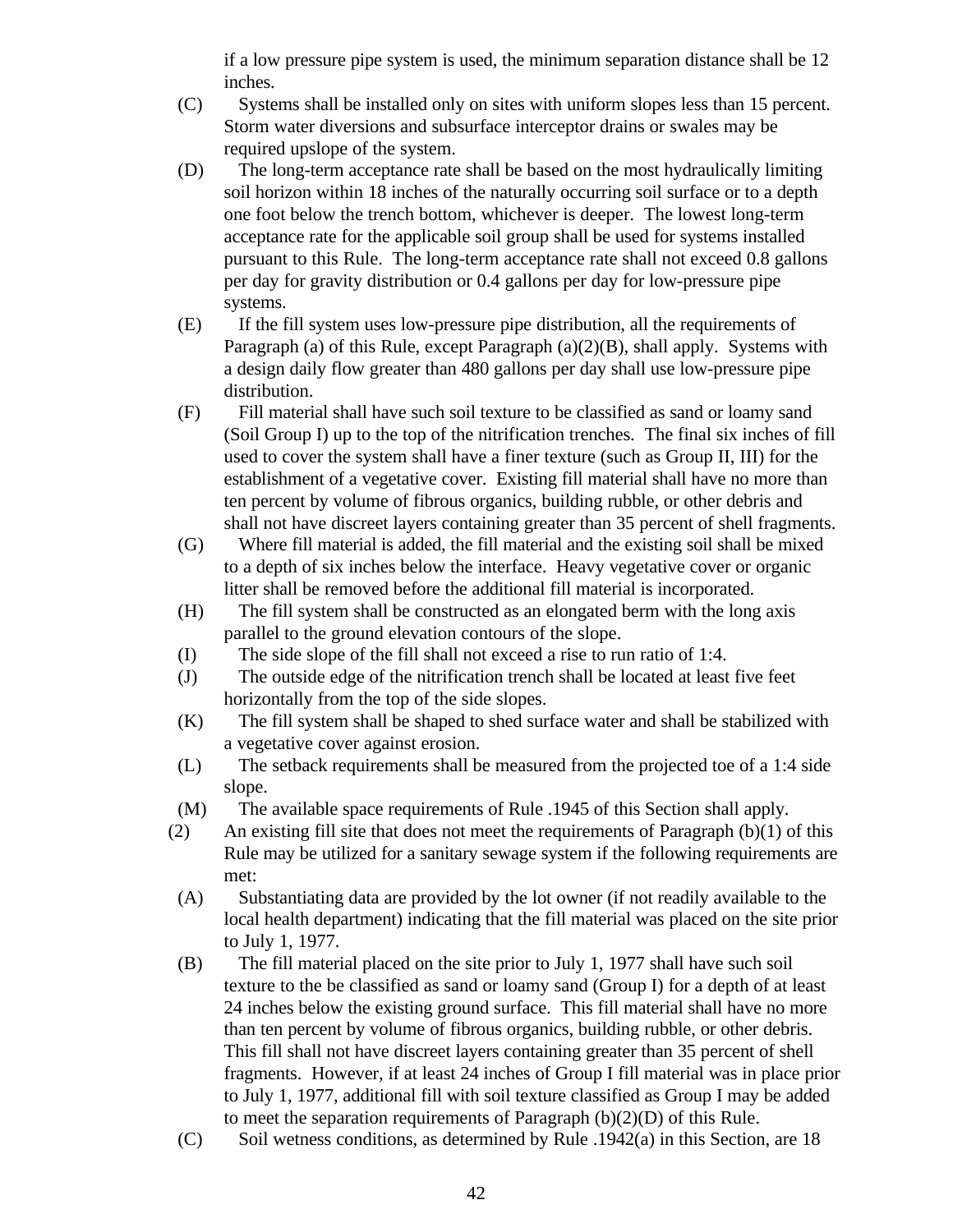inches or greater below the ground surface of the fill placed on the lot prior to July 1, 1977. This requirement shall be met without the use of a groundwater lowering system.

- (D) Low-pressure pipe distribution shall be used and shall meet all the requirements of Paragraph (a) of this Rule, except (a)(2)(B). The long-term acceptance rate shall not exceed 0.4 gallons per day per square foot. Nitrification trenches shall be installed with at least 24 inches separating the trench bottom and any soil wetness condition or any soil horizon unsuitable as to soil structure, clay mineralogy, organic soil, rock, or saprolite. This separation requirement may be met by adding additional Group I soil, but shall not be met with the use of a groundwater lowering system. Where fill is to be added, the requirements of Paragraph  $(b)(1)(C)$ ,  $(F)$ ,  $(G)$ ,  $(H)$ ,  $(I)$ ,  $(J)$ ,  $(K)$ , and  $(L)$  shall also be met.
- (E) The available space requirements of Rule .1945 of this Section shall apply.
- (F) The design flow shall not exceed 480 gallons per day.
- (3) Other systems may be installed in fill if the requirements of Paragraph (c) of this Rule are met.

 (c) A site classified as UNSUITABLE which cannot be approved for a system in accordance with Rule .1956, and Paragraphs (a) or (b) of this Rule may be used for a ground absorption sewage treatment and disposal system if written documentation, including engineering, hydrogeologic, geologic, or soil studies, indicates to the local health department that the proposed system can reasonably be expected to function satisfactorily. Such sites shall be reclassified as PROVISIONALLY SUITABLE if the local health department determines that the adequate substantiating data indicates that:

- (1) a ground absorption system can be installed so that the effluent will receive adequate treatment;
- (2) the effluent will not contaminate ground water or surface water; and
- (3) the effluent will not be exposed on the ground surface or be discharged to surface waters where it could come in contact with people, animals, or vectors.

The State shall review the substantiating data if requested by the local health department.

*History Note: Statutory Authority G.S. 130A-335(e) and (f); Eff. July 1, 1982; Amended Eff. January 1, 1990.*

#### **.1958 NON-GROUND ABSORPTION SEWAGE TREATMENT SYSTEMS**

 (a) Where an approved privy, an approved septic tank system, or a connection to an approved public or community sewage system is impossible or impractical, this Section shall not prohibit the state or local health department from permitting approved non-ground absorption treatment systems utilizing heat or other approved means for reducing the toilet contents to an inert or stabilized residue or to an otherwise harmless condition, rendering such contents non-infectious or non-contaminating. Alternative systems shall be designed to comply with the purposes and intent of this Section.

 (b) Holding tanks shall not be considered as an acceptable sewage treatment and disposal system and their use is prohibited, except when all the sewage is collected by an approved public management entity and properly disposed of in an approved sanitary sewage system.

 (c) Incinerating, composting, vault privies, and mechanical toilets shall be approved by the state agency or local health department only when all of the sewage will receive adequate treatment and disposal.

 (d) Sewage recycling systems which discharge treated wastewater meeting the state drinking water standards may be used only for toilet flushing and recycled sewage shall not be used for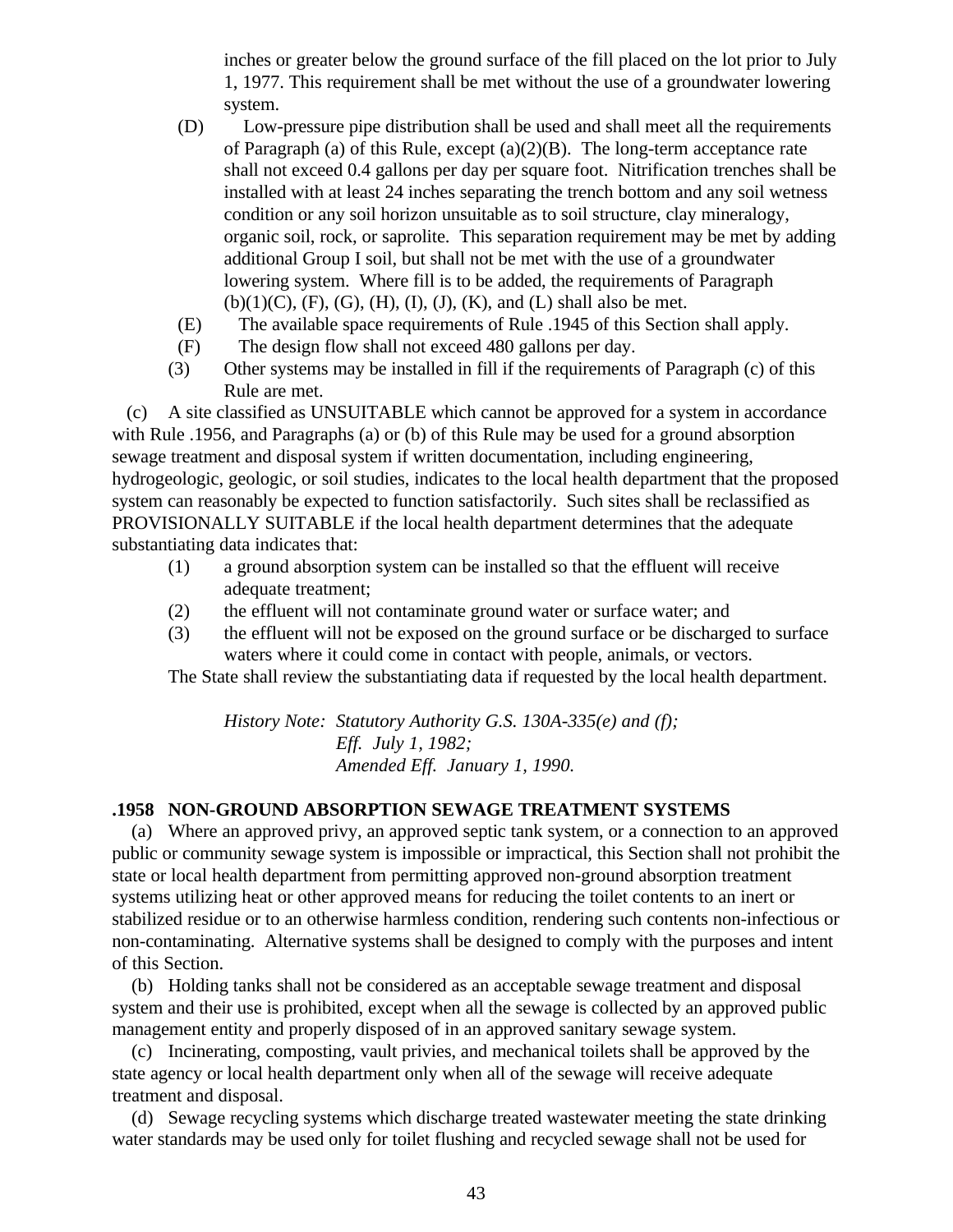body contact or human consumption. Such systems must be specifically approved by the state or local health department.

 (e) Chemical or portable toilets for human waste may be used at mass gatherings, construction sites, and labor work camps. Chemical or portable toilets proposed for use at a labor work camp shall have an operation permit from the local health department upon a showing by the owner or controller that the chemical or portable toilet shall be maintained in a sanitary condition. Chemical or portable toilets shall have a watertight waste receptacle constructed of nonabsorbent, acid resistant, noncorrosive material. The chemical or portable toilet waste collected shall be discharged into an approved sewage treatment and disposal system.

*History Note: Statutory Authority G.S. 130A-335(e) and (f); Eff. July 1, 1982; Amended Eff. January 1, 1990.*

# **.1959 PRIVY CONSTRUCTION**

 An "approved privy" shall consist of a pit, floor slab, and seat assembly housed in a building which affords privacy and reasonable protection from the weather.

- (1) The pit shall consist of an excavation at least 42 inches square and in no case shall the bottom of an excavation be closer than one foot from the seasonally high water table or rock.
- (2) The pit shall be properly curbed to prevent caving. In sandy or loose soil, the curb shall extend the full depth of the pit. In tight soils, partial curbing is acceptable if it prevents caving.
- (3) The privy floor slab shall be constructed of reinforced concrete. Where it is impractical to secure or construct reinforced concrete floor assemblies, wood construction will be accepted provided the floor slab is made of rough sub-flooring and covered with tight tongue-and-groove flooring or other type flooring materials to provide strength and prevent entrance of flies and mosquitoes to the privy pit. Where wood construction is used, floors shall be anchored to at least four-inch by four-inch sills. All wood material within 12 inches of finished grade should be treated to prevent rot and insect infestation.
- (4) Wood used for riser, seat assemblies, and the floor slab shall be tongue-and-groove or plywood (exterior or marine) material.
- (5) Privies shall not be used for the disposal of water-carried sewage.

*History Note: Statutory Authority G.S. 130A-335(e); Eff. July 1, 1982.*

# **.1960 MAINTENANCE OF PRIVIES**

 (a) Any person owning or controlling the property upon which a privy is located shall be responsible for these requirements:

- (1) The privy building shall afford a reasonable degree of protection from bad weather conditions.
- (2) When the pit becomes filled to within 18 inches of the top of the ground, the privy building shall be moved to a new pit and the old pit completely covered with earth.
- (3) If the pit caves in, a new pit shall be provided.
- (b) The tenant or person occupying the property shall be responsible for these requirements:
	- (1) The walls, floors, and seat of the privy and grounds immediately adjacent to the building shall be kept in a clean and decent condition.
	- (2) Fowl and other animals shall not be harbored in the privy building.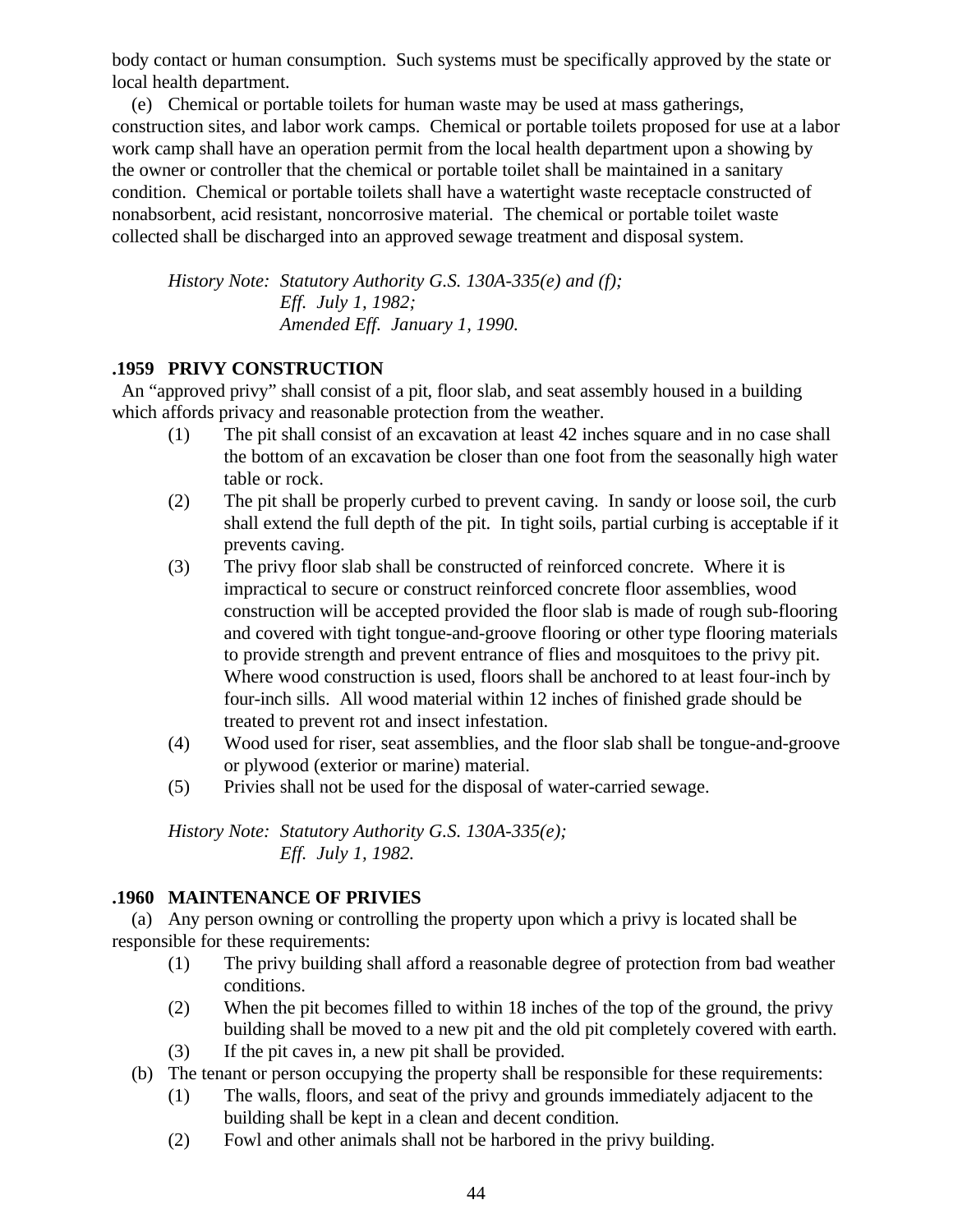- (3) Seat cover shall be hinged and closed at all times when the privy is not in use.
- (4) Flies shall be excluded from the pit at all times.
- (5) Ashes, garbage, and trash shall be kept out of the pit.

*History Note: Statutory Authority G.S. 130A-335(e) and (f); Eff. July 1, 1982; Amended Eff. January 1, 1990.*

### **.1961 MAINTENANCE OF SEWAGE SYSTEMS**

 (a) Any person owning or controlling the property upon which a ground absorption sewage treatment and disposal system is installed shall be responsible for the following items regarding the maintenance of the system:

- (1) Ground absorption sewage treatment and disposal systems shall be maintained at all times to prevent seepage or discharge of sewage or effluent to the surface of the ground or to surface waters.
- (2) Ground absorption sewage treatment and disposal systems shall be checked, and the contents of the septic tank removed, periodically to ensure proper operation of the system.

 (b) System management in accordance with Tables V(a) and V(b) shall be required for all systems installed or repaired after January 1, 1992. After January 1, 1992, system management in accordance with Tables V(a) and V(b) shall be required for all existing Type V and VI systems. No improvement permit shall be issued for a Type VI(c) system prior to July 1, 1991. After July 1, 1991, no improvement permit shall be issued for Type IV, Type V, or Type VI systems, unless a management entity of the type specified in Table V(b) is specifically authorized, funded, and operational to carry out this management program in the county or service district in which the proposed system is to be located. A contract shall be executed between the system owner and a management entity prior to the issuance of the Operation Permit. A condition of the Operation Permit shall be that a properly executed contract between the system owner and a management entity shall be in effect for as long as the system is in use. Inspections of the system shall be performed by a management entity at the frequency specified in Table V(b). The management entity shall report the results of their inspections to the local health department at the specified reporting frequency. However, where inspections indicate the need for system repairs, the management entity shall notify the local health department within 48 hours. The management entity shall be responsible for assuring routine maintenance procedures in accordance with the conditions of the Operation Permit.

#### TABLE V(a)

| System<br>Classification | System<br>Description                                                                                | Permits<br>Required                          | Minimum<br>System<br>Review<br><b>Frequency</b> |
|--------------------------|------------------------------------------------------------------------------------------------------|----------------------------------------------|-------------------------------------------------|
| Type I                   | a. Privy<br>b. Chemical toilet<br>c. Incinerating toilet<br>d. Other toilet system<br>e. Grease trap | Improvement<br>Permit<br>Operation<br>Permit | N/A                                             |
| Type II                  | a. Conventional septic system                                                                        | Improvement                                  | N/A                                             |

#### LOCAL HEALTH DEPARTMENT RESPONSIBILITIES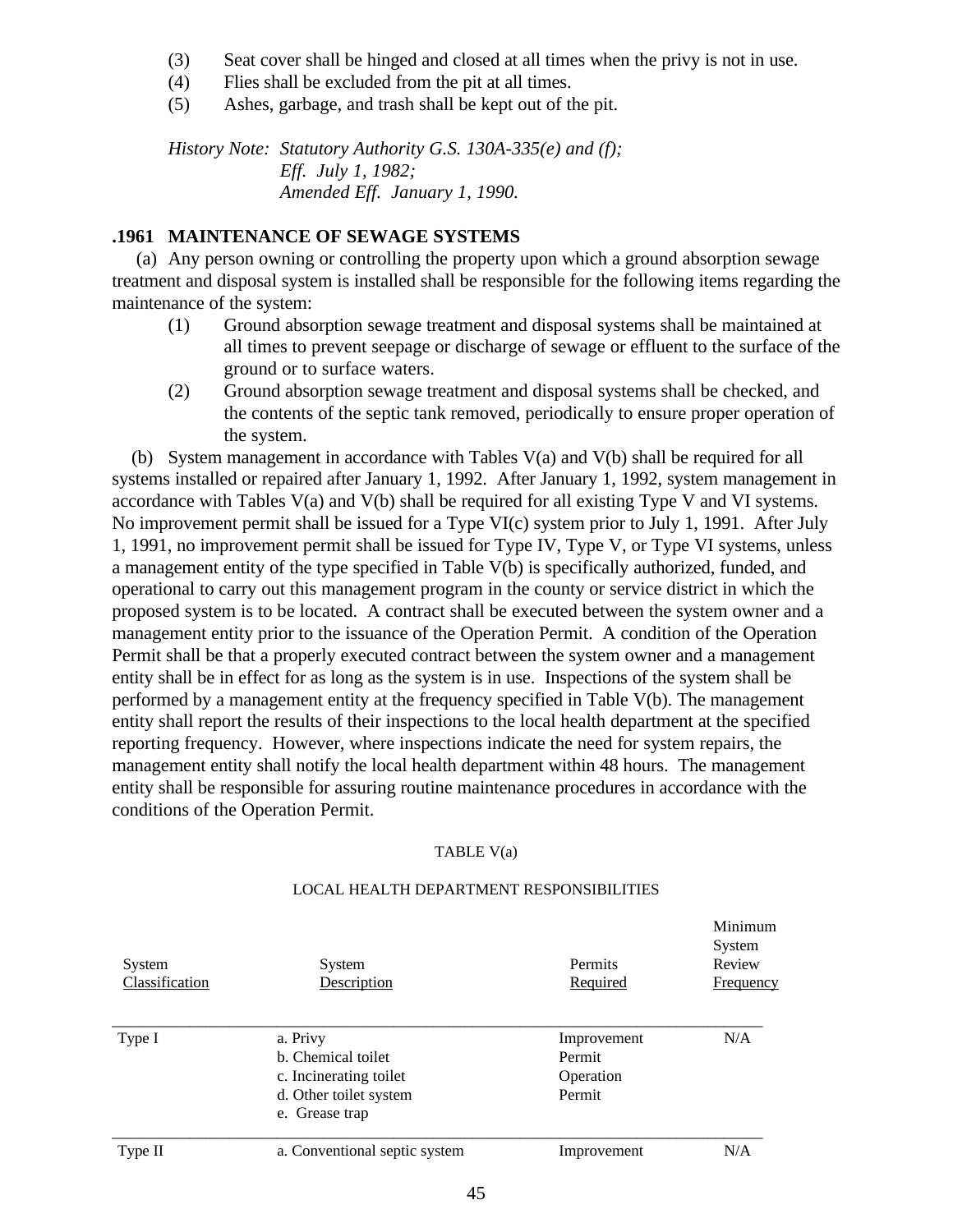|          | (single-family or 480 GPD<br>or less)                                                                                                                                                                                                                                     | Permit                                       |        |
|----------|---------------------------------------------------------------------------------------------------------------------------------------------------------------------------------------------------------------------------------------------------------------------------|----------------------------------------------|--------|
|          | b. Conventional septic system<br>with 750 linear feet of<br>nitrification line or less<br>c. Conventional system with<br>shallow placement                                                                                                                                | Certificate<br>of<br>Completion              |        |
| Type III | a. Septic system<br>single effluent pump<br>b. Gravity mound<br>c. Dual gravity field<br>d. PPBPS system, gravity dosed<br>e. Large diameter pipe system<br>f. Other non-conventional<br>trench systems                                                                   | Improvement<br>Permit<br>Operation<br>Permit | 5 yrs. |
| Type IV  | a. LPP<br>b. Pressure mound<br>c. System with more than<br>1 pump or siphon<br>d. PPBPS system with pressure<br>distribution<br>e. Other trench systems with pressure<br>distribution<br>f. Open ditch drainage for 2 or more lots<br>g. Sand filter pretreatment systems | Improvement<br>Permit<br>Operation<br>Permit | 3 yrs. |
| Type V   | a. Pump drainage<br>b. Package treatment plants<br>c. Chemical treatment plants<br>d. Other mechanical, biological,<br>or chemical pretreatment systems<br>e. Any $> 3,000$ -GPD system with a<br>nitrification field designed for<br>$>1,500$ GPD                        | Improvement<br>Permit<br>Operation<br>Permit | 2 yrs. |
| Type VI  | a. Any $> 3,000$ GPD system<br>with mechanical, biological,<br>or chemical pretreatment<br>system<br>b. Wastewater reuse/recycle<br>c. Holding tanks                                                                                                                      | Improvement<br>Permit<br>Operation<br>Permit | 1 yr.  |

# TABLE V(b)

#### MANAGEMENT ENTITY RESPONSIBILITIES

|                |               | Minimum System                             |                           |
|----------------|---------------|--------------------------------------------|---------------------------|
| System         | Management    | Inspection/Maintenance Certified Reporting |                           |
| Classification | <b>Entity</b> | <b>Frequency</b>                           | <b>Operator</b> Frequency |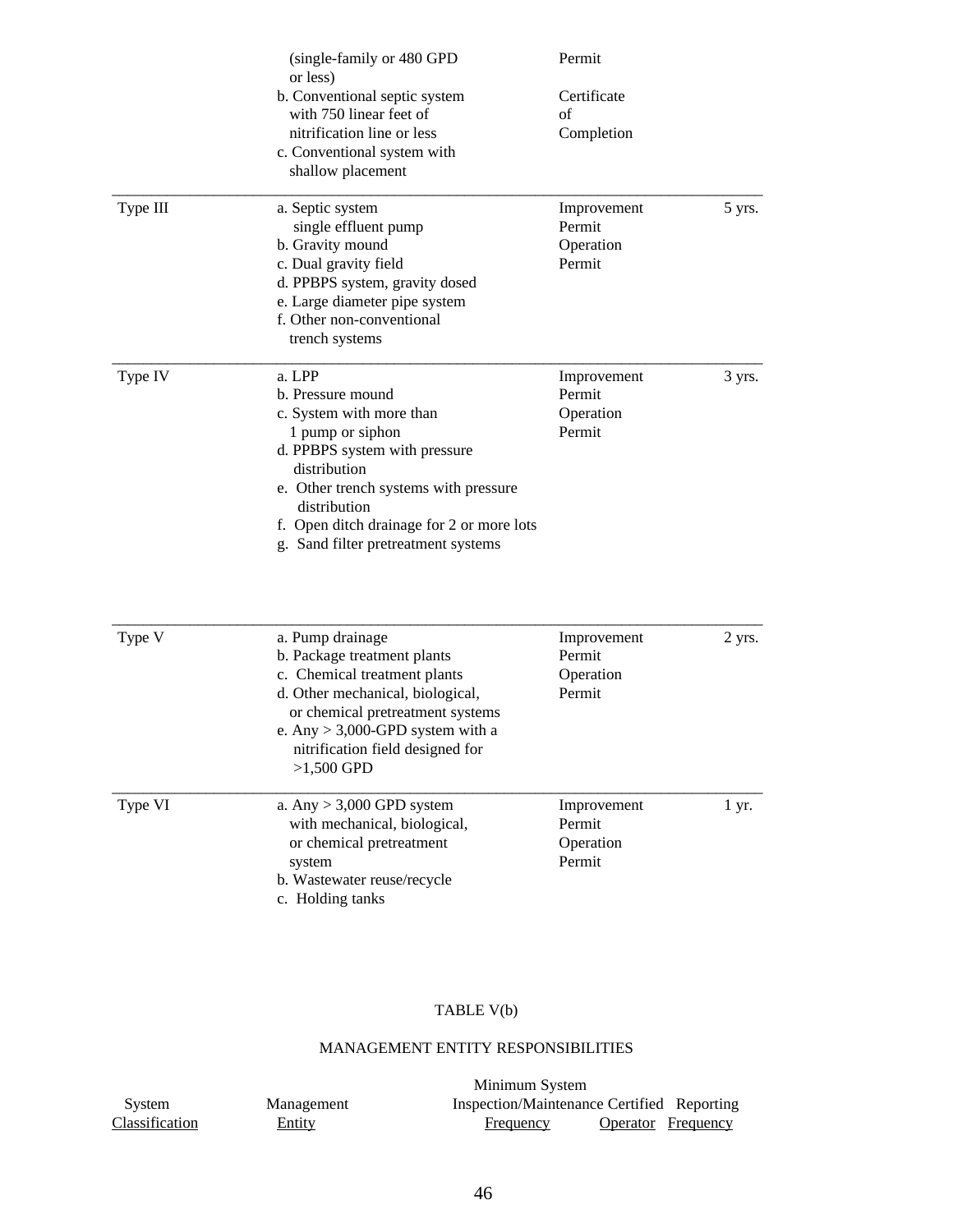| Type I   | Owner                                                                           | N/A                                                                                                                           | N/A      | N/A   |
|----------|---------------------------------------------------------------------------------|-------------------------------------------------------------------------------------------------------------------------------|----------|-------|
| Type II  | Owner                                                                           | N/A                                                                                                                           | N/A      | N/A   |
| Type III | Owner                                                                           | N/A                                                                                                                           | N/A      | N/A   |
| Type IV  | Public Management<br>Entity<br><b>Certified Operator</b><br>Certified Installer | 2/yr.                                                                                                                         | Optional | 1/yr. |
| Type V   | Public Management<br>Entity<br><b>Certified Operator</b><br>(Type $V(e)$ only)  | 12/yr                                                                                                                         | Required | 2/yr. |
| Type VI  | <b>Public Management Entity</b>                                                 | a. $1/wk(3000-10000$ GPD)<br>2/wk(10000-25000 GPD)<br>3/wk(25000-50000 GPD)<br>$5/wk (> 75000$ GPD)<br>b. 12/yr.<br>c. 12/yr. | Required | 4/yr. |

 (c) A sewage collection, treatment, and disposal system that creates or has created a public health hazard or nuisance by surfacing of effluent or discharge directly into ground water or surface waters, or that is partially or totally destroyed shall be repaired within 30 days of notification by the state or local health department unless the notification otherwise specifies a repair period in writing. If a system described in the preceding sentence has for any reason been disconnected, the system shall be repaired prior to reuse. The state or local health department shall use its best professional judgment in requiring repairs that will reasonably enable the system to function properly. If, for any reason, a sewage collection, treatment, and disposal system is nonrepairable, the system shall not be used.

 *History Note: Filed as a Temporary Amendment Eff. June 30, 1990, For a Period of 180 Days to Expire on December 27, 1990; Statutory Authority G.S. 130A-294; 130A-335(e) and (f); Eff. July 1, 1982; Amended Eff. January 1, 1990; August 1, 1988.*

#### **.1962 EXEMPTION**

 The provisions of this Section shall not apply to properly functioning sewage treatment and disposal systems in use or for which a valid permit has been issued prior to the effective date of these rules. This exemption is applicable only where the sewage flow and sewage characteristics are unchanged.

 *History Note: Statutory Authority G.S. 130A-335(e); Eff. July 1, 1982.*

#### **.1963 DISUSE OF SEWAGE SYSTEM**

| History Note: Statutory Authority G.S. 130A-335(e); |
|-----------------------------------------------------|
| <i>Eff. July 1, 1982.</i>                           |
| Repealed Eff. August 1, 1988.                       |